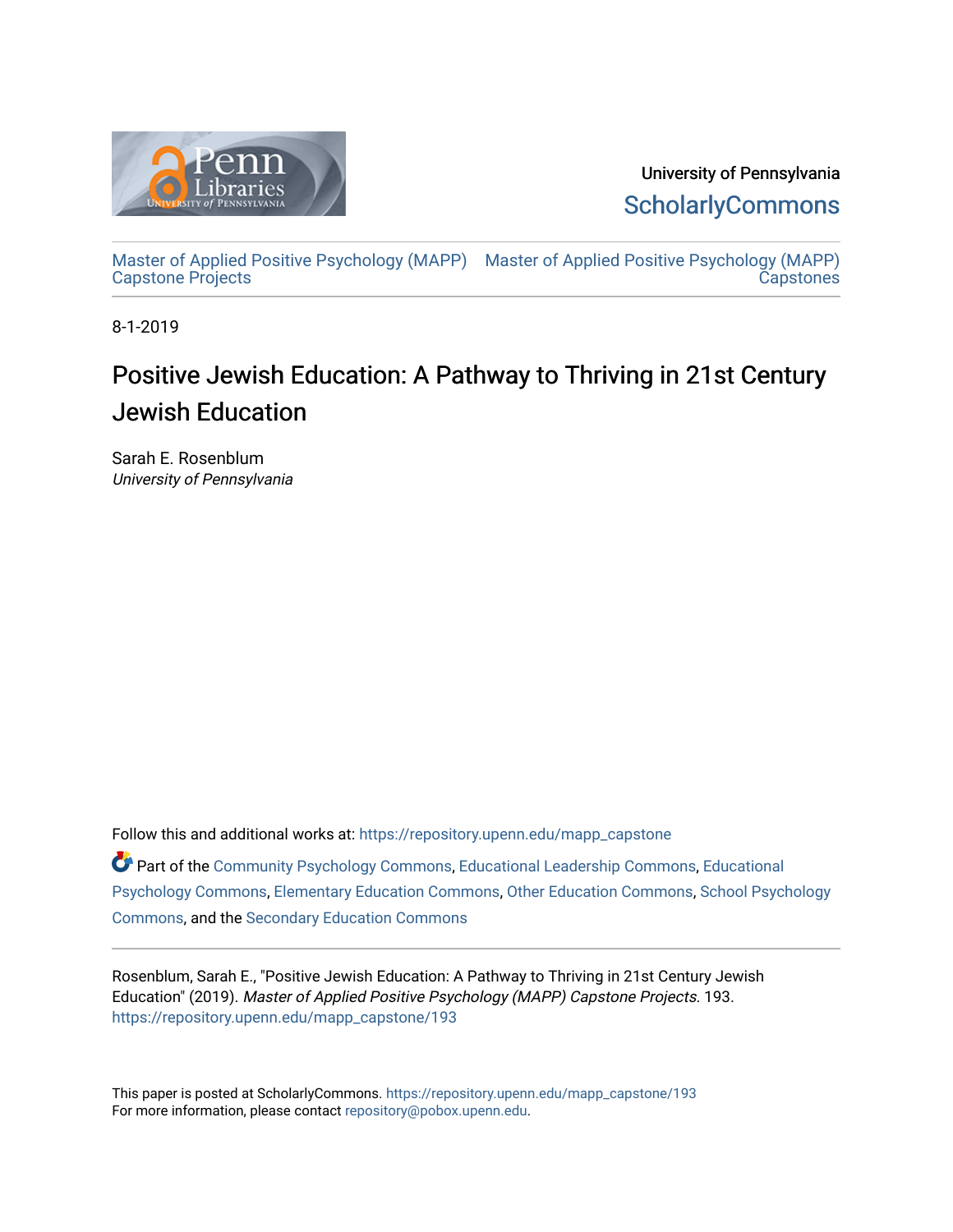# Positive Jewish Education: A Pathway to Thriving in 21st Century Jewish Education

# Abstract

Jewish education has been a core value to the Jewish people throughout history and is essential to carry on Jewish tradition and values. Jewish education influences Jewish identity, engagement, and continuity. A decline in enrollment in non-Orthodox Jewish educational programs poses a real threat to the future of the Jewish community. Many young adults decide to stop participating in Jewish educational experiences after the Bar/Bat Mitzvah experience at age 13 since students often fail to find meaning, positivity, and relevance in their Jewish educational experiences, which can influence their future engagement in Jewish life. Positive psychology and positive education can serve as a pathway to propel Jewish education, enabling students to find new meaning in Jewish values and tradition. Positive education infuses academics with a focus on character strengths and well-being and can lead to academic and personal flourishing. While many secular schools have embraced positive education, the vast majority of Jewish schools have yet to adopt this growing field. A positive Jewish education framework for implementation and recommendations for interventions can strengthen the future of Jewish education and help schools and students thrive in the 21st century.

# Keywords

positive psychology, judaism, positive interventions, religious education, positive education, religion, gratitude, optimism, education, well-being, jewish education

# **Disciplines**

Community Psychology | Education | Educational Leadership | Educational Psychology | Elementary Education | Other Education | School Psychology | Secondary Education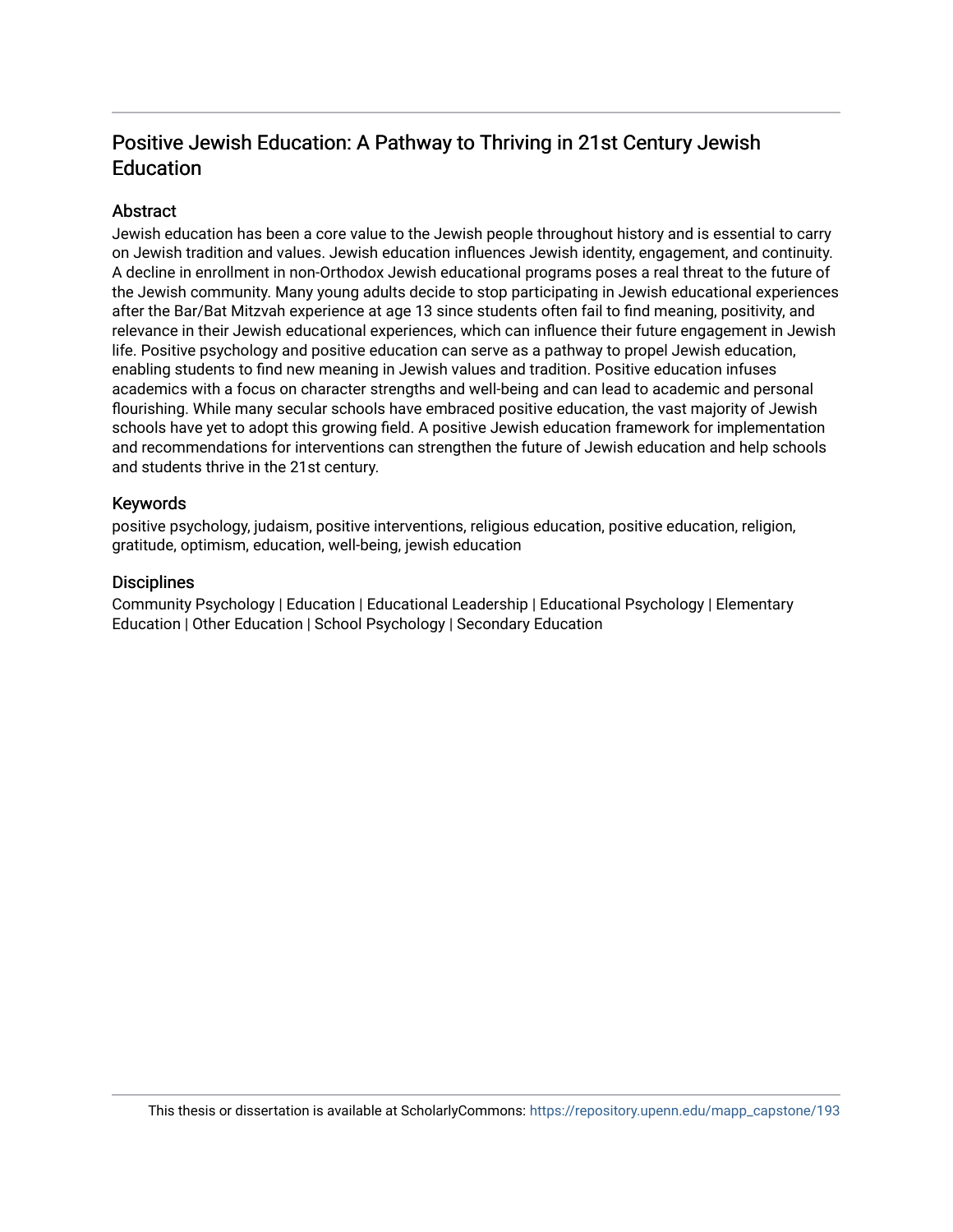Positive Jewish Education: A Pathway to Thriving in 21<sup>st</sup> Century Jewish Education

Sarah E. Rosenblum

University of Pennsylvania

A Capstone Project Submitted

In Partial Fulfillment of the Requirements for the Degree of

Master of Applied Positive Psychology

Advisor: Amy Rosenthal

August 1, 2019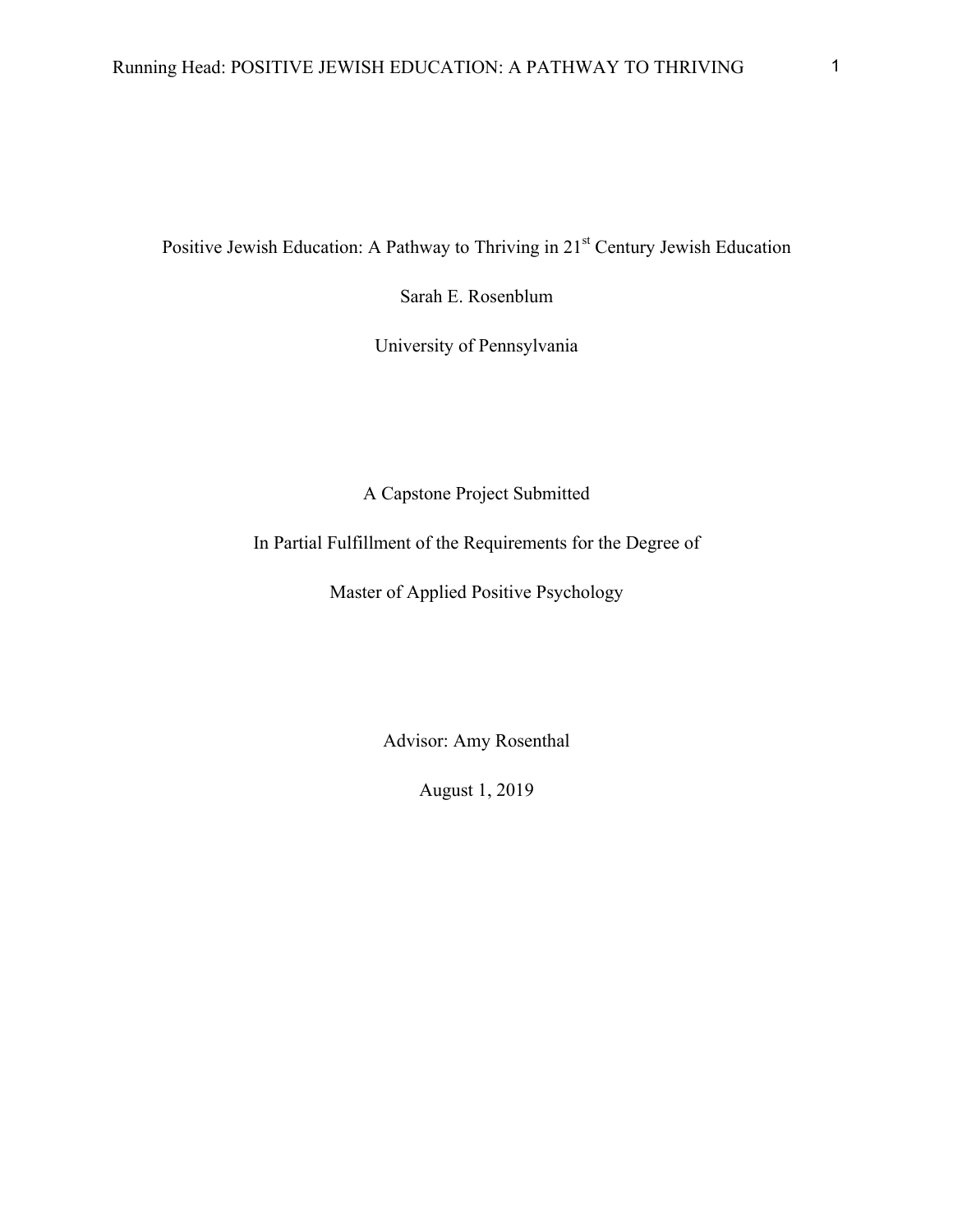#### POSITIVE JEWISH EDUCATION: A PATHWAY TO THRIVING 2

# Positive Jewish Education: A Pathway to Thriving in  $21<sup>st</sup>$  Century Jewish Education Sarah E. Rosenblum SarahERosenblum@gmail.com

Capstone Project Master of Applied Positive Psychology University of Pennsylvania Advisor: Amy Rosenthal August 1, 2019

# Abstract

Jewish education has been a core value to the Jewish people throughout history and is essential to carry on Jewish tradition and values. Jewish education influences Jewish identity, engagement, and continuity. A decline in enrollment in non-Orthodox Jewish educational programs poses a real threat to the future of the Jewish community. Many young adults decide to stop participating in Jewish educational experiences after the Bar/Bat Mitzvah experience at age 13 since students often fail to find meaning, positivity, and relevance in their Jewish educational experiences, which can influence their future engagement in Jewish life. Positive psychology and positive education can serve as a pathway to propel Jewish education, enabling students to find new meaning in Jewish values and tradition. Positive education infuses academics with a focus on character strengths and well-being and can lead to academic and personal flourishing. While many secular schools have embraced positive education, the vast majority of Jewish schools have yet to adopt this growing field. A positive Jewish education framework for implementation and recommendations for interventions can strengthen the future of Jewish education and help schools and students thrive in the 21st century.

*Keywords:* Judaism, positive psychology, positive interventions, religious education, positive education, religion, gratitude, optimism, education, well-being, Jewish education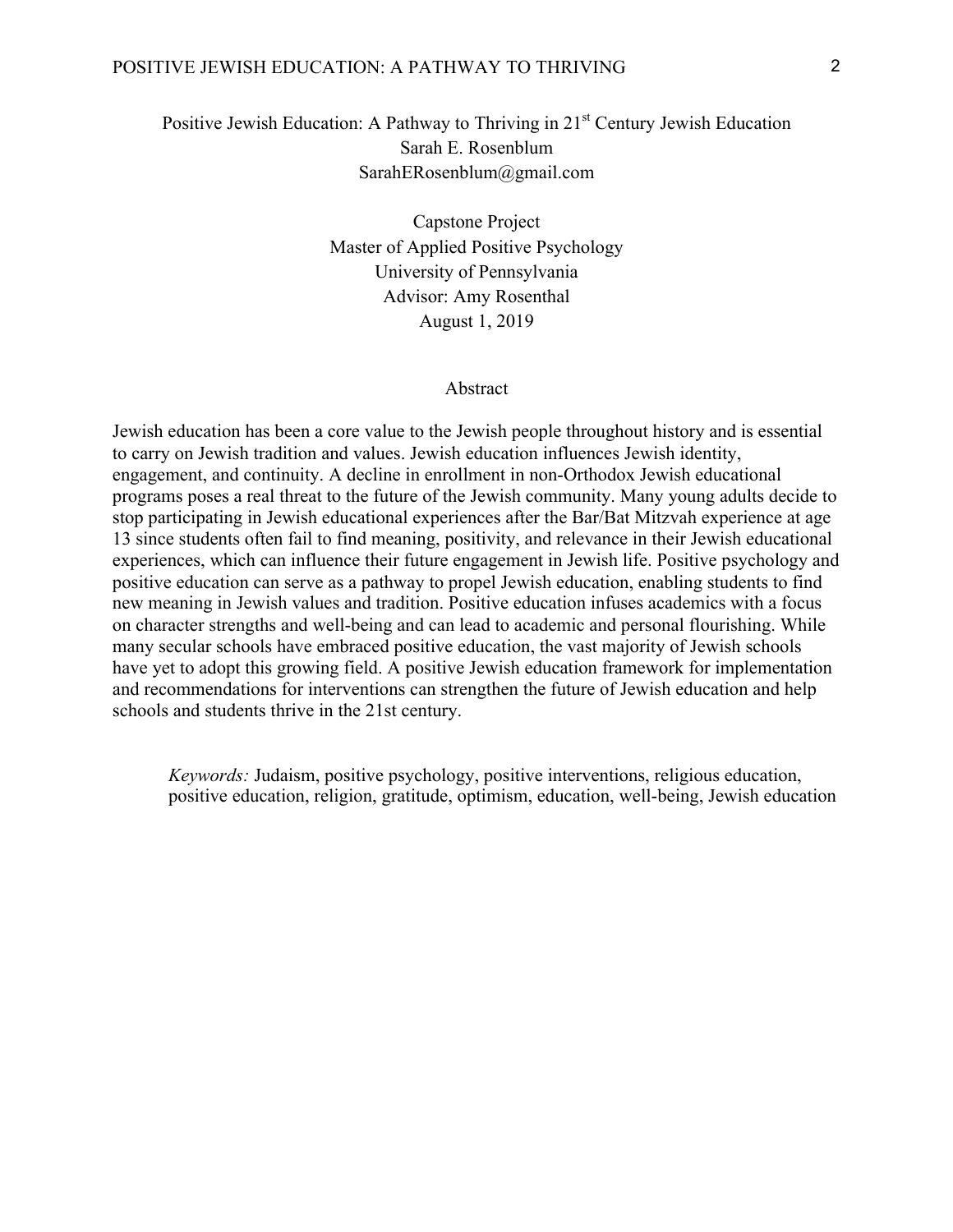#### Acknowledgments

This capstone is dedicated to my four grandparents who have helped make my educational journey possible and are my role models for living a flourishing and meaningful life. Thank you Grandma Shelly, Grandpa Art, Grandma Meryl, and Grandpa Hank for being a force of inspiration and constant support. I am so blessed to have you in my life and you have shown me what it means to live a vibrant life.

Thank you mom and dad for your continuous support, love, and encouragement. You taught me that education is the greatest gift. Thank you for prioritizing a Jewish education and for raising me with such a positive and joyful Jewish upbringing. None of this would be possible without you. Thank you for cheering me on all year and throughout the capstone process. I am forever grateful and love you.

To Michael and Jamie, thank you for being the greatest siblings and for making all our Jewish holidays and celebrations so much fun. I love you both and you add vibrancy to my life.

To Evan, thank you for being my rock during my MAPP journey and for providing love, support, and light while cheering me on through all the late homework nights and capstone process. I am so grateful to have you in my life and feel so lucky to have you as my #1 teammate.

To Amy Rosenthal, thank you for being an incredible advisor and for your wisdom, insight, and support through the capstone process. You inspire me as an innovative Jewish educator who makes Judaism and learning meaningful and relevant for your students. Thank you for your generosity during capstone camp.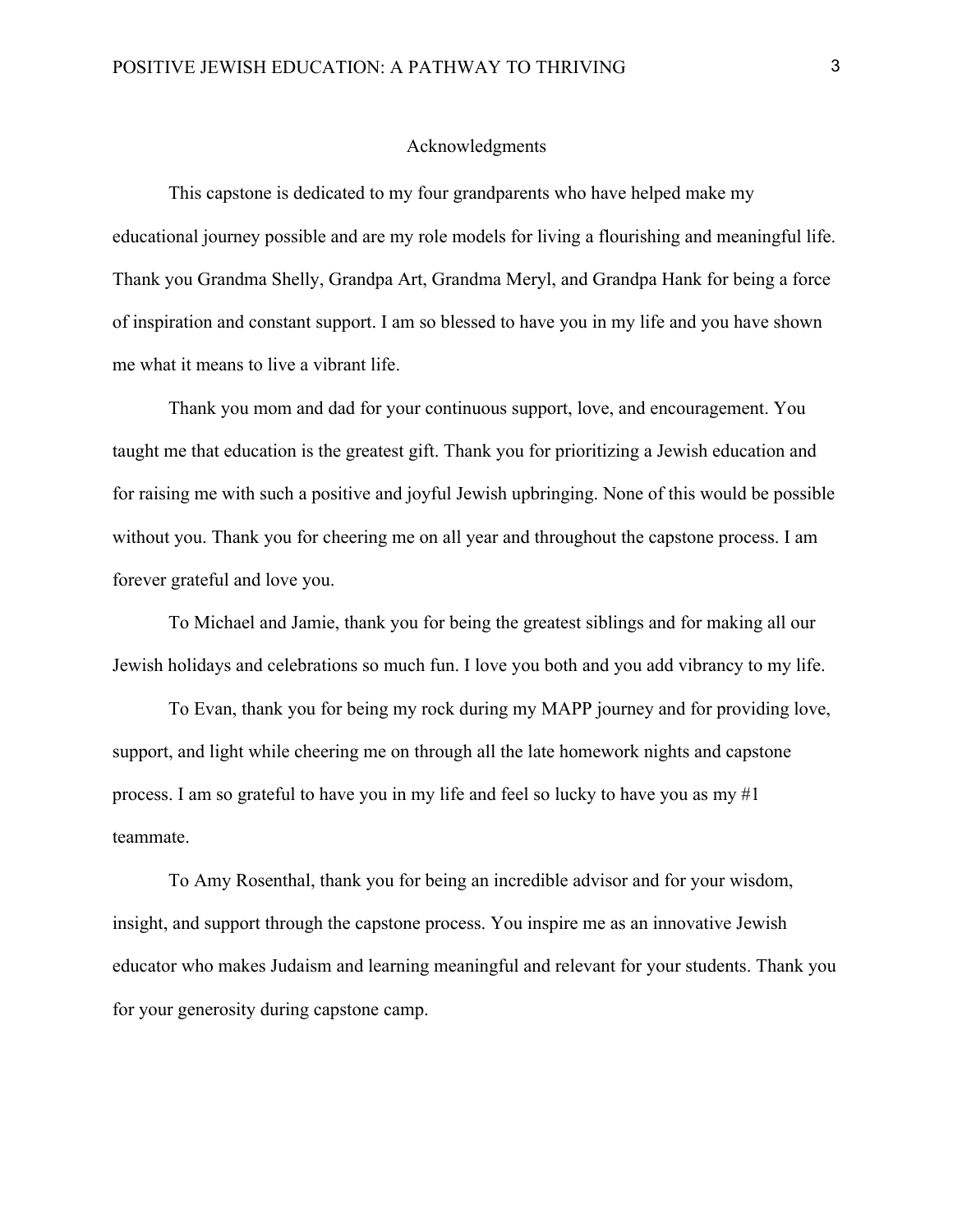To my Sinai besties (Allison, Dena, Juliana, and Rebecca), the greatest gift from my Jewish education is our life-long friendship. Thank you for being the best crew I could ever ask for.

To the entire MAPP faculty, thank you for stretching me and inspiring me throughout the year. Marty, Leona, James, and Laura, thank you for making the MAPP experience the most transformative experience of my life. Thank you to AI's Henry Edwards for being an incredible journal reader and positive ed guru, and: Virginia Millar, Julia Pool, and Sharon Danzger for your generosity, guidance, and support all year.

To my MAPP' 14 classmates and incredible cohorts (Shine Group 9 and The Gray Foxes), I love you all and you made this learning experience joyful, inspiring, nourishing, and exceptional.

To Richard De La Cuadra and Julie Pomerantz, thank you for this opportunity to juggle school and work at Xavier. I am so lucky to work with you and you have shown me the true meaning of positive education.

To Henry Richardson thank you for being my Houston MAPP lifeline. I can't wait to collaborate!

To Lisa Klein at the Houston Federation, thank you for providing me with a platform to apply this work!

To Danielle Alexander at Kehillah High, thank you for your support all year, for enthusiastically listening to all my ideas, your capstone insights, and inspiring me on this path of positive Jewish education.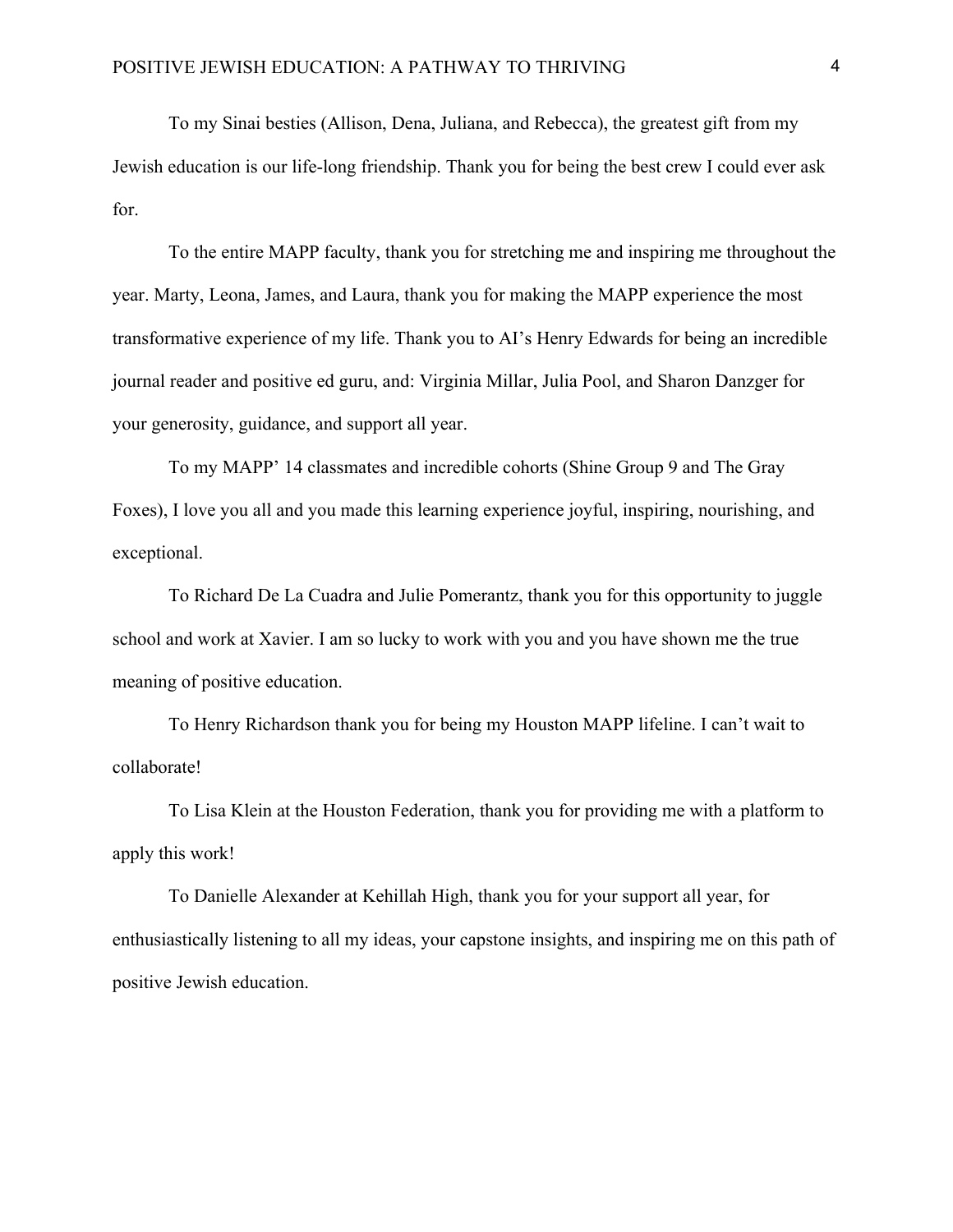# **Table of Contents**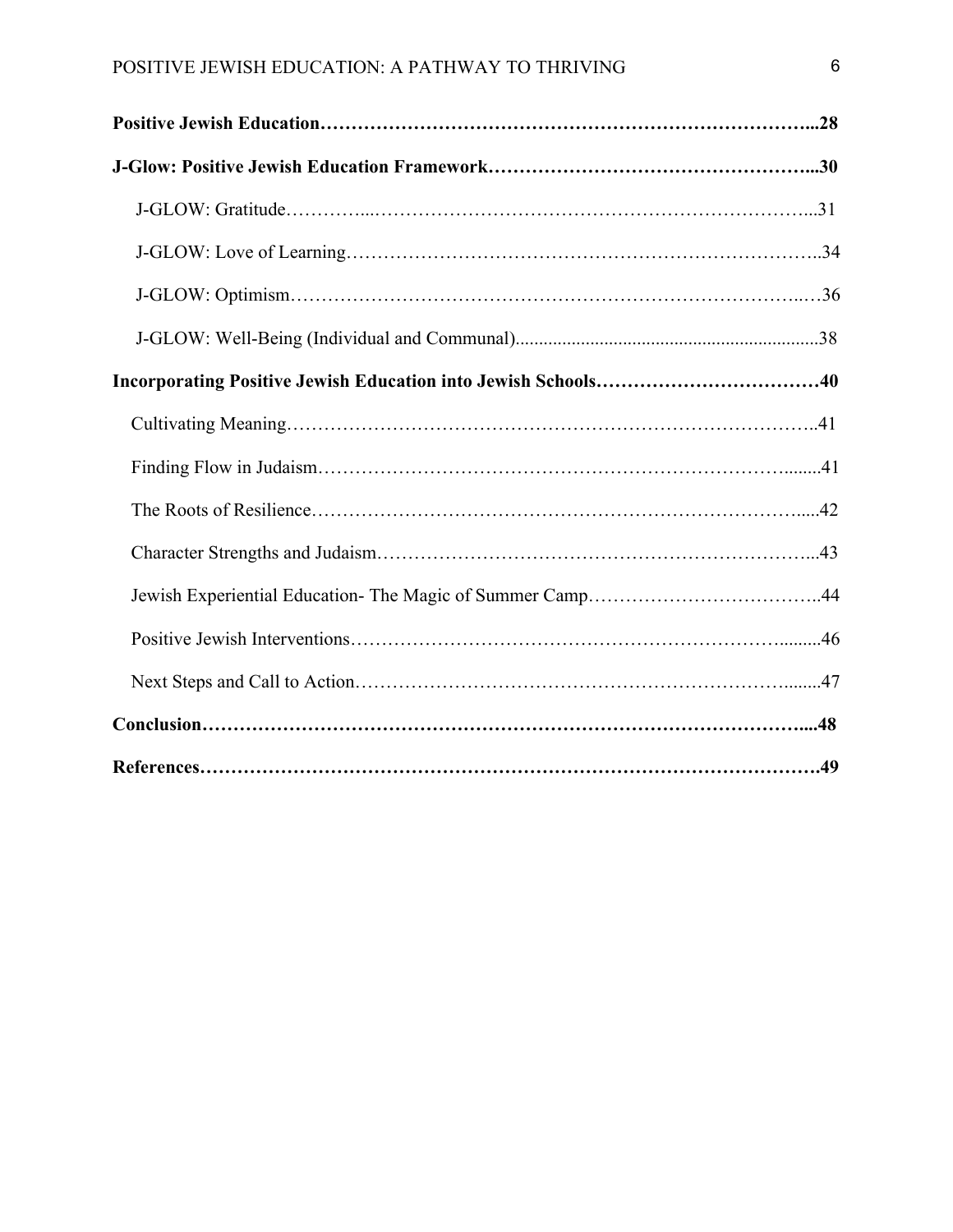# **Introduction and 21st Century Jewish Education**

Jewish education is essential to assure that future generations will continue to find meaning and pass on Jewish traditions and values (Schick, 2014). Accordingly, Jewish education must be revitalized for the 21st century in order to be relatable for current and future generations. It also should spark meaning and purpose for young people who are grappling with their religion and belief systems, and to help cultivate positive personal and communal well-being. Positive psychology and positive education can assist with this revitalization and help strengthen the roots of Jewish education. A positive Jewish education framework will enable students to find new meaning in longstanding Jewish values, while providing tools to cultivate and nurture well-being from a Jewish perspective.

# **Jewish Education in Context**

Jewish education today includes a broad range of options for K-12 students ranging from day schools, which integrate Jewish education and secular studies on a full-time basis, to congregational schools, which typically meet at a synagogue one or two days a week after school and/or on Sunday. While Jews in Orthodox and Chasidic communities are more likely to send their children to Jewish day schools and yeshivas, there are day schools across 37 states and the District of Columbia that cater to a diverse range of religious practices including: Reconstructionist, Reform, Conservative, Modern Orthodox, Yeshiva Orthodox, Chassidic, and community schools which welcome Jewish families from all denominations (Schick, 2014). Day schools provide students with a comprehensive Jewish education. Hebrew, Talmud, Jewish history and ethics, and even Jewish electives, such as Israeli dancing, are integrated into the curriculum. Yet, sending a child to a day school can cause some families to be concerned that, because there are only so many hours in the school day, time spent on Jewish education will take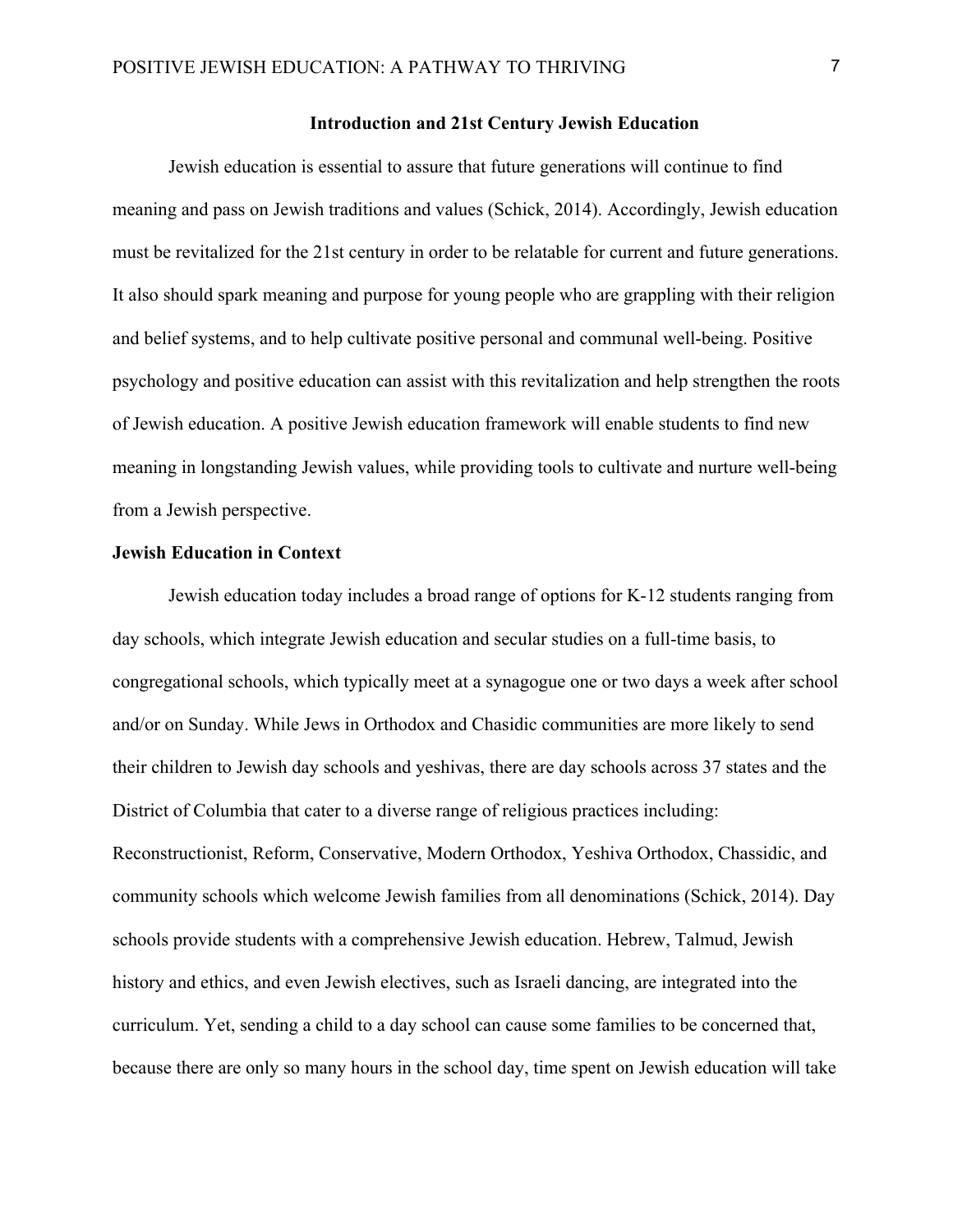away from students mastering secular subjects. Day schools are considered independent schools which can also create financial obstacles, as rising tuition becomes a challenge for many families (Schick, 2014). A solution for some families is to instead send their children to Jewish summer camps and Jewish youth group programs. These options offer tremendous opportunities for enriching Jewish experiences and creating positive Jewish identities. Studies on Jewish Youth Serving Organizations show that involvement in these organizations are related to positive teen outcomes (Levites & Sayfan, 2019). Teens involved in a Jewish Youth Serving Organization feel good about themselves, their community, and their Judaism, and believe Jewish culture is something to celebrate (Levites & Sayfan, 2019). Camp provides an opportunity to create a community of Jewish friends for the child to develop and grow with and a community of Jewish friends is one of the predictors of Jewish engagement and commitment later in life (Gordis, 1999).

#### **Jewish Education by the Numbers**

According to the last U.S. Jewish Day School census, in 2014 255,000 students were enrolled in 860 schools throughout the nation (Schick, 2014). These numbers reflect a decrease in Conservative/Solomon Schechter schools and an increase in enrollment in Orthodox schools. A decrease in enrollment size impacts the likelihood that these non-Orthodox schools can survive. Forty percent of day schools have fewer than 100 students enrolled (Schick, 2014). Nonorthodox schools represent only 13% of the day school population, down from 20% in 1998, (Schick, 2014) which poses a significant threat to Jewish identity and engagement for future generations. In addition, there is a decline in enrollment by grade level. There are twice as many kindergarten students in Jewish day school than 12th grade students (Schick, 2014).

The majority of non-Orthodox students in Jewish education are participating outside of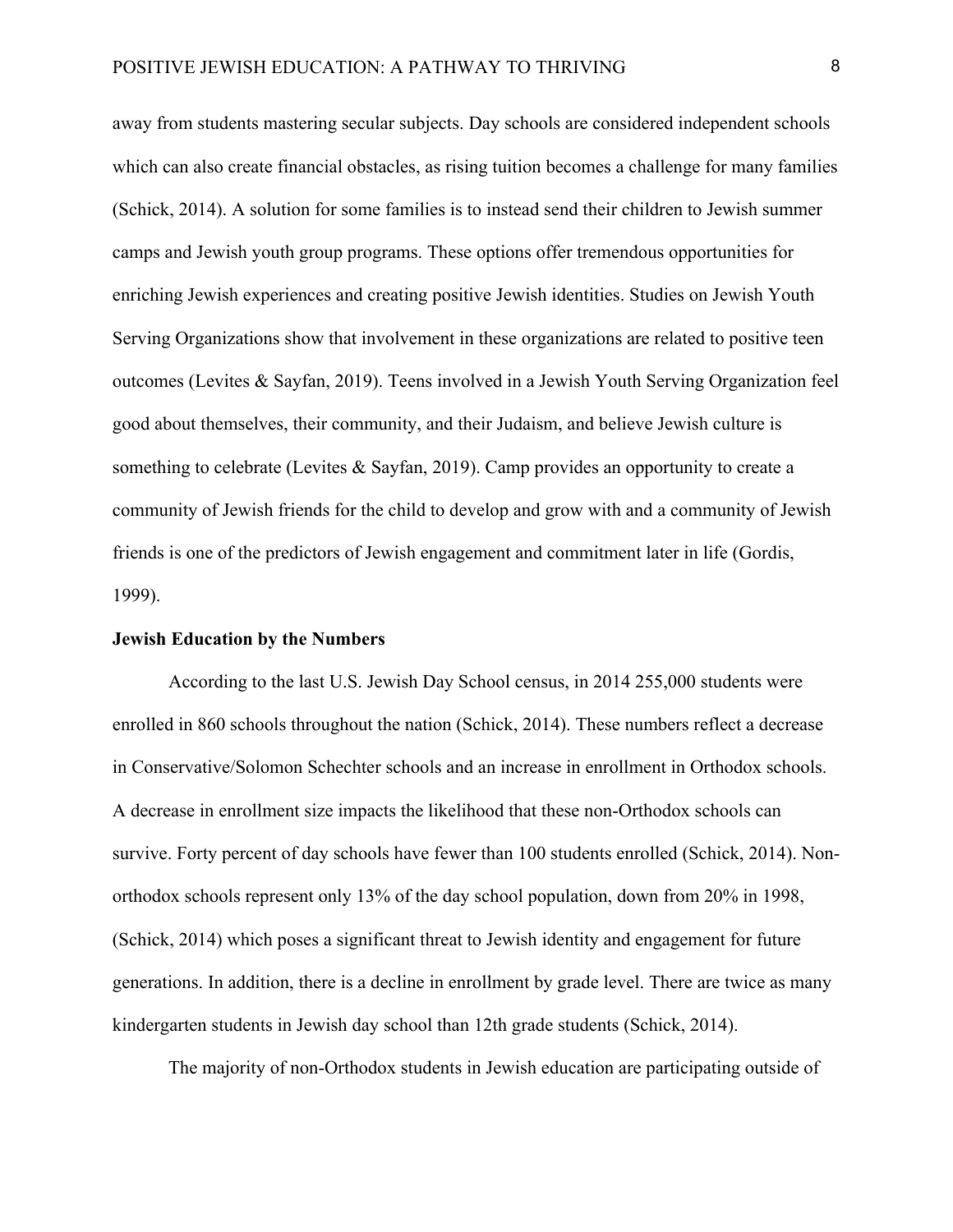their primary school in synagogue congregational programs (Schick, 2014). Congregational programs often begin as early as pre-school and students typically are involved through their Bar/Bat Mitzvah process at age 13, learning the foundational skills for this coming of age ceremony. Yet, since congregational programs meet outside of school once or twice a week, time constraints can present challenges in learning the diverse range of content in an engaging way. Congregational programs struggle to cover a vast amount of material including Hebrew language, the Bible, Talmud, and Jewish history in a limited amount of time (Telushkin, 1991). These programs also compete with secular activities and extracurricular commitments making it a continuous battle to find enough time to cover the depth of material necessary to create a sound foundation of Jewish learning (Telushkin, 1991).

#### **Hebrew School Dropout**

Most Hebrew school students attend during the elementary school years leading up to their Bar/BatMitzvah. Engagement in congregational programs dramatically declines after the Bar/Bat Mitzvah experience has been completed. Unfortunately, there is little incentive for students to return after this milestone, which impacts congregations across the nation and poses a significant threat to the future of American Jewry (Ravitch, 2002). In a Hebrew school drop-out survey, students made it clear that there were no compelling reasons to return. One student candidly shared, "The day I read my Haftorah (Torah portion), I'm outta here!" (Ravitch, 2002, pp. 256). This is a common sentiment heard from 13 year-olds who found the educational process leading up to the Bar/Bat Mitzvah process as not "meaningful," "valuable," or "enjoyable" (Ravitch, 2002, pp. 256).

Additional reasons students reported for not returning to Hebrew school after their Bar/Bat Mitzvah included: outdated curricular materials, mediocre teaching, and lack of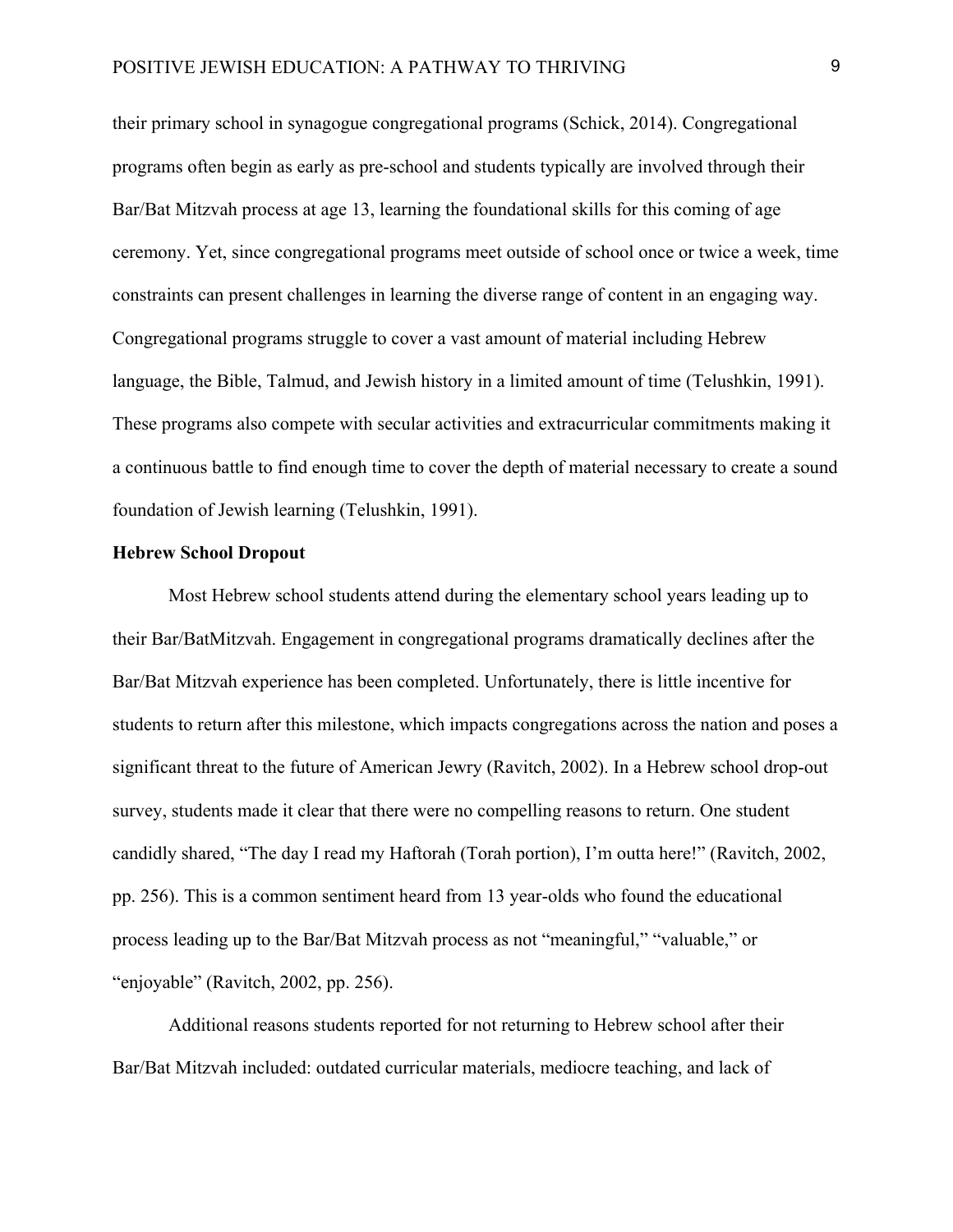engagement and relevance to their lives outside the synagogue (Ravitch, 2002). Students who left reported that their teachers failed to engage them in innovative and interactive learning experiences, often sticking to dated teachers' manuals that didn't allow for much creativity or student involvement. Students felt *forced* to sit in uninspiring classrooms with teachers who appeared disengaged and unmotivated. This has the potential to create a lasting negative Jewish education experience for students. This is an unfortunate reality because their Bar/Bat Mitzvah symbolizes their entrance into adulthood in the Jewish community. If this is the final exposure to a formalized Jewish education, students may feel less compelled to want to return to or engage in future Jewish life. The Hebrew school experience needs to be revamped to meet 21st century student needs, encourage retention, and create a positive and meaningful experience.

# **From Surviving to Thriving**

One way to achieve this revitalization is through integrating a positive Jewish education curriculum that includes Jewish based character development, social, emotional, and spiritual well-being, and deepens participation through positive engagement and choice. If students associate their Jewish education with a sense of pride, meaning, and connection with peers and teachers who make them feel valued, there is a stronger likelihood that they will want to continue their association with Jewish education, choose to engage in Youth Serving Organizations, and stay involved through college by participating in Hillel and/or Chabad programming. This can deepen their sense of Jewish enrichment and continue their community and religious ties. Creating a positive Jewish education experience requires a culture-wide emphasis on fostering Jewish based values of gratitude, love of learning, optimism, and well-being. Positive psychology can serve as a pathway and guide to access these deeper Jewish education connections and commitments for all Jewish denominations.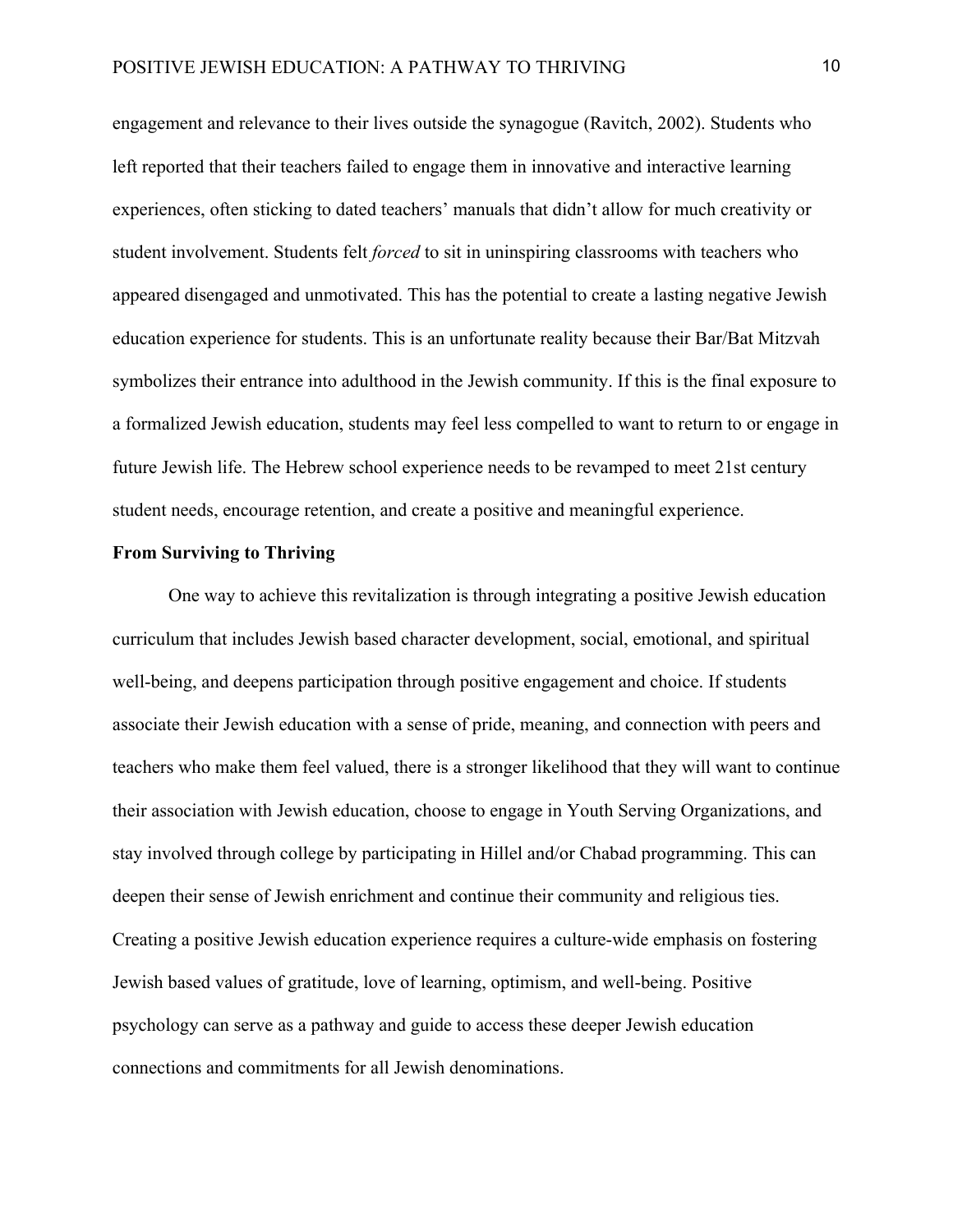To strengthen Jewish education and enrollment rates and to encourage families from all denominations to engage their children in Jewish education, day schools and congregational schools need to find compelling ways to showcase the academic and personal benefits of a positive Jewish education. Day schools and congregational schools need to highlight how academics, personal and spiritual growth, and character development can co-exist together within the unique Jewish educational space.

A holistic Jewish educational approach not only provides insight about one's religious background and identity, but also about character, Jewish ethics, values, and optimal well-being. At its core, Judaism provides a guide for how to live a flourishing life based on *mitzvot* (i.e., commandments) and *middot* (i.e., virtues). This aligns organically with the growing movement of positive psychology, the scientific study of human flourishing. Jewish teachings and texts can be reinvigorated to be relevant to our world today. I believe that incorporating positive psychology into a Jewish curriculum, that is grounded in evidence-based research about meaning, purpose, values, and resilience, can increase relevance. It can serve as a pathway to help Jewish educational programs relate to students and families in a meaningful way that is applicable to our modern world. By finding the intersection between ancient values and traditions and research based positive psychology constructs on well-being, we can propel Jewish education forward to serve this generation and future ones.

As a former Jewish day school student, I have firsthand experience with the benefits and challenges of this type of Jewish educational experience. I attended Sinai Akiba Academy, a Conservative day school in Los Angeles. I have fond memories of singing Jewish songs, celebrating the holidays and learning about the traditions and stories behind each. I learned the weekly Torah portion and enjoyed our weekly Shabbat celebration - especially when it was my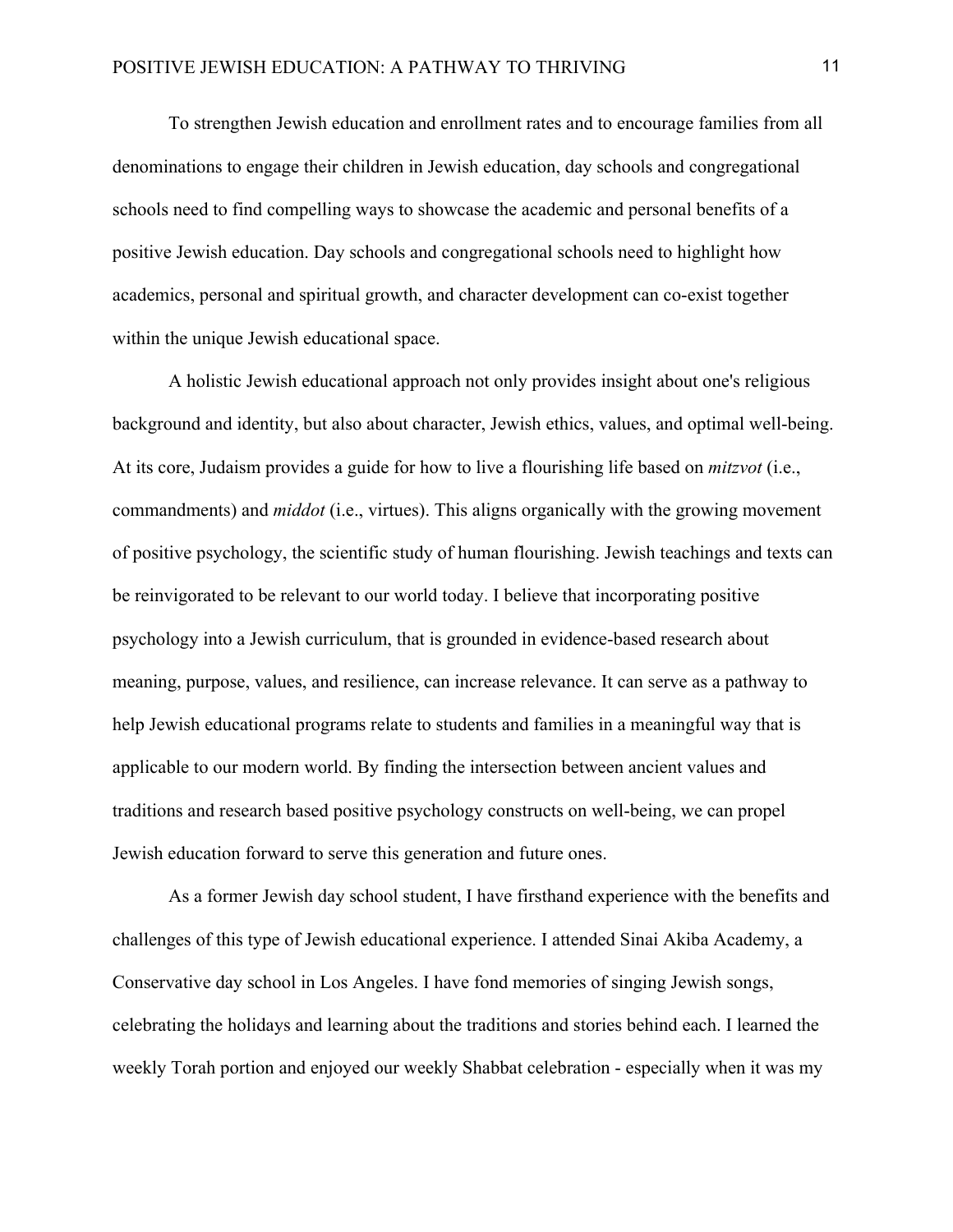chance to be *Shabbat girl*. These early years provided such a strong sense of community that still exists in my life today. Many of my best friends to this day are from my Sinai class and the relationships formed at the school have helped me associate this experience with deep community connections and a positive Jewish identity.

My Jewish identity was deeply ingrained in me from my years in a day school setting. My family practiced at home what I learned in school, reinforcing these values. We cherished weekly Shabbat dinners with my grandparents and family friends, and I sought out Jewish communities once I left home for college and again as a young adult in New York and Houston. These Jewish communities across the country helped me find a sense of meaning and belonging as I adjusted to new chapters in my life. I am passionate about ensuring that this generation and future ones can find meaning in their own Jewish background and identity and I am eager to connect Judaism and positive psychology as a pathway to human flourishing.

I believe weaving positive psychology into Jewish education is a pathway to modernize Jewish education. This will provide Jewish schools and students with the tools and resources to thrive. Wisdom, creativity, and love of learning are celebrated Jewish values called *Chocma* (Levine, 2017). Yet, many students find Hebrew school classes not relevant to modern life. Jewish education greatly impacts Jewish identity (Reimer, 1997), but the education needs to be innovative to retain student interest and identity. If Jewish schools and programs revitalize their curricula and models to incorporate positive psychology and introduce a common language that shows the intersection between Judaism and resilience, character strengths, and optimism, students can gain tools to help them thrive, nurture their well-being, and maintain their commitment to a Jewish identity. In addition, this will also help them find relevance with the Jewish material and ways for it to be meaningful in their modern life. I believe this will give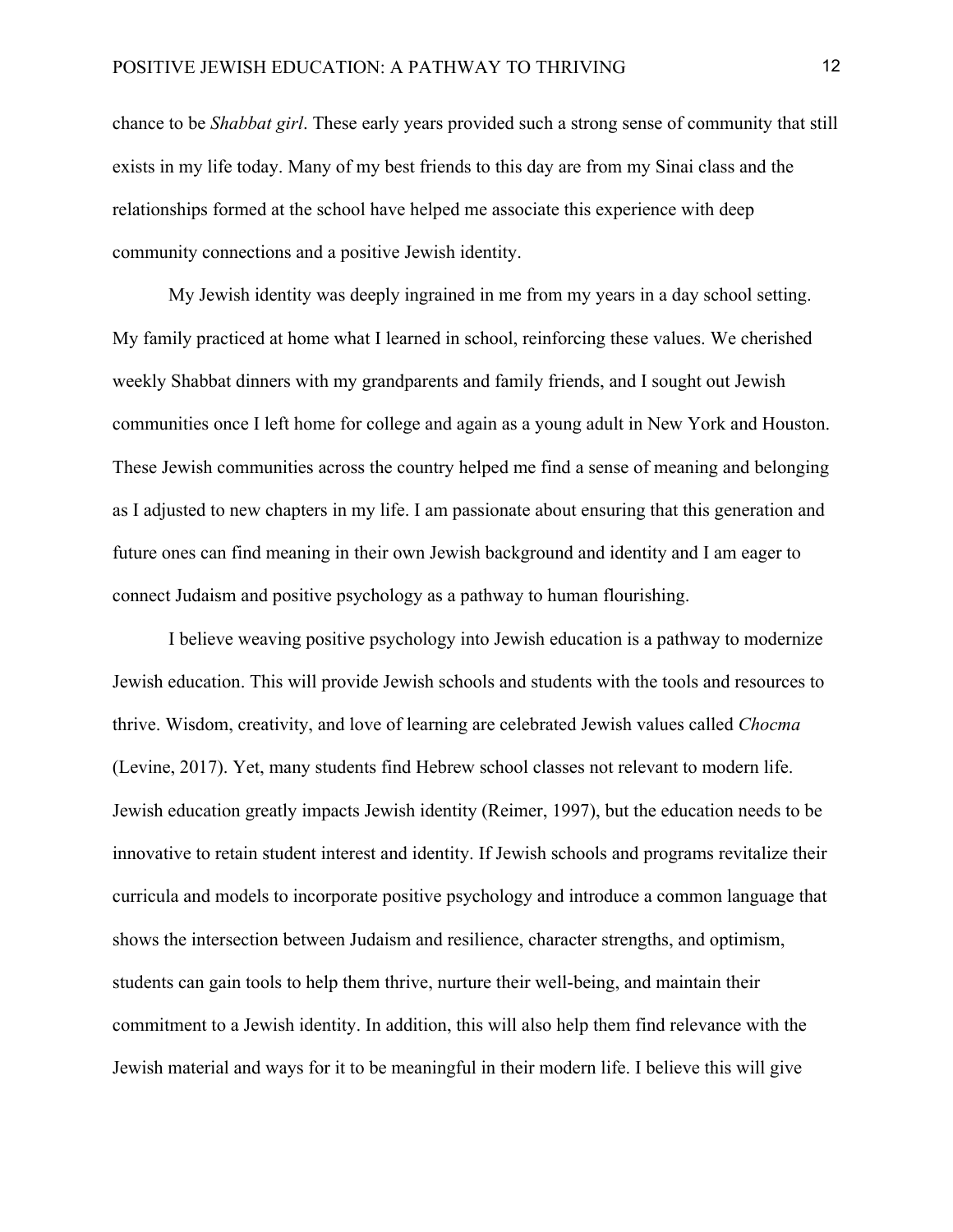parents a compelling reason to send their children to Jewish schools and help Jewish schools set themselves apart from other independent and public schools. Interweaving Jewish values with the concepts of positive education will help Jewish schools and students prosper in the 21<sup>st</sup> century.

# **Positive Psychology**

The study of human happiness has intrigued philosophers, religious leaders, and psychologists throughout history. Aristotle is particularly notable for his philosophies on happiness and the virtuous life. He viewed happiness as an activity of the soul and essential for the good life (Melchert, 2002). While traditional psychology focused on mental illness, in more recent years psychology has evolved to revisit these ancient virtues and theories of happiness to determine how to live a life of optimal well-being and flourishing (Seligman, 2011).

Martin Seligman is often considered the father of positive psychology and during his presidency of the American Psychological Association in 1998 he created positive psychology, a visionary new direction to supplement the field of psychology. Dr. Seligman believed psychology should not only focus on how to treat mental illness or *fix* what is wrong with people, but to also study what makes life worth living (Seligman, 2011).

A major breakthrough in the field was the development of Seligman and Peterson's *Character Strengths and Virtues* manual which was based on their research on the core strengths and traits that lead to *the good life* (Peterson & Seligman, 2004). This manual has served as positive psychology's counterpart to the *Diagnostic and Statistical Manual of Mental Disorders* (*DSM-V*; American Psychiatric Association, 2013), providing an alternative and positive strengths based categorization system, instead of one focusing solely on mental illness and deficits. Seligman and Peterson scoured religious, philosophical and sociological texts from all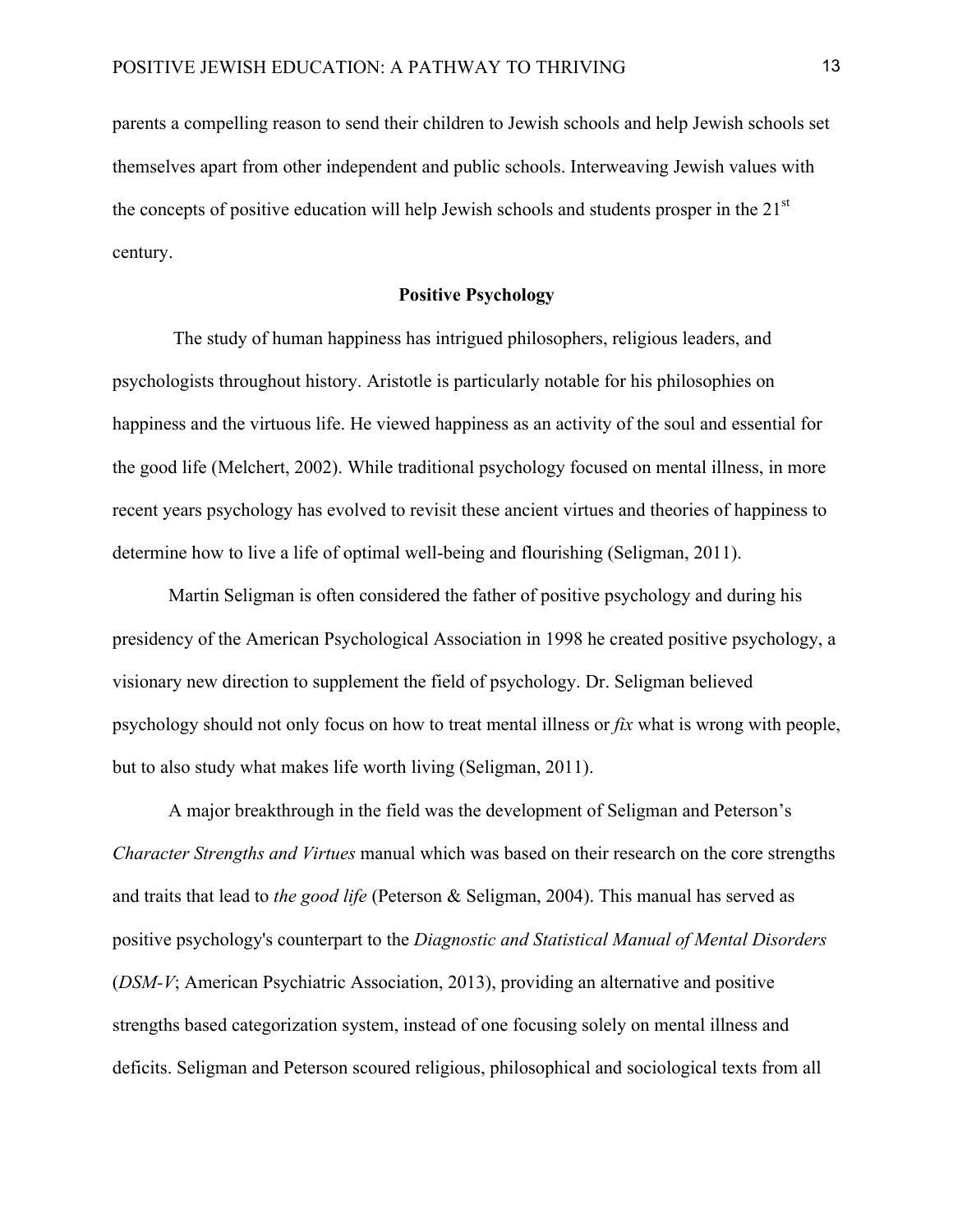over the world. They identified: "wisdom, courage, humanity, justice, temperance, and transcendence" (Schnall & Schnall, 2017, pp. 161) as the common core strengths that influenced humanity from ancient civilizations to modern times. This served as the foundation of positive psychology's strengths-based approach which is one of the distinguishing features of the field.

Since its founding twenty years ago, positive psychology has evolved from the science of happiness to the science of well-being and human flourishing (Seligman, 2011). Researchers and professors from all over the world have advanced the field by studying character strengths, positive interventions, resilience, grit, optimism, gratitude, and by developing and testing wellbeing theories. Many college campuses have embraced the field and are appointing well-being directors on campuses and offering courses on the science of happiness, which are often the most popular elective course on campus (Shimer, 2018). A positive psychology course at Yale recently broke the record for largest course enrollment, with 1,200 students enrolled or one-third of the entire student population. Harvard's positive psychology classes have also enrolled nearly 1,000 students at a time, reflecting both the growing interest and necessity of teaching about well-being at schools across the nation (Shimer, 2018). Often, what is taught in these science of happiness courses is Seligman's (2011) well-being framework called PERMA along with applied positive interventions.

# **PERMA**

Seligman's (2011) well-being model of PERMA includes the essential components for *the good life*. PERMA stands for positive emotions, engagement, relationships, meaning, and accomplishment. Each element is an essential ingredient in a flourishing life and each can be cultivated through positive interventions to help promote greater well-being.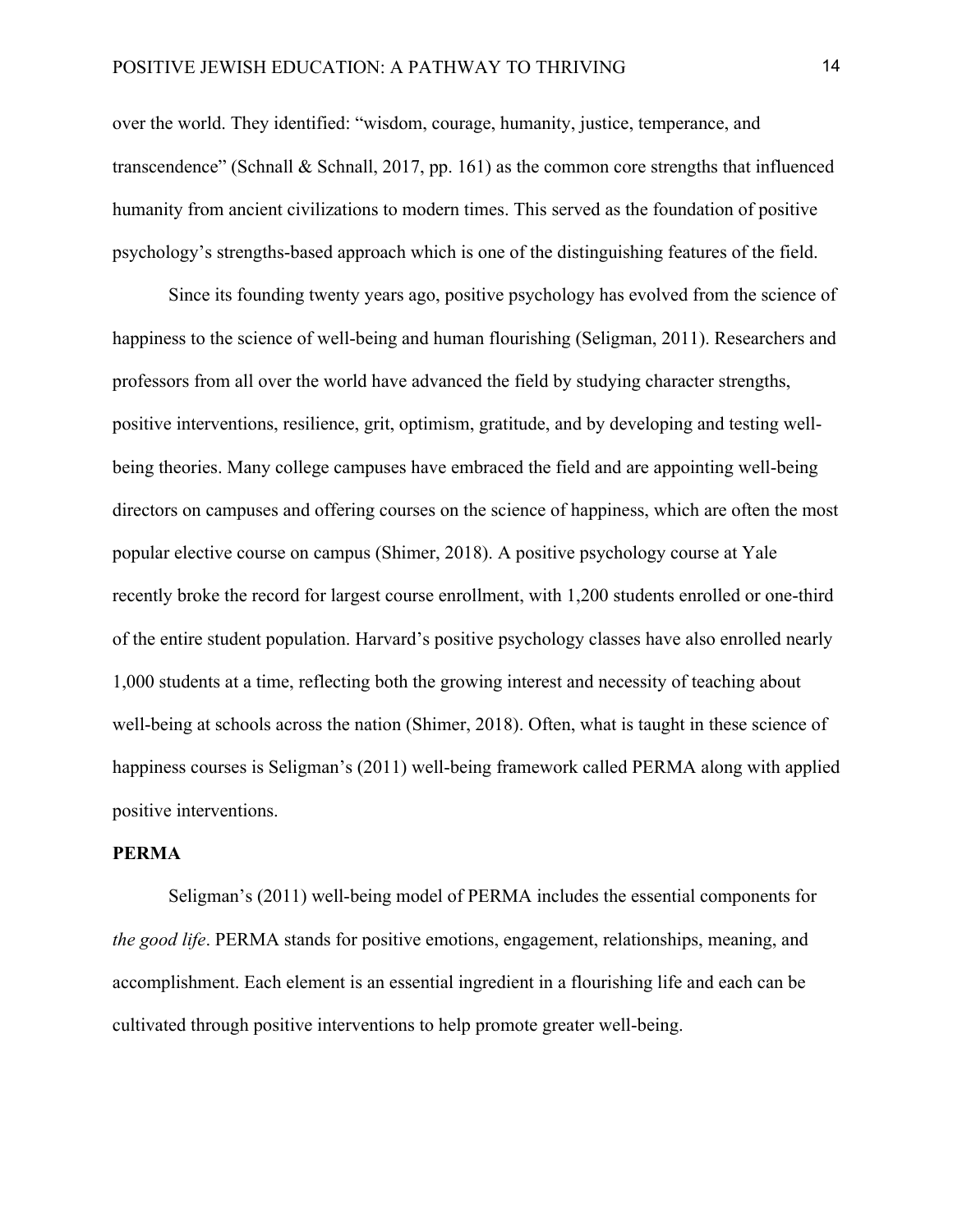**Positive emotions.** Positive emotions impact us on a psychological, emotional, and physical level. When we experience positive emotions, we reap the benefits of *broaden and build*, which is an opening up to the world around us, improving our mindset, ability to learn, our relationships, and even our immune system (Fredrickson, 2009). When patients are exposed to positive emotions even from watching a funny movie they heal faster and when students experience positive emotions they perform better academically. Positive emotions are the building blocks of the good life (Lerner & Schlecter, 2017). Positive emotions create upward spirals of positivity, helping boost the building blocks of our resilience (Fredrickson, 1999). Barbara Fredrickson, has spent her career researching positive emotions which range from: love, joy, gratitude, serenity, interest, hope, pride, amusement, inspiration and awe (Fredrickson, 1999). Positive interventions such as mindfulness exercise, and counting one's blessings serve as pathways to bolster positive emotions and the different elements of PERMA (Seligman, 2011).

**Engagement and flow.** When we are highly engaged in an activity we are *in the zone* or in a state of *flow* which is defined as "the state in which people are so involved in an activity that nothing else seems to matter" (Mihaly Csikszentmihalyi, 1990, pp.4). Csikszentmihalyi (1990) began his research on flow by studying activities where we lose track of time, and become fully immersed both physically and mentally, often referred to as optimal experiences. Artists, athletes, and surgeons, spend countless hours gaining control over their medium, developing grit and mastery. Through deep focus, clarity, and motivation, they experience an organized state of consciousness or flow, which leads to euphoria, purpose, and enjoyment (Csikszentmihalyi, 1990). After a flow experience, a person feels more capable, accomplished, unique, and skilled. By dedicating ourselves to an intense and complex goal that requires concentration, we reap the benefits of experiencing self-awareness, growth, and personal satisfaction.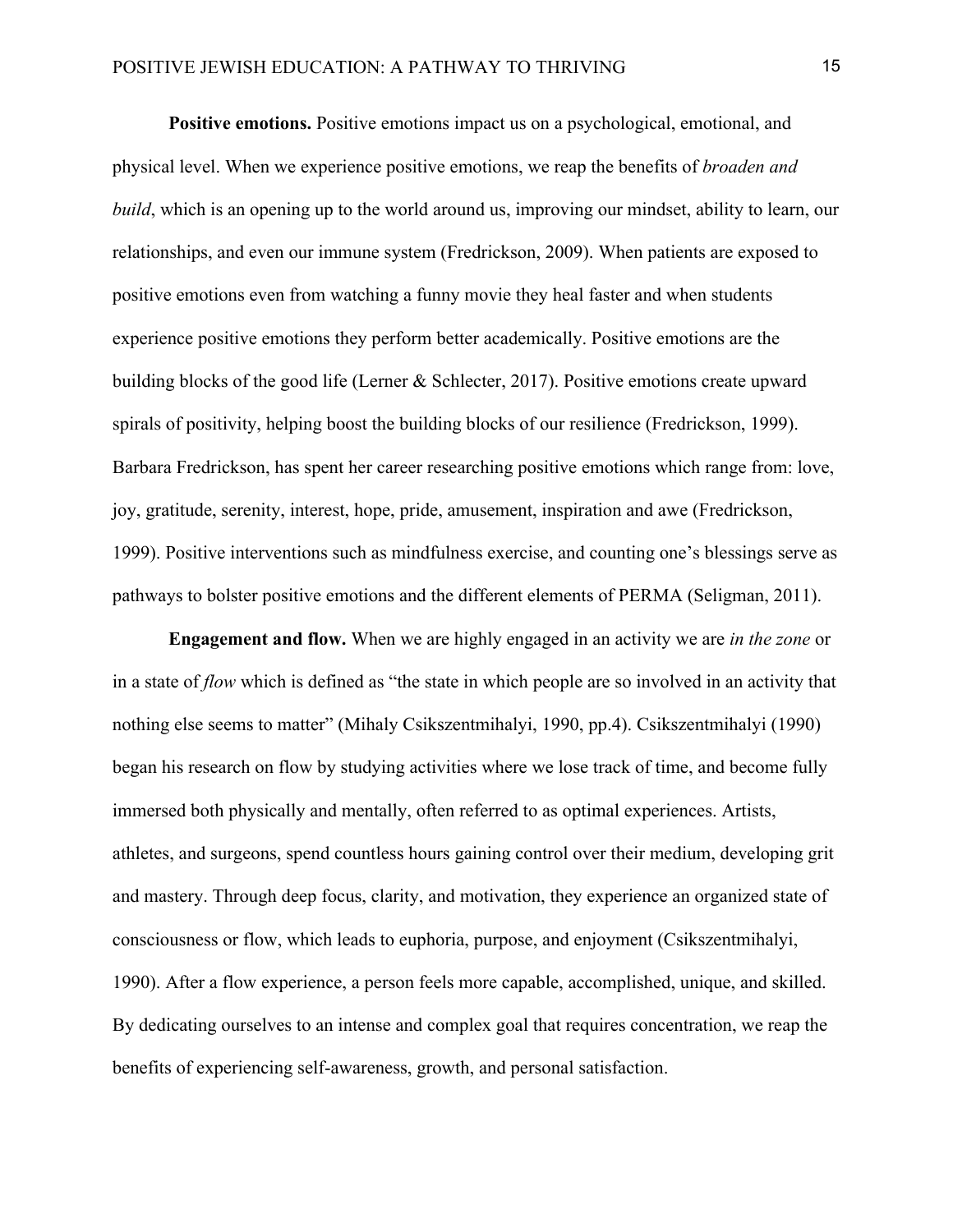**Relationships**. Positive relationships are key to the learning experience (Wolfson, 2013). Starting in nursery school, students start to develop friendships, and by adolescence 80-90% of teenagers have "best" or "good" friends (Peterson, 2006). The single biggest indicator of success and well-being in college is in quality and positive relationships (Lerner & Schlechter, 2017). Creating "good" friendship is based on trust, respect, savoring happy moments together, support, and taking a genuine interest in one another. In teens, shared activities and emotional support rank high for positive friendships (Peterson, 2006). At all stages of our lives, quality relationships are one of the greatest predictors of our well-being. Ed Diener and Martin Seligman (2002) studied the traits of the top 10% of happiest people and found that the happiest people live vibrant social lives, spend less time alone, and have good relationships. Long-term meaningful friendships are as critical for happiness as romantic relationships, and compared to married people, singles have more lifelong close friends (Lyumbomirsky, 2007). Quality relationships can take many different forms but they all add tremendous value to our well-being.

Positive relationships prime our brains to be more open and collaborative which is essential to fostering a healthy and productive learning environment for students.

**Meaning and mattering**. Meaning is often defined as the sense that life is worthwhile and valuable (Martela & Steger, 2016). Communities and schools thrive when individuals feel that they are both valued and adding value to the community, this enables individuals to feel as if they matter which positively impacts meaning and engagement (Prilleltensky, 2016). Religious schools can also help students find meaning through spiritual pathways and transcendence, connecting them to a higher sense of purpose that extends far beyond the individual. Religion enables us to feel connected to something much larger than ourselves and often provides a guide for finding meaning and purpose, along with a search for the sacred (Lyubomirsky, 2007).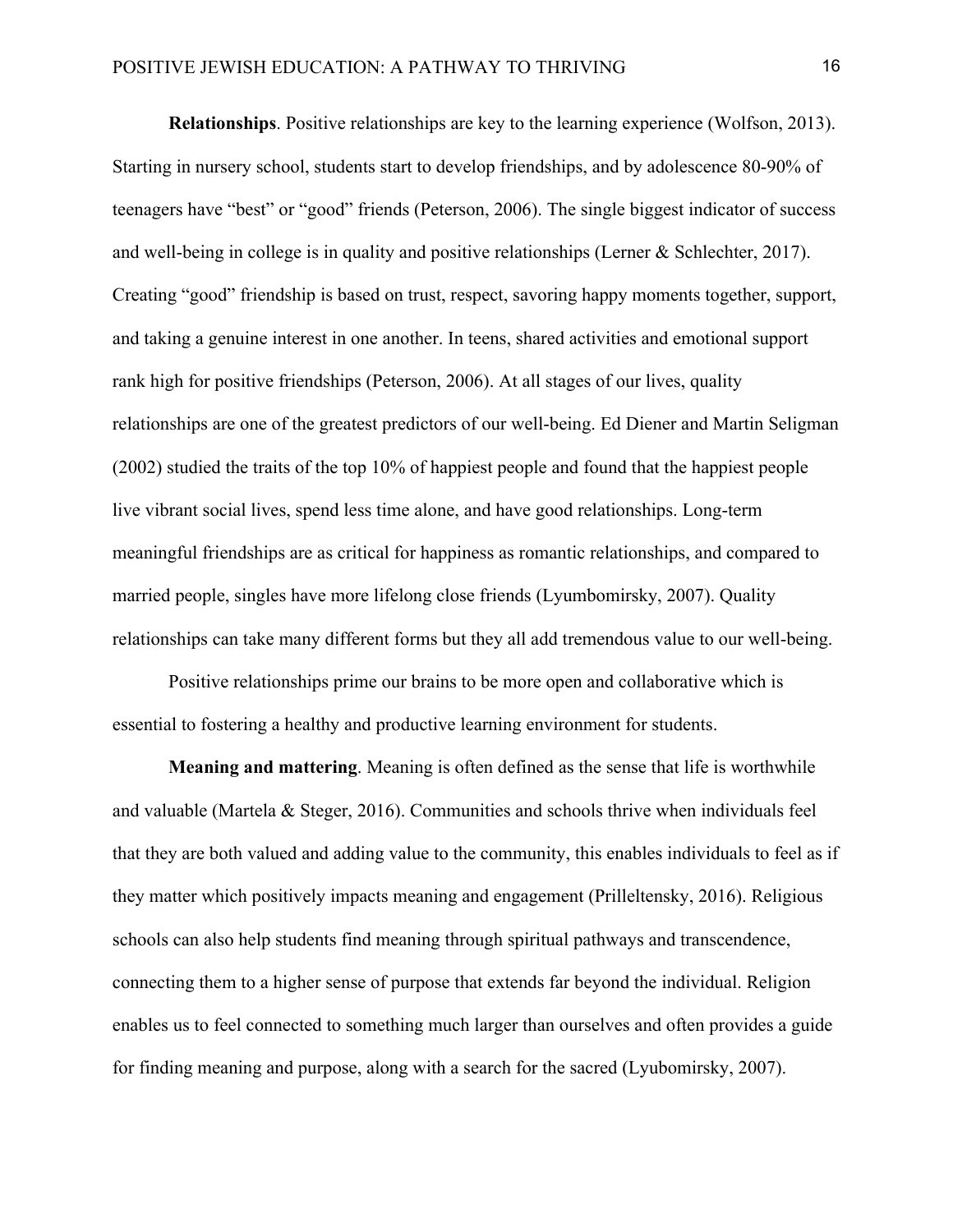**Accomplishment**. Accomplishments are an important part of human happiness, they give our life purposes, individuality, and direction. Peterson (2006) describes accomplishment as the combination of interest and ability, with a large dose of perseverance. Engagement, flow, and accomplishment, all start with cultivating a passion for an interest. Children often have vast interests, yet many fade as they grow. They should be encouraged to nurture these passions, and young children especially need support for learning and engagement (Peterson, 2006). This helps them grow to approach work and hobbies with a love of learning, and sustained interest later in life is associated with healthy aging (Peterson, 2006). Students should be encouraged to think about which activities in their lives spark flow and create goals to set out to accomplish will be gratifying and help boost their confidence. Parents and educators should encourage children to seek out more flow experiences at school, at home, and in their extracurricular activities.

# **Positive Interventions**

Positive psychology is focused on applying research-based techniques and positive interventions to cultivate well-being and boost positive emotions (Lyubomirsky, 2007). Positive psychology's applied approach empowers individuals to implement well-being strategies autonomously and capitalize on strengths which promotes human flourishing. By creating a habit of positive interventions, such as counting one's blessings, meditating, savoring positive experiences, expressing gratitude, and displaying acts of kindness, individuals can arm themselves with skills to nurture well-being, even during challenging times (Lyubomirsky, 2007)

Having a diverse and expansive positive intervention tool-kit equips individuals with resources and coping mechanisms to better handle unpredictable obstacles. Positive interventions should be practiced to nurture well-being during *normal weather* or periods of stable mental health. Positive interventions are also effective in *severe weather*, or during a challenging period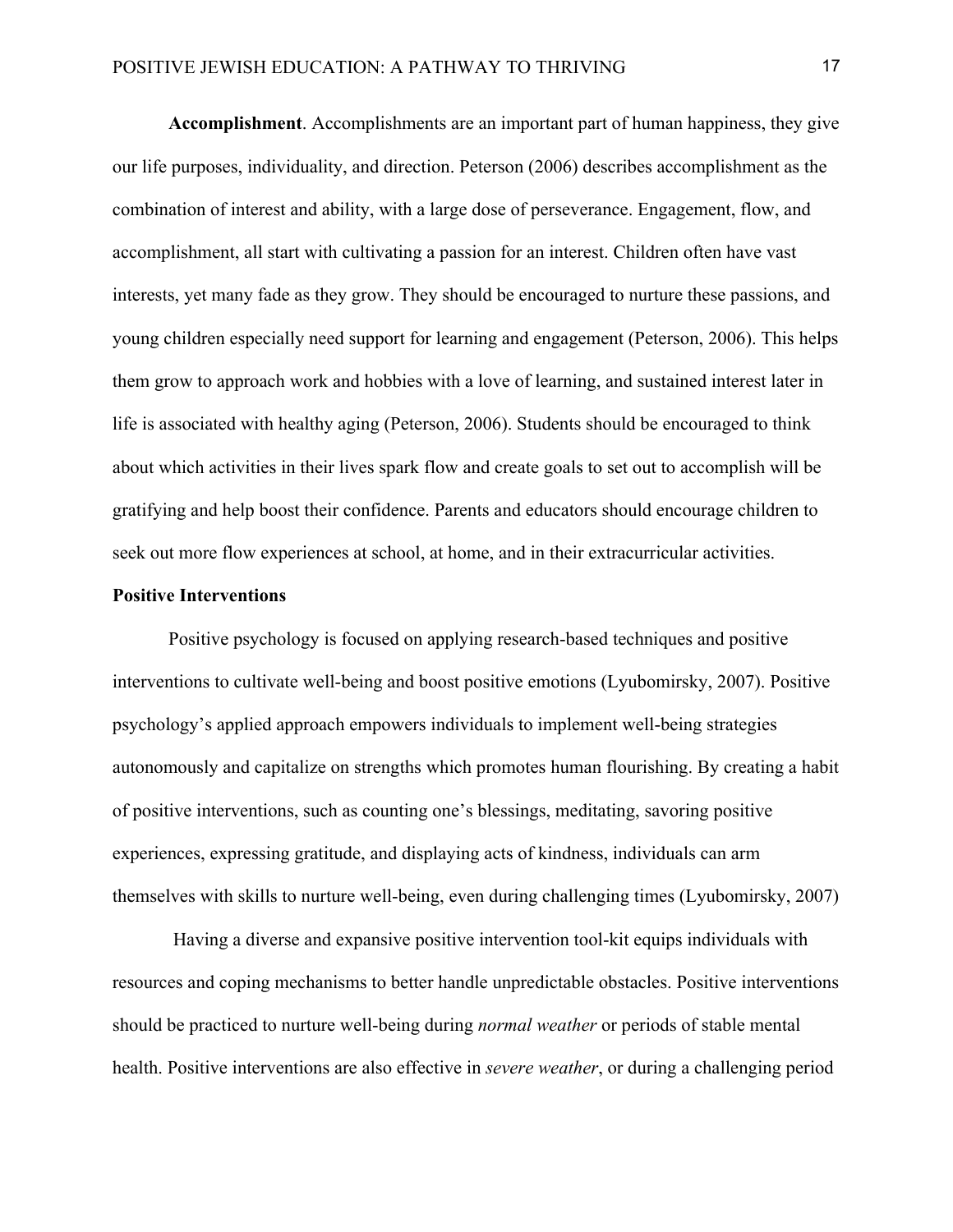(J. Pawelski, personal communication, December 7, 2018). Positive interventions are not one size fits all and should be updated and customized to align with each individual's goals and preferences during various seasons of their life. When we create a habit of applying positive interventions as a tool to elevate our well-being, we are able to cultivate a life of intent, purpose, and flourishing. Happiness and flourishing are not a fixed or permanent state, yet they become more obtainable through incorporating habitual positive interventions. Positive psychology is accessible to individuals, communities, schools, and organizations and a broad range of populations. Unlike many branches of psychology that require a therapist and treatment plan, positive psychology interventions can be self-administered and brief, while yielding significant positive effects on well-being (Layous, Sheldon, Lyubomirsky, 2015). Yet, positive psychology is not just focused on happiness or solely positive experience, but also on resilience and post traumatic growth (Reivich & Shatte, 2002), and making meaning after a challenging period (Smith, 2017). All of these themes are intrinsically connected to Jewish values and can be taught through incorporating positive education into the fabric of educational communities.

#### **Positive Education**

What exactly is positive education? When parents are asked which skills they want most for their children, the most common words are typically: happiness, contentment, kindness, love, balance, and fulfillment (Seligman et al, 2009). Yet, when they are then asked about what content is covered in schools the typical responses include: critical thinking, math, reading, discipline, test taking, and work (Seligman et al, 2009). School has become a place to learn academic and professional skills to prepare and launch students to college and the workforce. While important, schools are missing an opportunity to also educate students on the ingredients for a flourishing and meaningful life.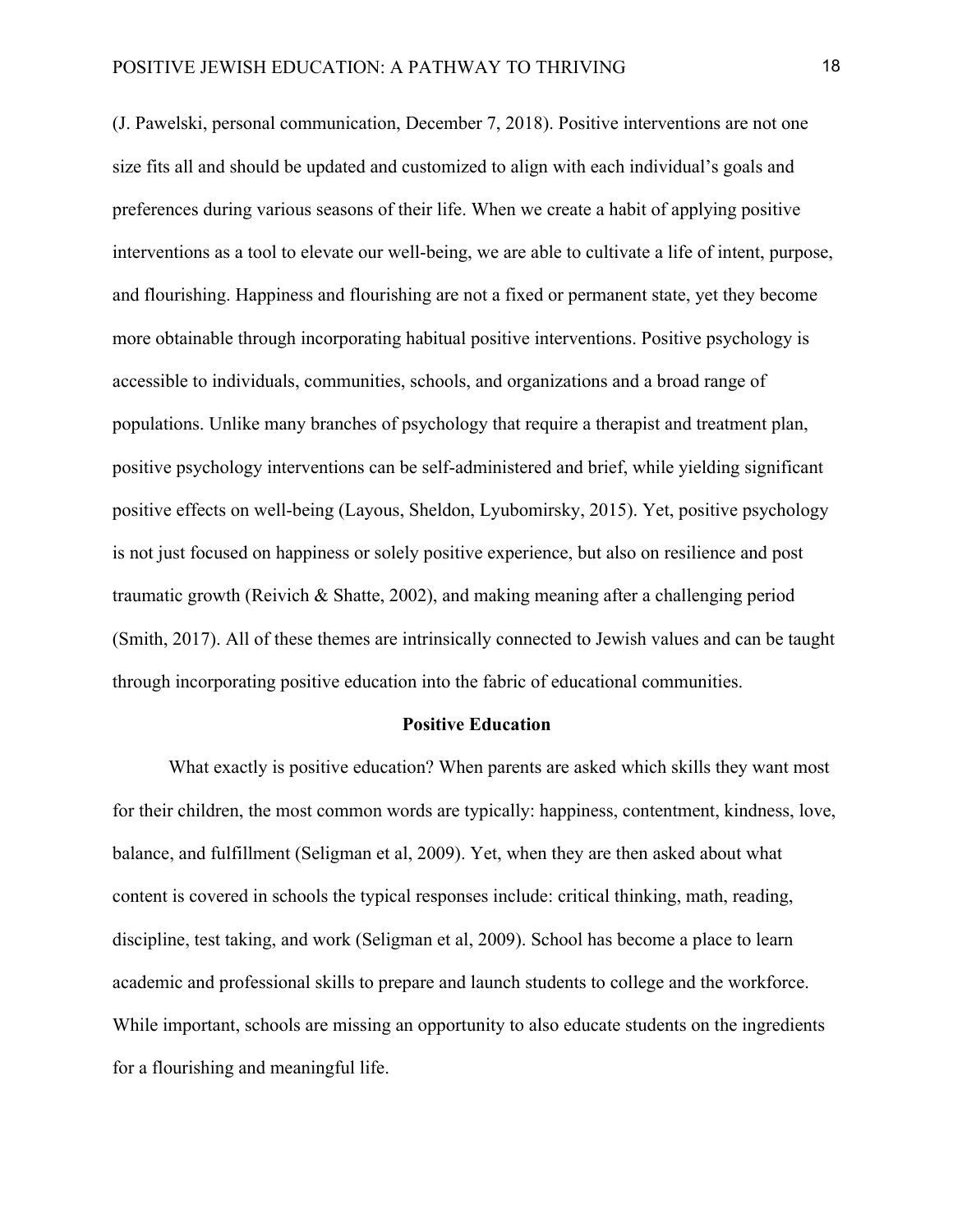Positive education is a research-based approach that blends academics with a well-being and strengths based curriculum (Botts et al., 2017). While many schools and Jewish schools in particular focus on incorporating values-based learning, positive education is a unique approach that is fully rooted in scientific research on academic and personal well-being. In addition to preparing students with a core academic education, positive education also focuses on incorporating life skills based on the science of well-being to help students thrive. Example skills and topics include: character strengths, grit, resilience, optimism, growth mindsets, purpose, engagement, mindfulness, and relationships (Botts et al., 2017). Students are taught foundational positive psychology concepts and these themes are blended into the school wide culture, inside and outside the classroom. Positive education cannot just be sprinkled into a curriculum for a short-term project, it requires embedment and buy-in throughout the school community (Noorish, 2015). A true positive education school embraces these philosophies from the all school meeting which may open with mindfulness and gratitude shout-outs, to the science lab where curiosity and team-work are at play, on the soccer field where coaches encourage grit and fairness, and in a religion class where students discuss ethics and spirituality along with what adds meaning to their own lives. Positive education is not a fad but the necessary future of education to prepare students to be thriving, well-rounded citizens for the world we live in today.

If schools aim to educate our future leaders, politicians, scientists, doctors, educators, researchers, authors, and more, we need to incorporate and teach valuable life skills that will set students on a path for flourishing. Positive education will prepare students to be creative problem solvers and innovative thinkers. Skills of resilience (Reivich & Shatte, 2002), grit (Duckworth, 2016), growth mindset (Dweck, 2016), and optimism (Lyubomirsky, 2007), constructs that will be explored in more detail in later sections, can translate into skills that will benefit individuals,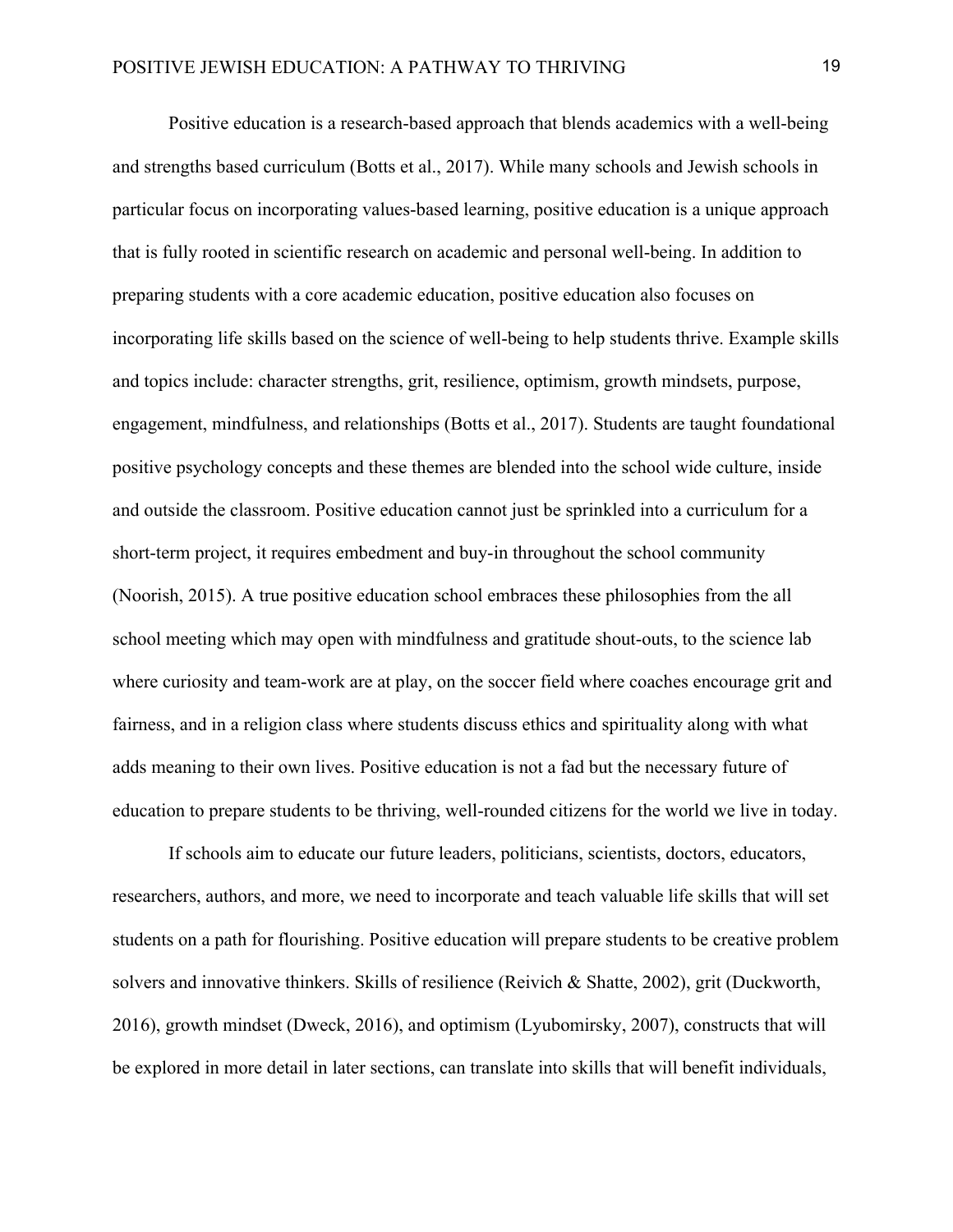our world, and society. In Jewish schools, incorporating these skills align with the ultimate Jewish mission of creating mensches, or people who act with honor and do the right thing at the right time.

# **Social, Emotional, Education**

Positive education schools prioritize educating the whole students from a social, emotional, and academic lens. While educators, parents, and politicians worry about losing precious class time for non-academic subjects, research shows that incorporating well-being into the curriculum improves academic success while decreasing depression and anxiety (Seligman  $\&$ Adler, 2018). A growing movement of schools across the world are trying to combat the stress epidemic and change the future of education to focus on nurturing the whole student, increasing academic and personal well-being.

In addition to teaching core academic subjects, schools should also teach students how to cultivate their well-being. Imagine a school where optimism, resilience, character strengths, meaning, and positive relationships were taught alongside core subjects. By infusing education with the foundational principles of positive psychology, schools can create an opportunity for a shared common language centered around strengths and well-being. Positive education research shows that this can spark deeper learning and personal growth, a win-win (Seligman, 2011). Teaching positive education does not detract from the academic rigor of an institution, instead it compliments and enhances the academic and personal well-being of students and staff (Seligman, 2011). When students learn how to activate the different levels of PERMA, they are more open to learning, and are engaged, enthused, and ready to have a meaningful and positive learning experience (Seliman, 2011). For more than a century schooling has been a place to learn foundational skills for college and the workforce. Little to no content covers well-being and how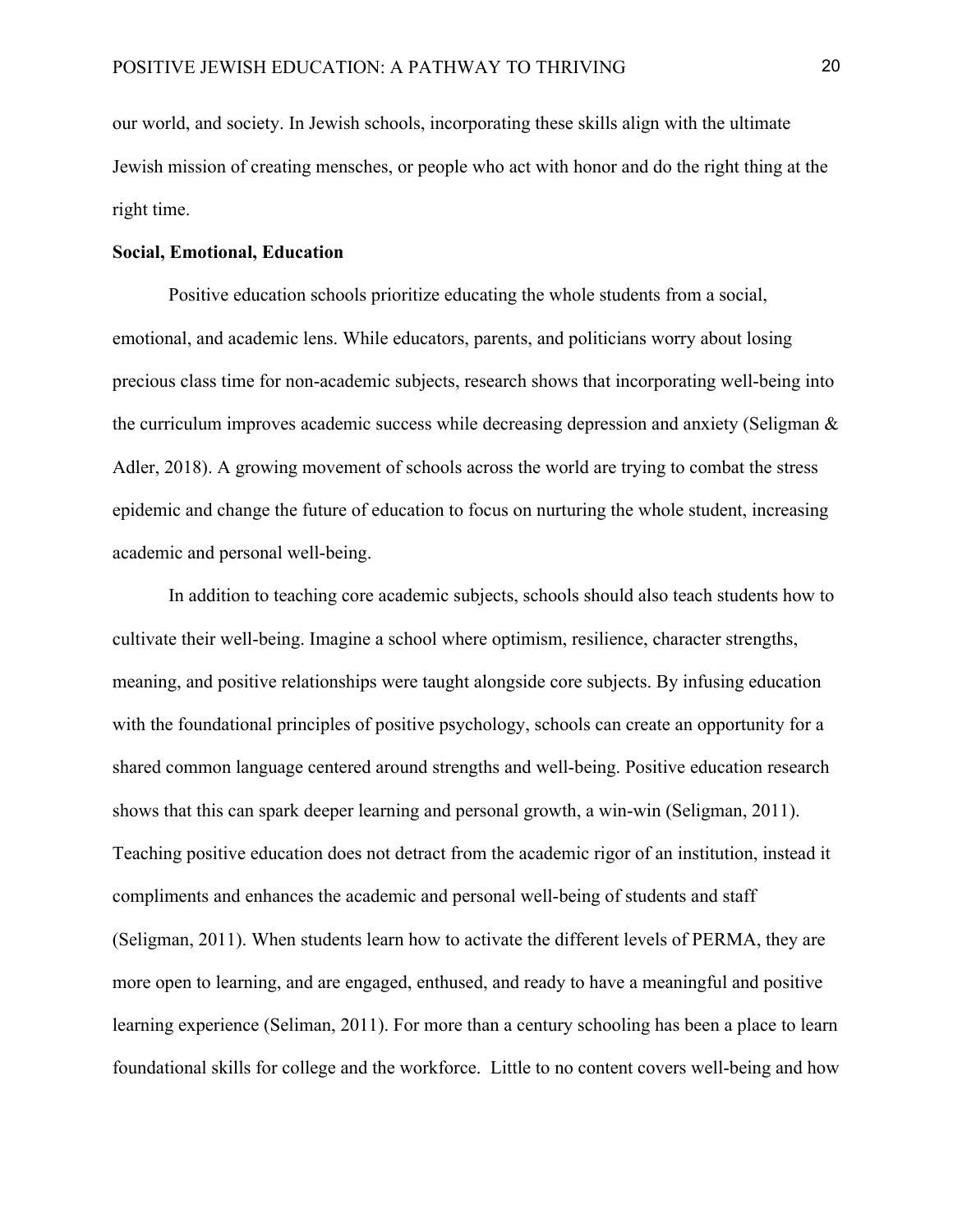to achieve a fulfilling life. The few schools who have embraced a positive education curriculum have seen tremendous benefits.

# **Geelong Grammar School**

Positive education is a relatively new field and its roots all trace to the prestigious Geelong Grammar School in Australia. Geelong has served as a pioneer in the field, paving the way as a role model to other schools. In 2005, Dr. Seligman was invited to visit and consult at Geelong and he laid the foundation for the school-wide implementation of positive education (Seligman, 2011). In Geelong's 150-year history, positive education has been one of the most prominent and important milestones of growth and change. In 2006, Geelong embarked on a full school wide positive education implementation after raising \$18 million dollars for the project (Seligman, 2011), showing their commitment to the program as the most important step towards securing their future. Instead of building a new gym, Geelong prioritized the well-being of their staff and students and undertook a significant fundraising campaign to support the efforts. With the funding in place, Dr. Seligman and his team spent the majority of 2006 educating, training, and consulting with the staff, students, and parents at Geelong. All 200 teachers and staff were trained in the concepts of positive psychology, character strengths, and resilience (Bott et al., 2017). When starting a positive education program, it is important to train all staff and teachers first, as adults model well-being in and outside the classroom impacting the campus culture.

The training and implementation were led by key figures in positive psychology and resilience research including 20 positive psychology trainers from the University of Pennsylvania's Positive Psychology Center (Seligman, 2011). Dr. Karen Reivich and Jane Gilham spent nine full days training staff on the foundational framework of positive psychology. Dr. Seligman and his wife spent their sabbatical on Geelong's campus and he oversaw the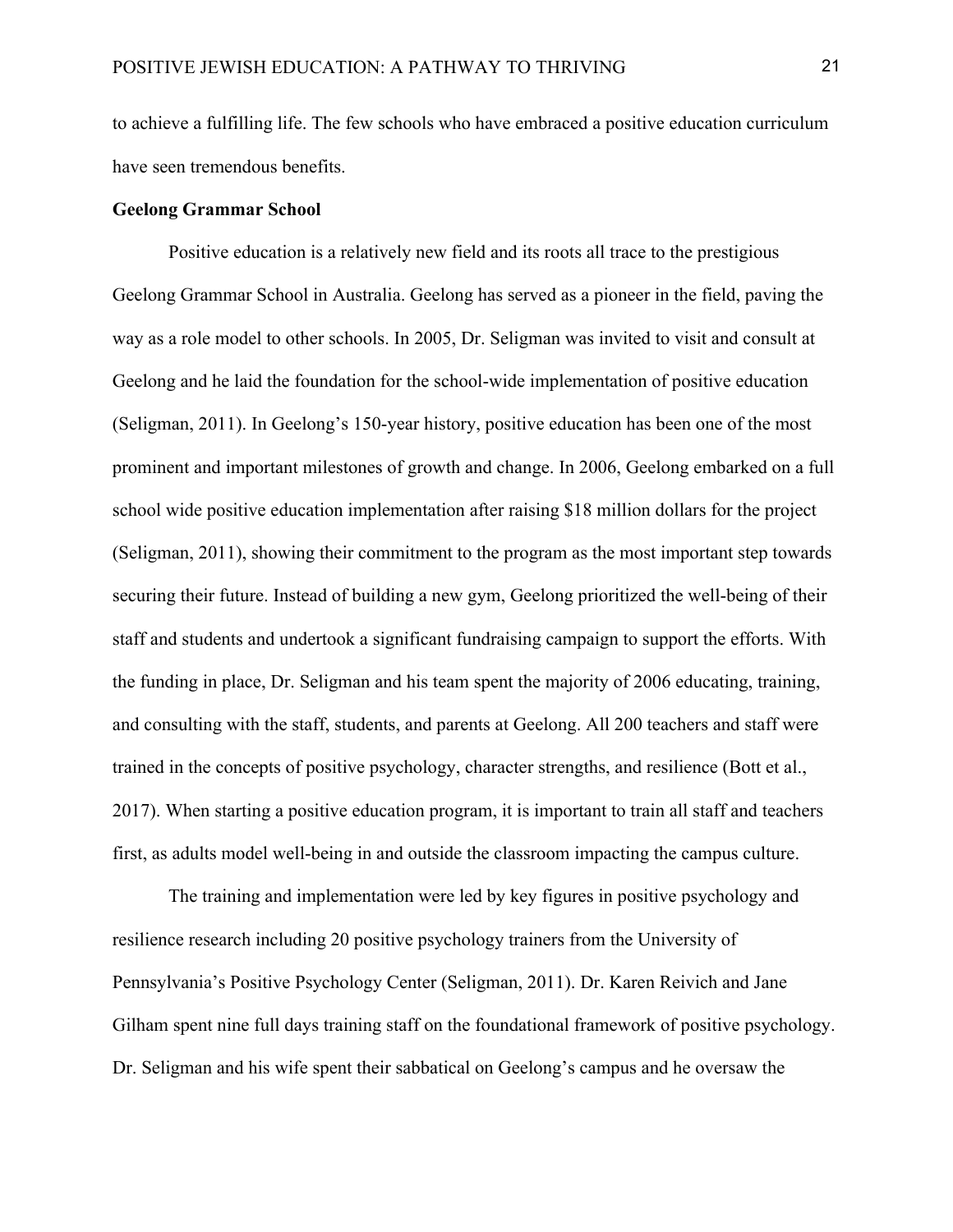project and brought in renowned speakers and researchers from all over the world to educate the community on the latest research from positive emotions, to appreciative inquiry, and growth mindsets. Geelong also appointed a positive education director and curriculum designer to create a K-12 positive psychology syllabus to embed these teachings into a curriculum (Bott et al., 2017).

**"Learn it, Live it, Teach it, and Embed it".** Instrumental to Geelong's positive education curriculum is their foundational framework based on Dr. Seligman's (2011) PERMA model. Geelong adopted their own positive education model that includes six related dimensions to PERMA, yet adapted for positive education. These include: Positive Relationships, Positive Emotions, Positive Health, Positive Engagement, Positive Accomplishment, and Positive Purpose (Bott. et al., 2017). Complimenting this framework is Geelong's implementation mantra which reflects their comprehensive and systematic approach of full immersion and embedment: learn it, live it, teach it, and embed it. In addition to all the present staff who has been trained, all new staff members participate in the *learn it* section which is four-day intro course to positive education (Bott. et al., 2017). Parents are also encouraged to learn about positive education through parent programming and events. Staff are encouraged to *live it*, embracing positive education in the classroom and in student interactions, modeling this behavior for the community. *Teach it* refers to staff teaching positive psychology and positive education courses in grades 5-10, along with teaching and incorporating positive education principles into other academic subjects (Bott. et al., 2017). Through these positive education platforms, Geelong strives to *embed it* in all layers of the school community, creating a cyclical model for school wide well-being and flourishing.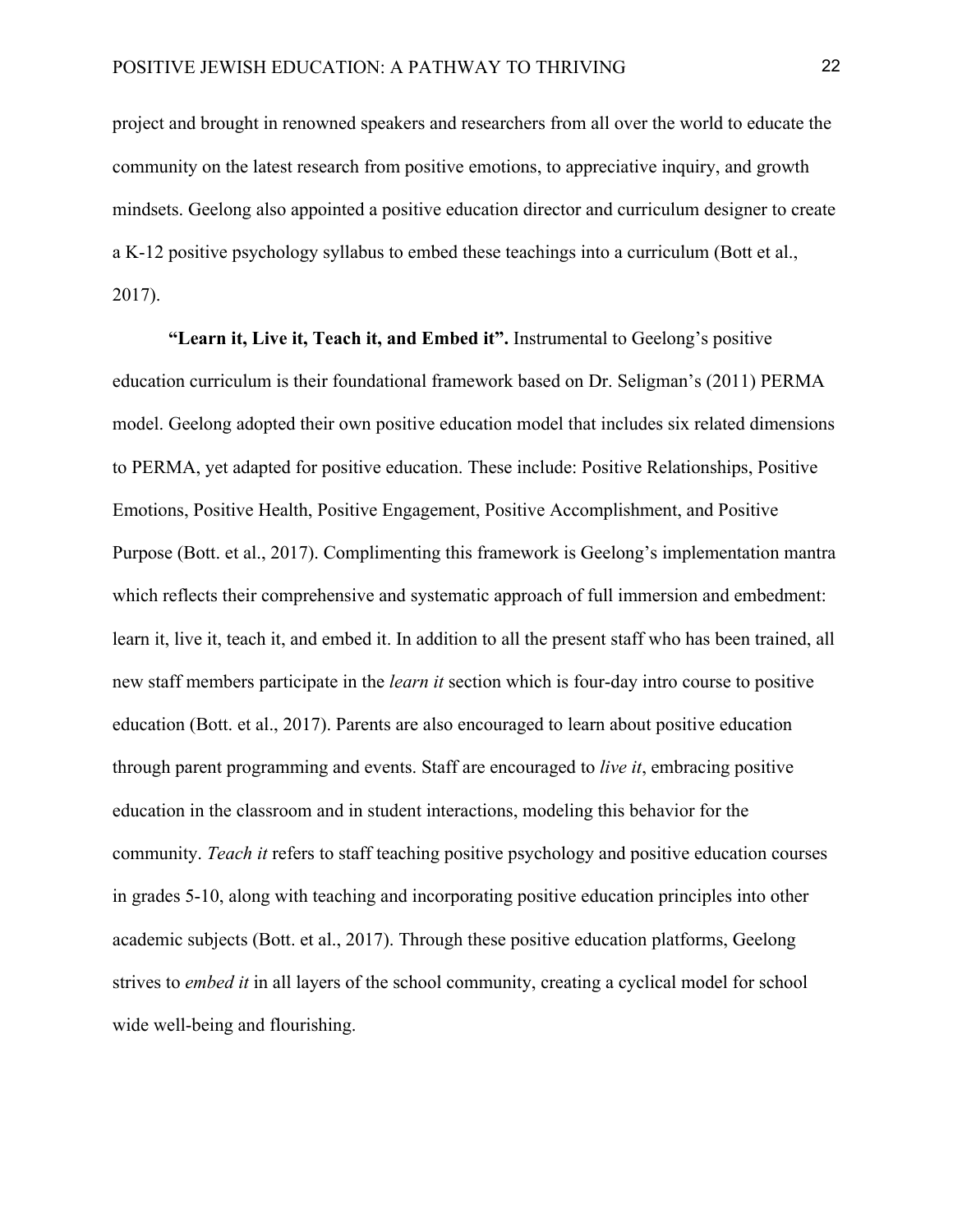**Positive education in the classroom and in the wild.** Geelong infuses positive education in visual arts by having students cultivate self-awareness through drawing selfportraits, in Geography class students study how different environments hinder or cultivate wellbeing, and on the theater stage mindfulness and creativity are encouraged and activated (Noorish, 2015). Elementary school students create a blessings journal and discuss the importance of gratitude, in middle school character strengths are celebrated as badges of armor and students create shields that depict their signature strengths to wear proudly (Noorish, 2015).

Ninth grade students at Geelong create a *what went well* white-board that gets updated every night before bed while they spend the year at Timbertop, an outdoor education program to cultivate skills of resilience (Noorish, 2015). In addition to writing what went well personally, they express gratitude to classmates and staff and collectively savor the highlights from the day. "What was most significant is that students learned not only to be grateful and to see the value of expressing gratitude, but also that sharing with others what went well in their day connected them powerfully to others" (Noorish, 2015, pp.71). At Timbertop students quickly learn the meaning of teamwork as they chop their own wood in order to have heat and hot showers, grit and perseverance are cultivated on strenuous hikes and camping trips, and students create a *Community Declaration of Optimism* that they live by (Noorish, 2015). Geelong's positive education curriculum is centered around character strengths and the Timbertop experience stretches students to grow and activate their character strengths in profound ways.

At their main campus, Geelong hosts annual positive education days where classes are cancelled to focus on themes related to community, relationships, curiosity, and creativity (Noorish, 2015). These days often take a strengths-based focus and students select a panel of classmates who embody different character strengths, conducting interviews to learn how they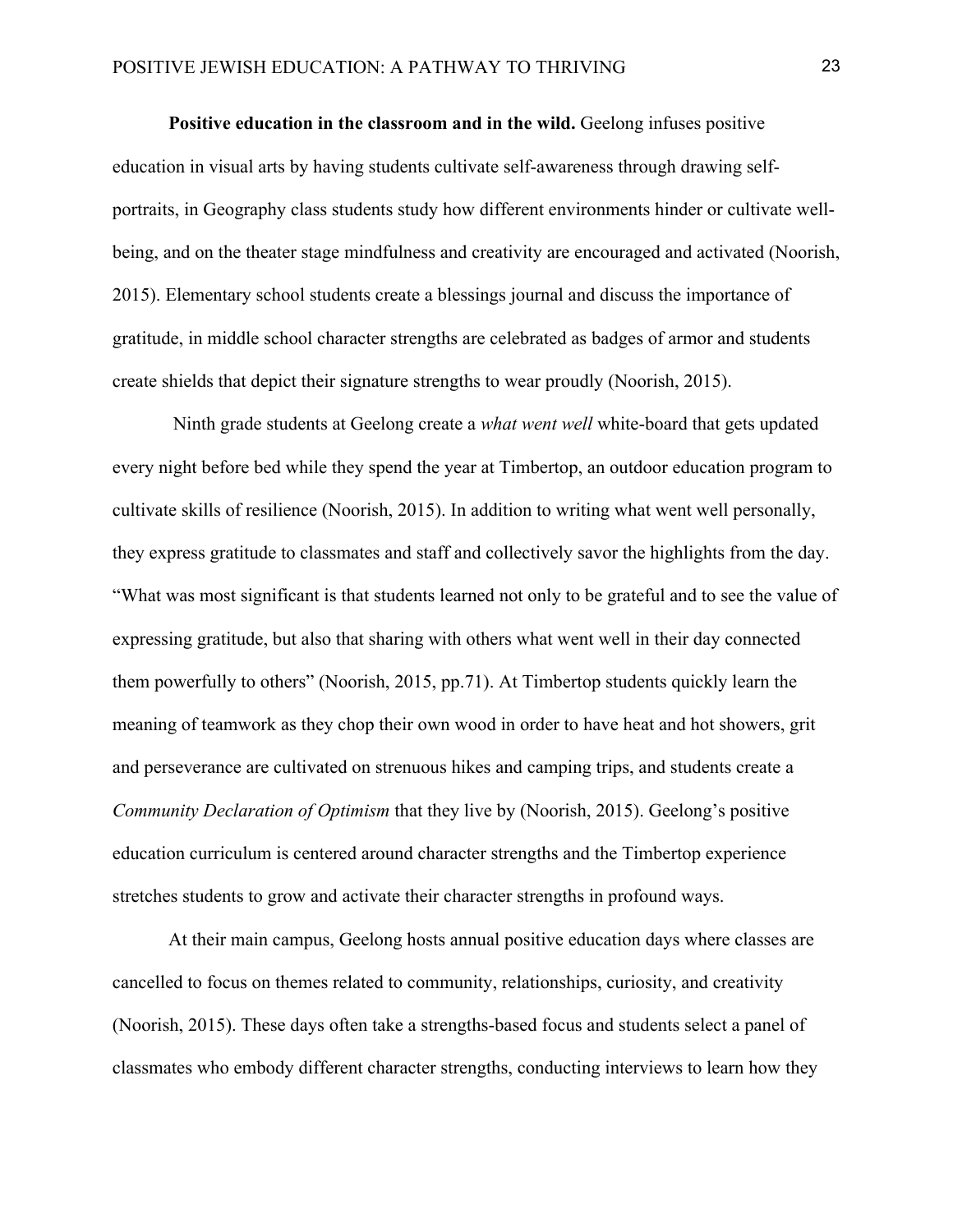have worked to grow this strength over time (Noorish, 2015). On positive education days, mental health is also part of the conversation and a primary focus is helping reduce the stigma associated with seeking help for mental illness (Noorish, 2015). Interestingly, an audience member once asked if visits to the counseling center have decreased since the implementation of positive education and Geelong replied that visits have increased, which they believe is a positive outcome, because more students are prioritizing their mental health and seeking support (Noorish, 2015). Counseling is viewed as a resource that is not just available during periods of distress, but also as a tool that can help bolster well-being and promote human flourishing (Noorish, 2015). This has impacted the school-wide culture and is truly an inspiring approach that highlights Geelong's level of embedment and commitment as the leader in positive education.

Geelong practices what they preach. After educating their entire staff in positive psychology and resilience skills, they embraced a train the trainer model to further broaden their reach both on campus and as global leaders in positive education. Geelong has their own Institute of Positive Education comprised of seven staff members who have trained over 10,000 educators from more than 600 schools across the globe (Bott. et al., 2017).

**Measuring Geelong's success.** In a three-year study that measured the effectiveness of Geelong's positive education program, researchers found compelling results (Brodrick, Rickard, & Chin, 2014). The key findings showed that students in grades 9 and 10 who participated in the positive education program experienced: improved mental health, decreased depression and anxiety, the ability to use resilient thinking in everyday life, an increase in growth mindset levels, higher levels of well-being and social relationships, meaningful student-teacher relationships, and greater life satisfaction and gratitude. Tools used to measure well-being included: the social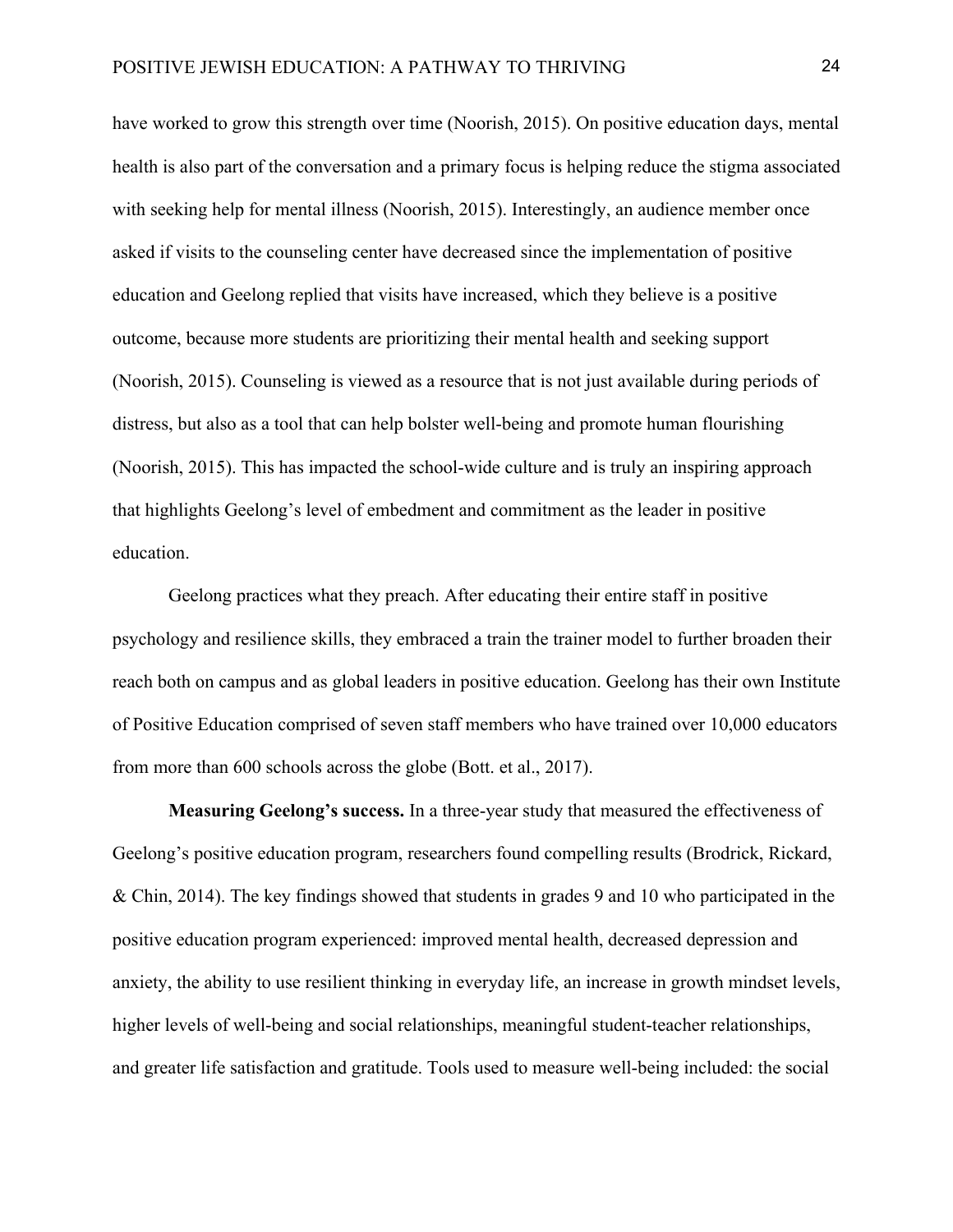and emotional well-being measure, the flourishing index, the assessing well-being in education tool, and the well-being profiler (Bott et al., 2017). Measuring positive education outcomes is a key step in successful embedment.

# **Shipley School**

On the other side of the world in Bryn Mawr Pennsylvania, the Shipley School has been a pioneer in embracing positive education in the United States (Tassoni, 2018). Shipley is an independent Pre-K-12 school with an enrollment of 830 students. They offer a rigorous college preparatory program while also incorporating positive education into all layers of the curriculum from identifying character strengths in action on the theater stage and during physical exercise (PE) to writing in gratitude journals as part of language arts, discussing growth-mindsets in AP Chemistry, and celebrating diverse viewpoints during classroom discussions so all students and staff feel seen and valued. Shipley has worked closely with Geelong and the Positive Psychology Center from the University of Pennsylvania to establish themselves as a leader in the field (Aljneibi, Chung, Glass, Li, & Wolf, 2018). They have dedicated themselves to immersive retreats and staff-wide positive education trainings, hired full time positive education staff members, consultants to measure the effectiveness of the implementation, and they are constantly working to integrate new cutting-edge programs that increase school wide well-being buy in (Aljneibi., et al, 2018). Shipley's positive education program serves as an extension and complement to their SEED model which focuses on social, emotional, and ethical development (Tassoni, 2018). Similar to Geelong, they also developed their own framework that represents the core principles of their positive education program which includes aspects of psychological and social health that leads to well-being. This framework was based off of a metasynthesis of more than 18,000 research articles which identified the key traits that led to the motto "feel good,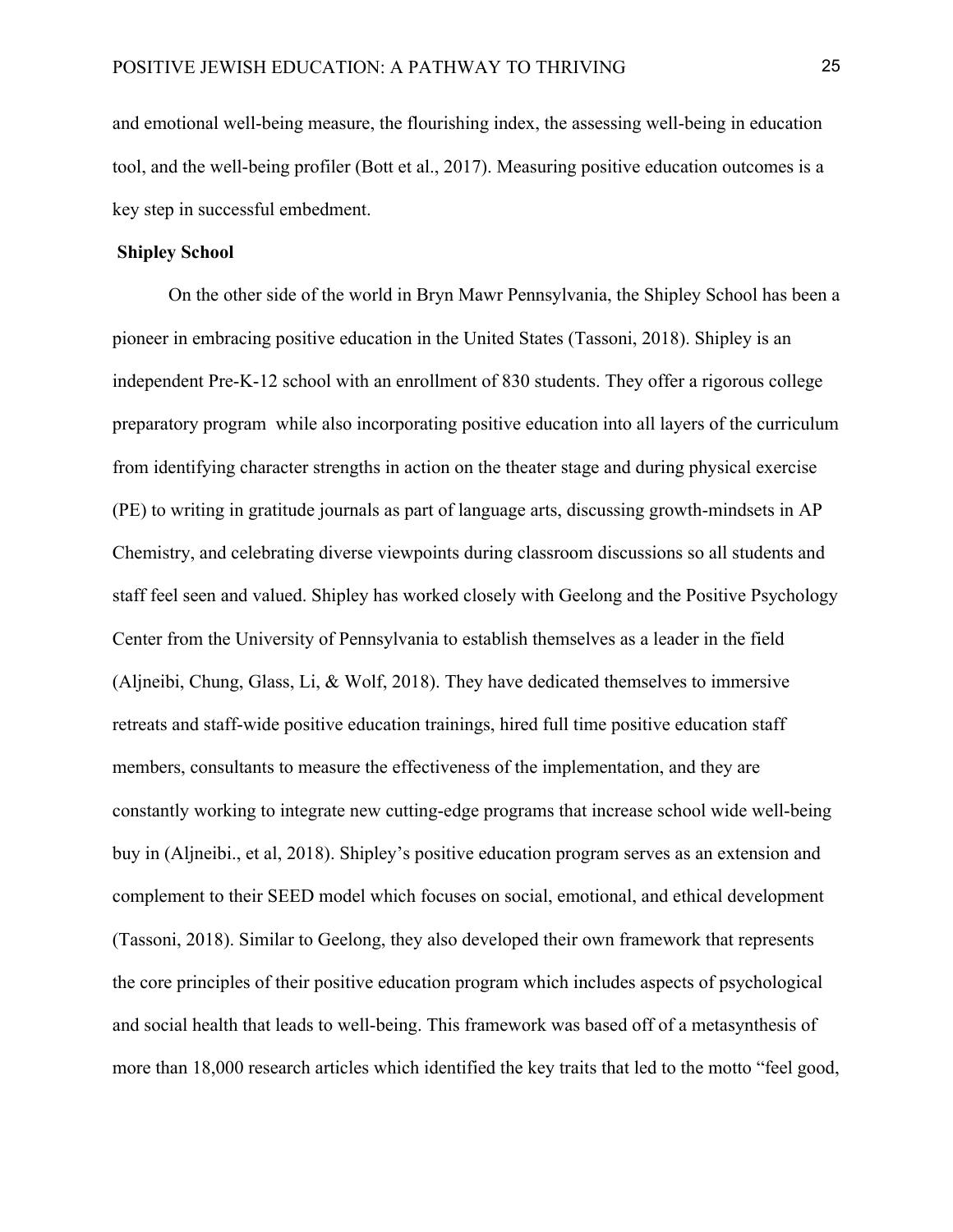function well, and do good" (Waters, L., Sun, J., Rusk, R., Aarch, A., & Cotton, A., 2016, pp.245-264). These traits represented in Shipley's framework include: strengths of character, emotion management, awareness and attention, relationships, comprehension and coping, and habits and goals.

Shipley (Tassoni, 2018) and Geelong (Robinson, 2019) have not just sprinkled positive education into their curriculum, rather it is the foundation in which the school runs and prides themselves on being dedicated to these life changing principles. In addition to staff training and professional development on positive education, teachers started practicing incorporating positive education into their daily classroom activities. Strength spotting was integrated into Shakespeare and religion courses as students discussed character strengths of literary and biblical figures, students in physical education discussed ways they could use their strengths to improve their athletic performance and teamwork. Shipley and Geelong have measured the outcomes from their positive education programs and both have seen a decrease in depression and negative affect, and an increase in engagement, well-being, and notably, academic success (Seligman  $\&$ Adler, 2019). This shows that taking the time to incorporate positive education into school's curriculum is a worthwhile goal and increases all layers of importance for holistic student success.

## **Positive Judaism**

There is a growing movement in the Jewish community that is focused on thriving instead of just surviving (Weinstein, 2019). In previous decades the goal of Jewish education was primarily focused on continuity to ensure that the Jewish people survive because of the long history of anti- Semitism and the most recent experience with the Holocaust where six million Jews perished. Jewish education was thought to help reduce the rising rate of interfaith marriage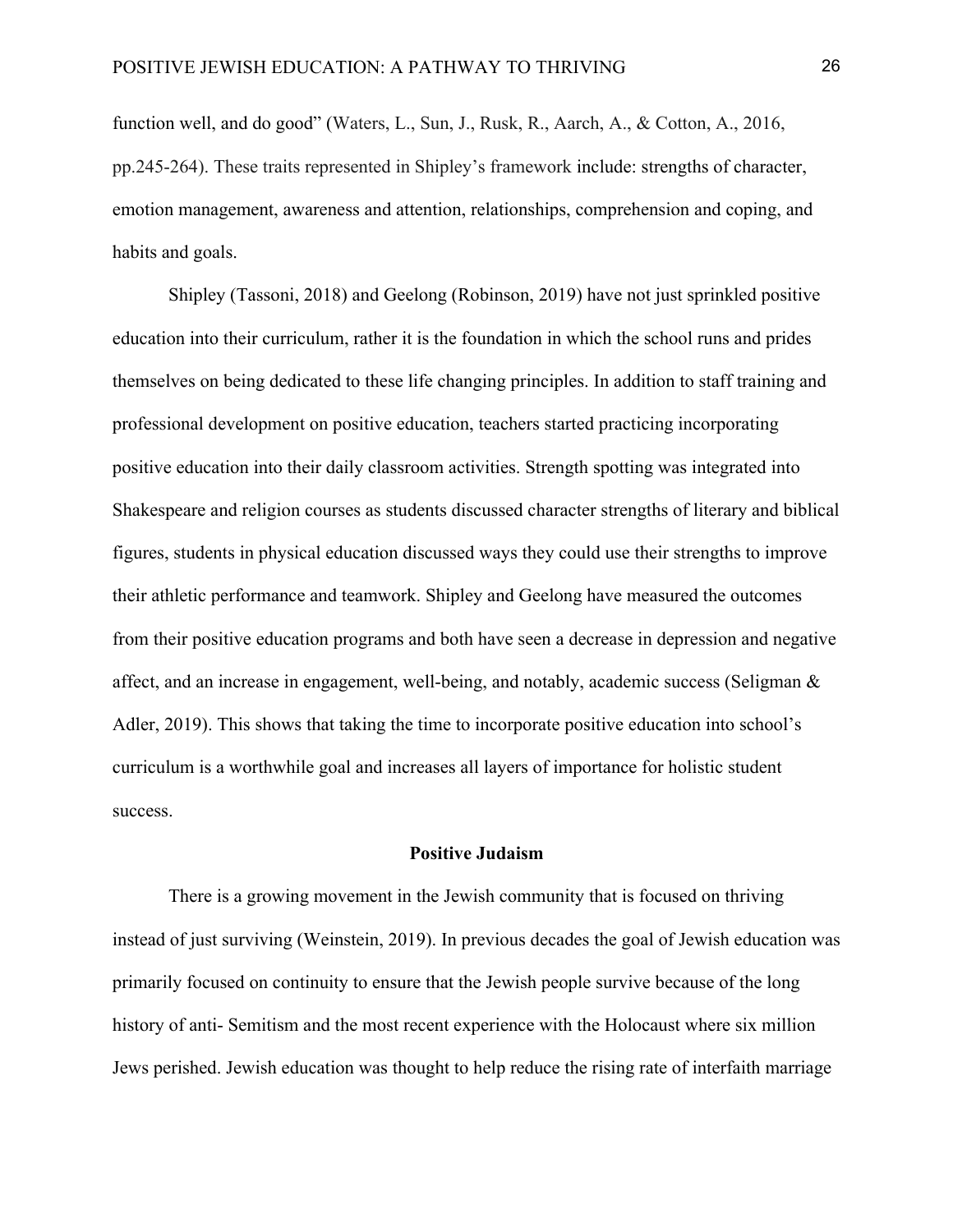which poses significant threats to future generations' carrying out Jewish traditions (Phillips, 1998). Today, while surviving as a people is still important, it should not be the sole focus or purpose of Jewish education.

When Jewish parents are asked what they want most for their children, common words used to describe what they want them to be include: kind, ethical, responsible human beings, the traits that will help them grow up to be a mensch (Kurshan, 1987). Raising a mensch has remained a core goal for Jewish parents across generations, yet today parents are also looking for a more innovative Jewish education approach that also sparks meaning and purpose (Wertheimer, 2008). Positive psychology can help achieve this goal of a relevant and meaningful Jewish experience and Judaism can be utilized as a vehicle to promote well-being and human flourishing.

The positive Jewish movement created by Rabbi Darren Levine at congregation Tamid in New York City combines positive psychology and Judaism in innovative ways. During Levine's (2017) doctoral studies he focused on how positive psychology could help ignite the connection between Jewish values and well-being, serving as a guide to live a flourishing life. Levine felt that Judaism in the 20th century was focused more on survival because of the holocaust, pressure and guilt to carry on Jewish traditions, and threats due to rising anti-Semitism. This created a negative association with Judaism and did not provide a compelling answer to the critical question of *why be Jewish* in the 21st century. Levine wanted to instead help his congregants find the optimism, joy, and wisdom in ancient Jewish values and celebrations that can be used as a guide to help us live a flourishing and meaningful life. By pairing positive psychology themes with Jewish practices of gratitude, repairing the world (tikkun olam), virtues, and resilience, Levine's creation of positive Judaism is centered around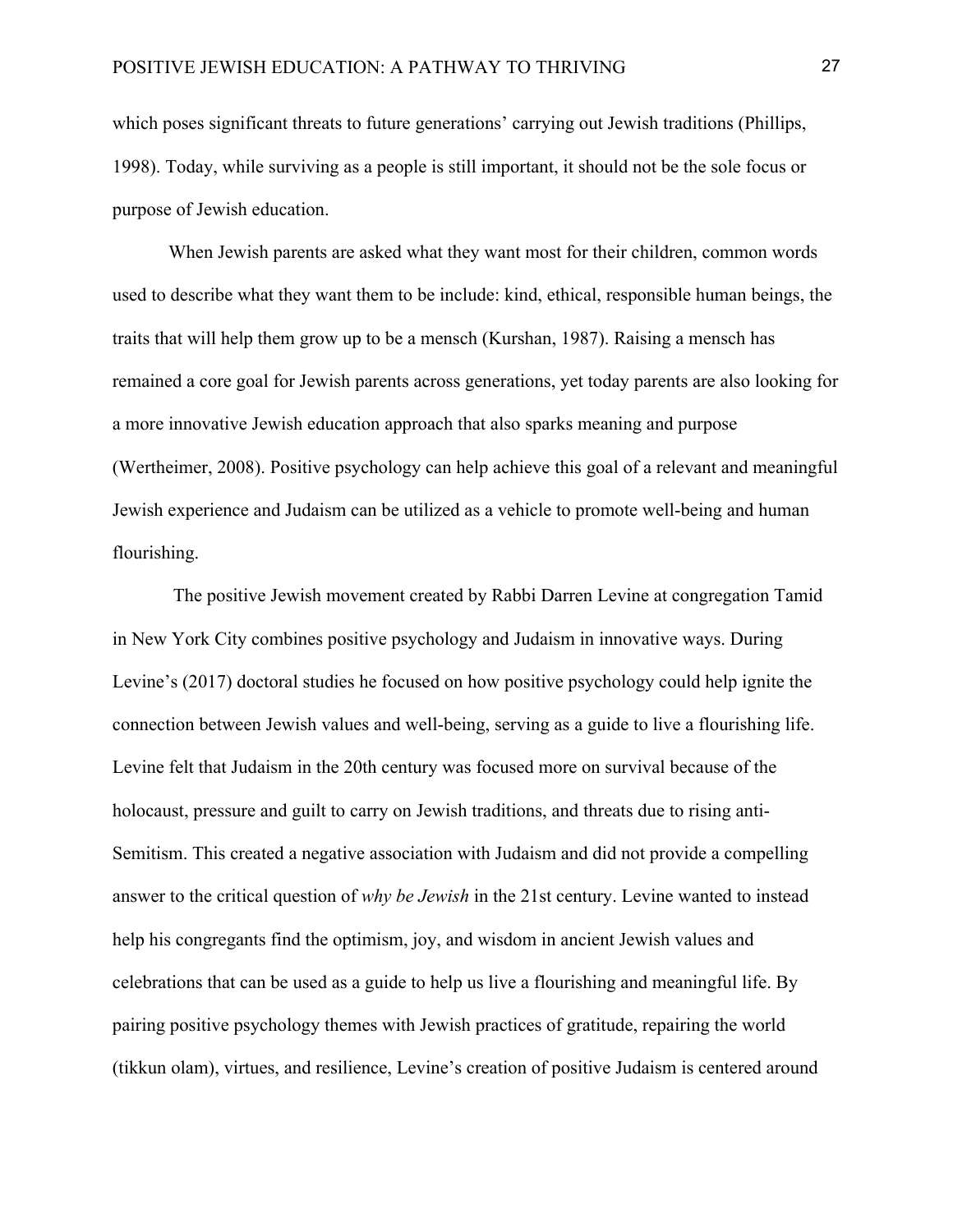how Judaism can be used as a vehicle to stimulate meaning and purpose. Levine uses the science of positive psychology to turn into the heart of traditional Jewish values and ethics. His entire congregational school curriculum is focused on a strengths-based approach (Levine, 2017).

# **Positive Jewish Education**

While positive psychology has been embraced by many school psychologists and educators, Jewish schools have been slower to jump on the bandwagon (Schnall & Schnall, 2017). Despite compelling research on the benefits of incorporating a positive education curriculum, so far secular schools have been the primary area of focus (Schnall & Schnall, 2017). While many positive psychology themes have been explored through Jewish research, implementing positive education is still uncharted territory in the field of Jewish research. Dr. Jeffrey Kress and Dr. Carol Ingall (2008) of the Jewish Theological Seminary have laid foundational groundwork for prioritizing a Jewish values-based curriculum that focuses on social and emotional education. Dr. Ron Wolfson's (2013) work on relational Judaism has helped institutions and schools prioritize relational engagement and connection as the key to thriving Jewish communities. A few Jewish schools and educators are starting to plant the seeds for implementing a positive psychology curriculum and thriving has become a buzz word within Jewish educational circles. The Jewish Education Project recently hosted a retreat called *The Why and How of Thriving in Jewish Education* (Weinstein, 2019). Clearly, there is a growing interest and need for more research and implementation within the field. While significant progress has been made in revitalizing Jewish education, there is still a long way to go. A positive Jewish education framework can serve as the next step.

The Milken School, a Jewish day school in Los Angeles, is currently embracing positive psychology and hopes to be a Jewish day school leader in the world of positive education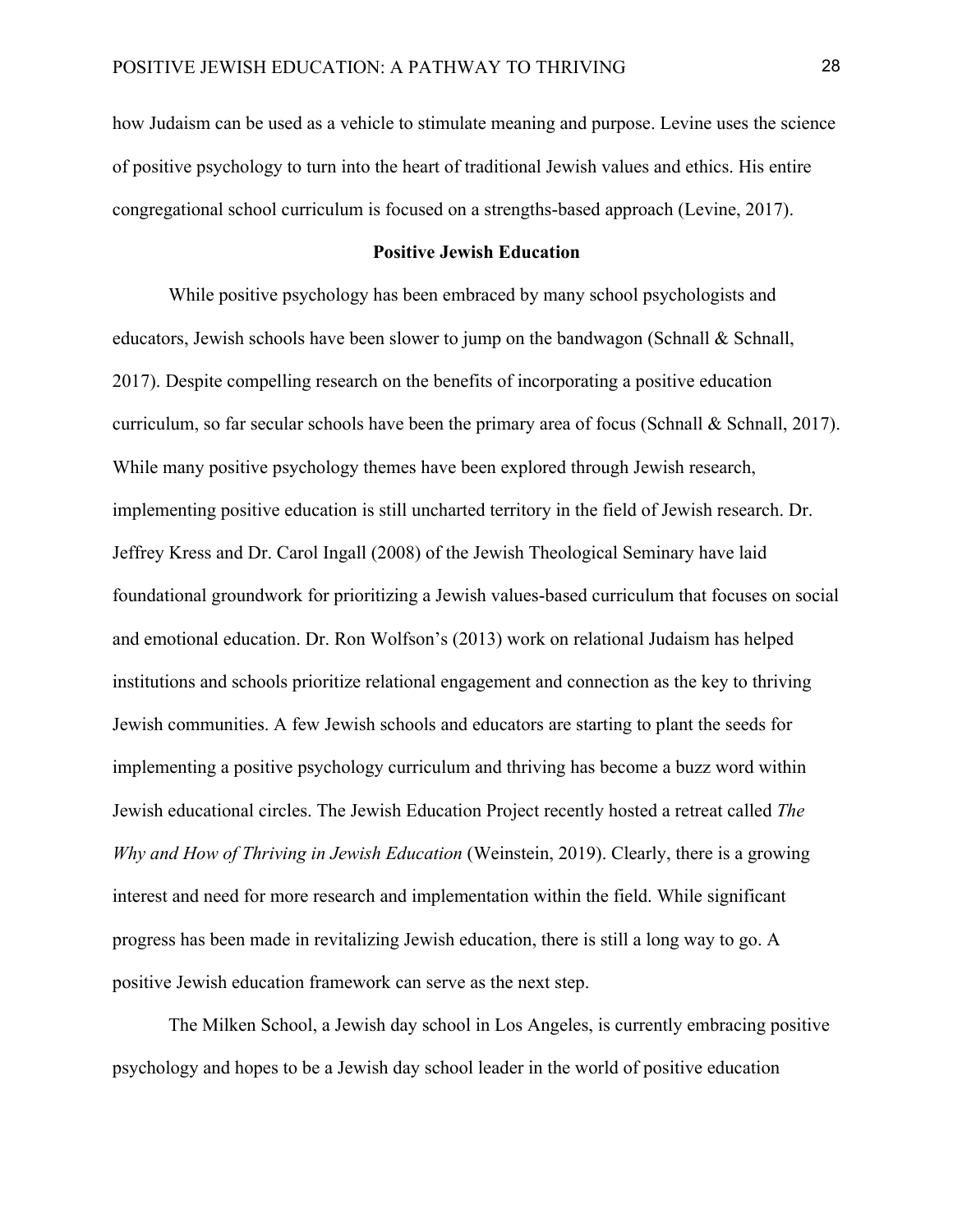(Milken School, 2018). Their efforts are being led by Dr. Nick Holton who serves as their Positive Education chair. Dr. Holton has taught positive psychology courses on campus to staff, parents, alumni, and alumni parents which has been a tremendous success in building a base of enthusiasm and support for their efforts. They hope to translate this enthusiasm into fundraising to bring in The University of Pennsylvania's Positive Psychology Center and Dr. Karen Reivich to fully train the staff (N. Holton, personal communication, June, 28, 2019). In regards to the intersection between positive psychology and Judaism, Dr. Holton (personal communication, June, 28, 2019) shared:

At their core, positive psychology and Jewish education seek Tikkun Olam. Positive Psychology does so through research and applications meant to help individuals and communities flourish, thereby helping these entities become their best selves and contribute their unique gifts to a greater purpose, such as repairing the world. Likewise, Jewish education seeks to help students actualize their best selves while simultaneously understanding their place within the various communities and contexts to which they belong. The goals of each movement are quite similar. Additionally, both positive psychology and Judaism emphasize similar paths and behaviors.

Milken has the benefit of being in a day school setting where positive education can be implemented throughout the day and across interdisciplinary curriculum. However, congregational schools can still utilize these same themes and positive Jewish education concepts within their organizations and curriculums in a meaningful way. Congregational schools can focus on a strengths-based approach in everything from strengths spotting in the Torah, to strength spotting in the classroom with classmates and peers, and writing a Dvar Torah (speech on the Torah portion) that relates to the student's strength in action.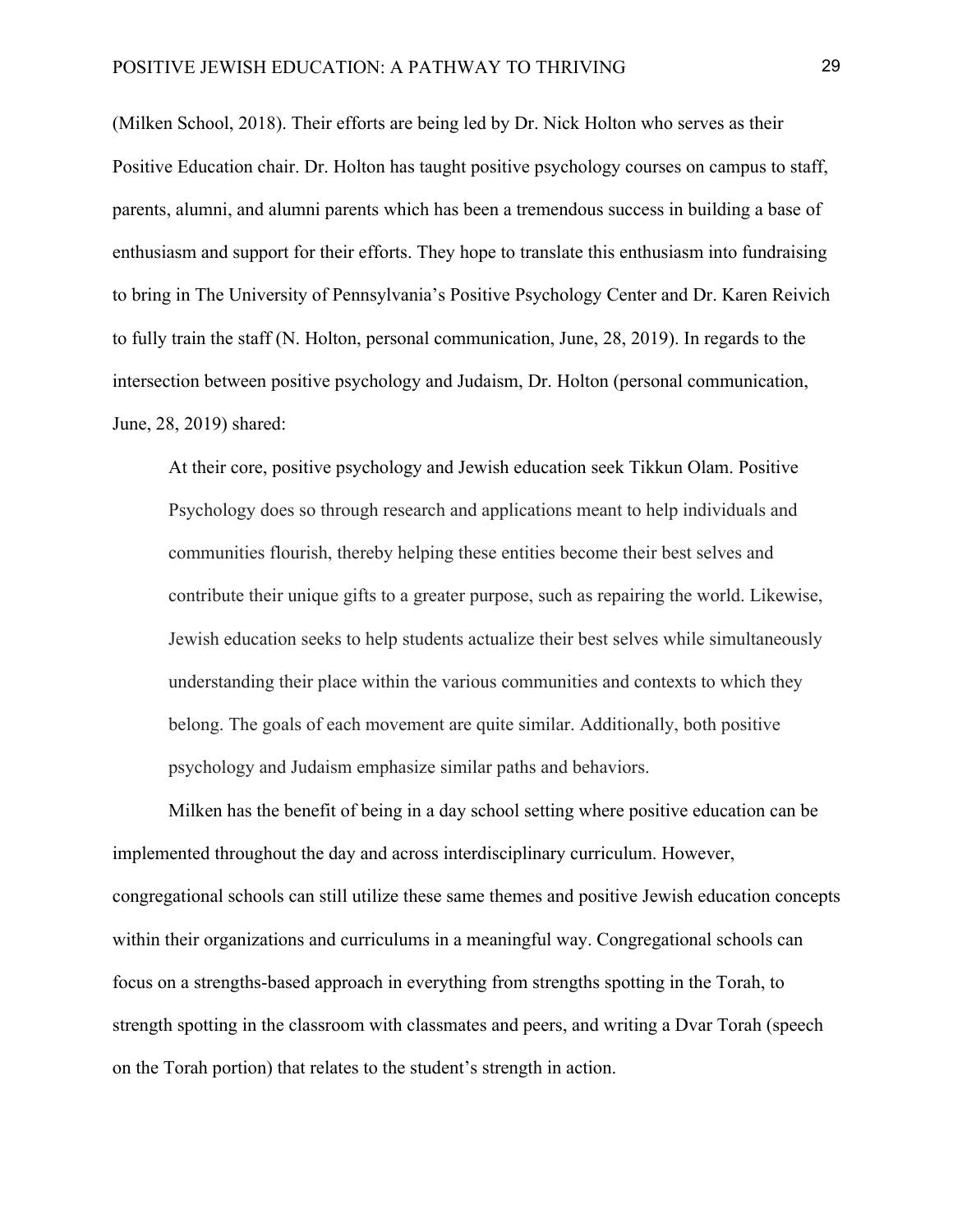Jewish education strives to influence character, shape values and life-style, cultivate wisdom and understanding, responsibility, independence, and ethical work (Donin, 1977). While schools may try to take on this tall order it is essential that these values and principles are instilled at home as well for full embedment. At its core, Jewish education "addresses itself to the intellect, touches the emotions, and affects behavior" (Donin, 1977, pp.49). Incorporating positive education into the holistic Jewish education curriculum can help achieve this goal of full mind, body, spiritual transformation. In addition to day schools and congregational programs, positive Jewish education can also take place in innovative experiential communities, outside the traditional walls of the classroom. Community programs and experiential Jewish learning programs provide an additional platform for a unique Jewish educational experience. Identifying traits and programs that already connect positive education and Judaism can help staff and students discover the natural overlap and expand upon areas that are already working.

#### **J-GLOW: Positive Jewish Education Framework**

There is a growing trend in Jewish education that is focused on thriving or educating for *shelmut*, the Hebrew word for wholeness (Robinson, 2018). Positive Jewish education is the logical and most compelling next step to help students develop a deeper connection with their Judaism. As we have learned from Shipley and Geelong establishing a framework for positive education helps introduce the core goals and principles of these positive education programs (Tassoni, 2018). I have created a model for positive Jewish education that connects positive education and Jewish values called J-GLOW. This will serve as a framework to implement positive Jewish education trainings, curriculum, and positive interventions. J-GLOW represents Jewish Based values of: Gratitude, love of learning, optimism, and well-being (individually and communally).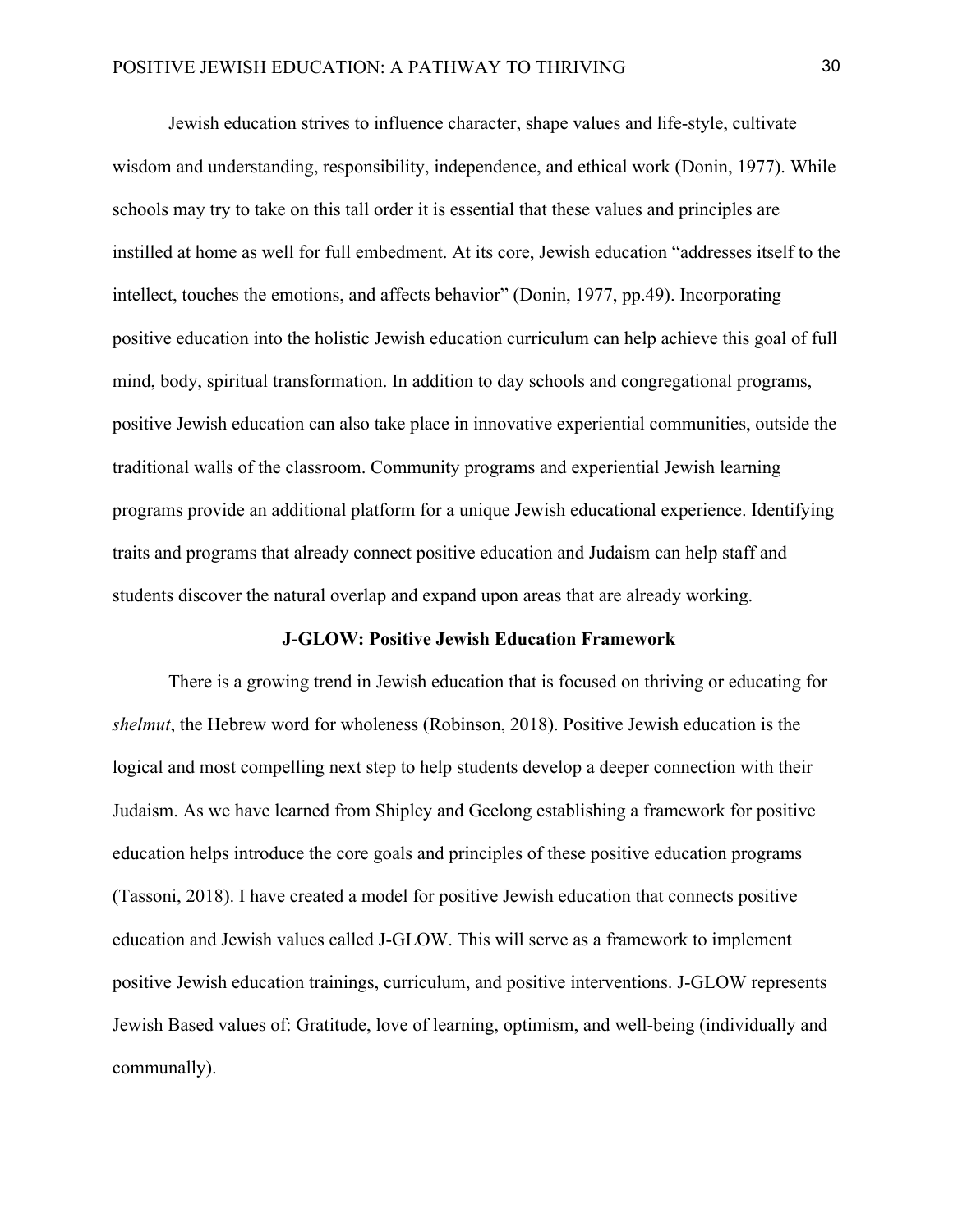These themes are integral to Jewish values, traditions, and prayer and are key principles in positive education. It was important for me to include the symbol and metaphor of light within the framework as light has served as a positive motif throughout Judaism. In the first book of the Torah, Genesis (1:3), God says "Let there be light" and this first act of creation powerfully separates light from darkness and serves as the symbol of "the good and beautiful, of all that is positive" (Even-Israel Steinsaltz, 2018). In the Hanukkah story we see the miracle of light as a symbol of hope and resilience as the Jews defeated the Syrians and the oil that should have only lasted for one night, lasted for eight nights, allowing the candles and future of Jewish fate to shine bright. In addition, Hanukkah teaches us to be like the shamash candle, the helper candle that lights the other candles, spreading light and illuminating those around us. The shamash reminds us how easy it is to light up the darkness in our lives and in this world, especially when we spread light to others, we grow in collective union and bring hope into our dark world.

# **J-GLOW: Gratitude**

Gratitude is a thread throughout positive education and the Torah, and in both platforms it is shown to be a primary ingredient in influencing well-being. Gratitude is not just a feeling. A core component of gratitude is the desire to respond (Held, 2017), spreading light to others. While gratitude at first may be felt, it is a "moral emotion" that leads to "behavior intended to benefit others" (Held, 2017, pp. 16), like paying acts of kindness forward. Despite all the suffering the Jews have endured throughout history, gratitude provides the Jewish people with a grounding sense of perspective to never take their fortune or love from God for granted. As Ben Zoma says in Pirket Avot (4:1), "Who is rich? He who is happy with what he has." In addition, gratitude is meant to be shared with others which creates a ripple effect of spreading light. From Jewish prayers to Jewish obligations, gratitude is viewed as a blessing to be shared. In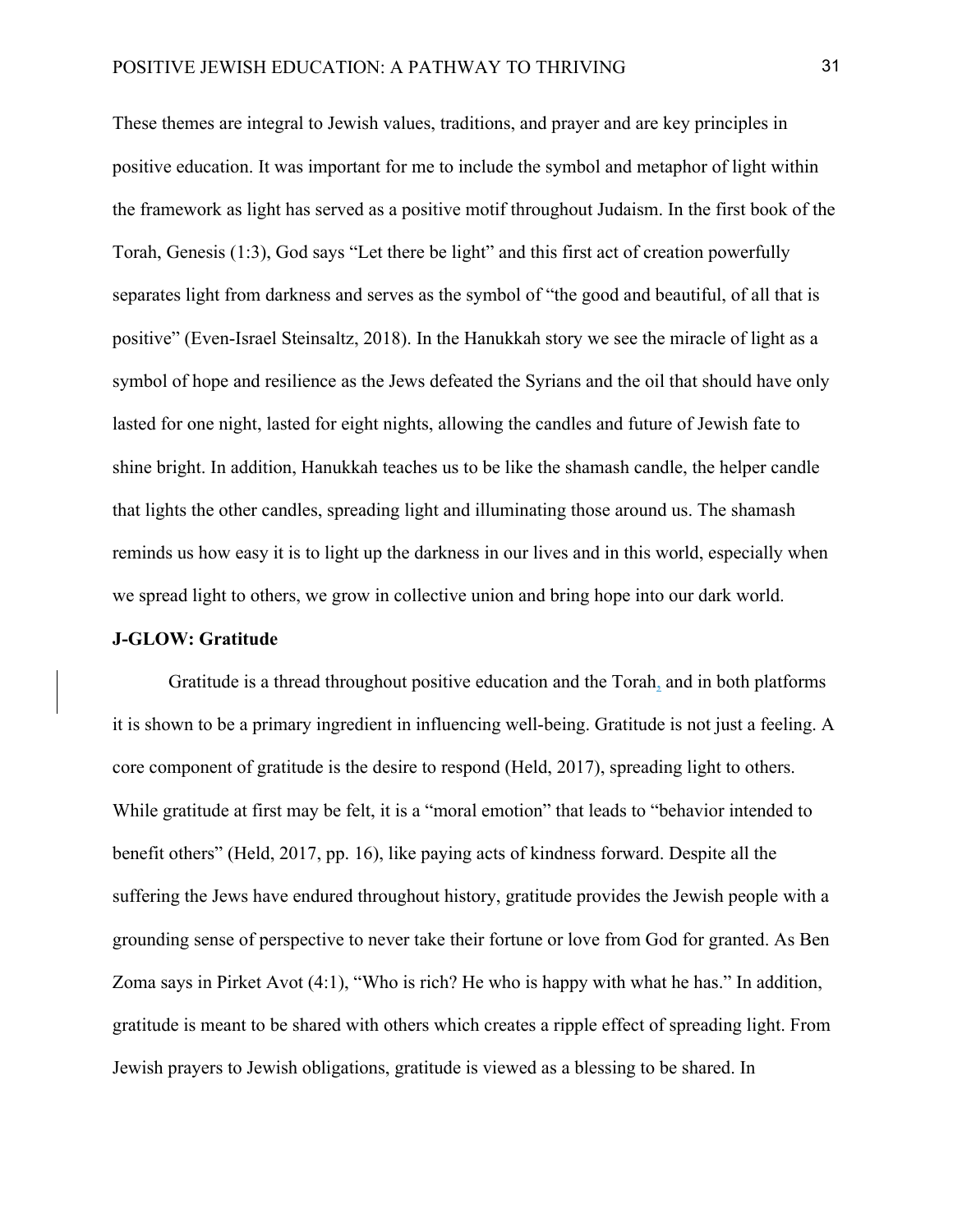Deuteronomy (16:41) we are told to rejoice in the pilgrimage festivals with family, strangers, and even with slaves, allowing everyone to share in the abundant harvest despite status. At Passover we are taught "Let all who are hungry come and eat." God teaches the Jewish people to not just be recipients of God's gifts but also channels of giving, as we see with Abraham. In Genesis (Gen 12:2) God tells Abraham that "I will bless you and I will make you a blessing," instilling the responsibility to pass on blessings to others and give of ourselves. The Torah teaches us that "our purpose is twofold: to flourish and to help others flourish" (Held, 2017, pp. 18). Gratitude is instilled in Jewish prayer and ritual.

*Modeh Ani* is the morning prayer that Jews are commanded to recite each morning upon waking up, expressing their gratitude for the new day. When I went to Jewish day school this was a prayer we recited each morning, which helped us recognize the importance of the gift of each new day. *Modeh Ani* is a short prayer with only 12 words in Hebrew below.

ְמוֹדֶה/מודה אֲנִי לְפָנֵיךָ מֶלֶךְ חַי וְקַיָּים. שֶׁהֶחֱזֶרְתָּ בִּי נִשְׁמָתִי ,בְּחֶמְלָה. רַבָּה אֱמִוּנָתֶך The prayer translates to: I give thanks to You, living and enduring Ruler, that You have restored my soul to me, with mercy. Your steadfastness is great. While students often don't take the time to process all that these prayers mean, it is important to take the time to slow down and really be mindful of these words and what meaning they indicate for students and children on a daily basis. If students do or don't attend a Jewish day school, this prayer can still be expressed at home and a morning ritual for parents, students, friends, and teachers to partake in to be mindful and grateful of the present moment. This prayer makes waking up a *Jewish act* and creates a spiritual tone to set the day (Gordis, 1999).

Parents and teachers can take *Modeh Ani* one step further and have children share three things they are grateful for upon starting the day. Counting one's blessings is known as the "what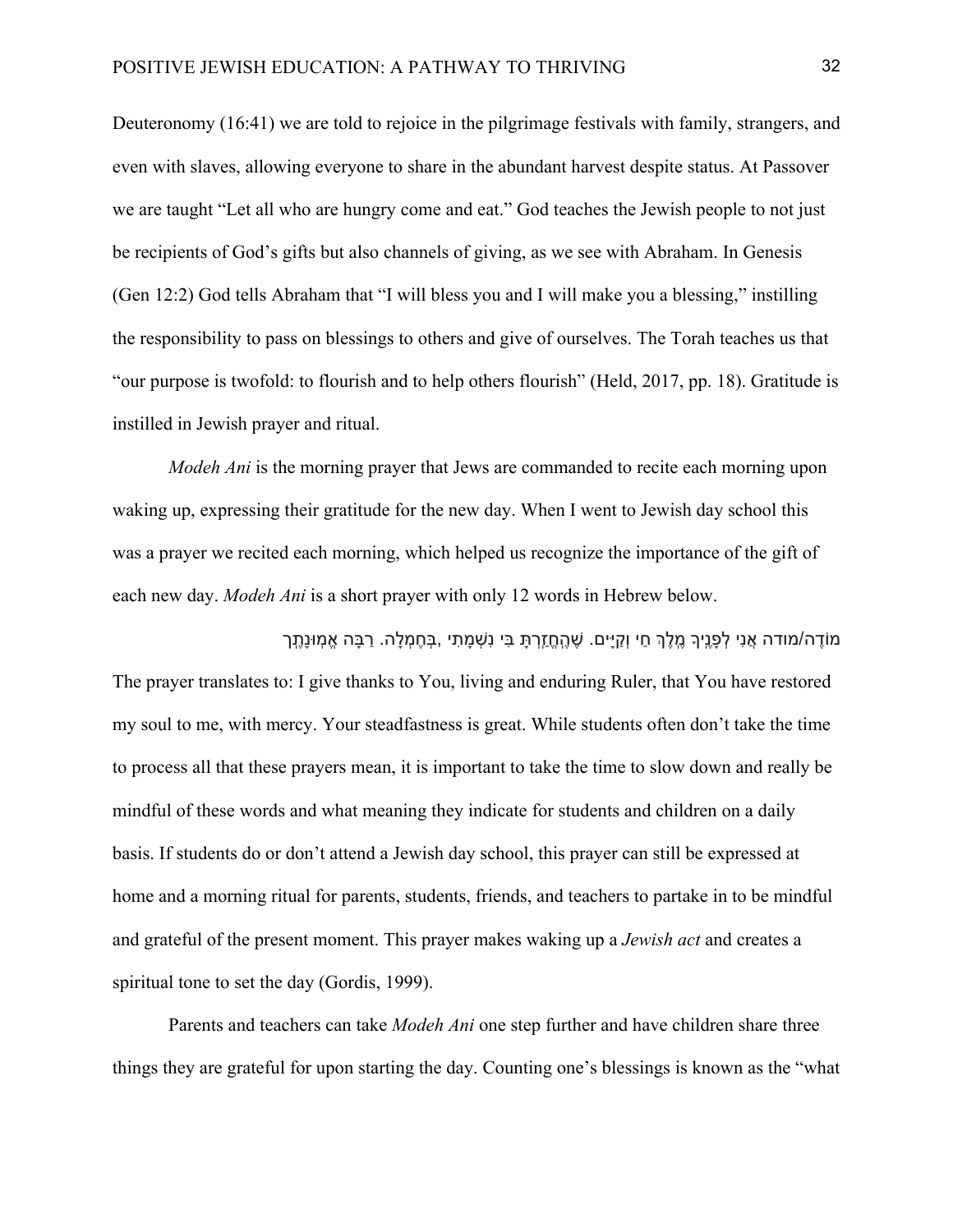went well" exercise is a tested positive intervention to look for three things that went well in the day and research shows that this exercise improves well-being and positive emotions (Seligman, 2011). Gratitude takes many forms and can range from appreciation, to "looking at the bright side of a setback, thanking someone in your life, thanking God, and counting one's blessing" (Lyubomirsky, 2007, pp.89). Gratitude requires a focus on the present, to be mindful of life's blessings, and aware of all the good things in our life. People who are grateful are found to be: happier, more energized, more hopeful, and they experience more frequent positive emotions (Lyubomirsky, 2007), which impacts physical and mental health. Simply put, gratitude is one of the easiest, most accessible, instantaneous, and free resources to bolster well-being and Judaism provides a natural guide of gratitude that can be extended and deepened for students to find greater meaning in prayer and relevance with their own lives.

To incorporate *Modeh Ani* and Jewish gratitude into the secular curriculum, students could write a gratitude letter in English class to someone who has made an impact on their life that they hadn't fully expressed their gratitude to, thanking them for their impact. Gratitude letters are another scientifically proven positive intervention and well-being has been shown to improve for up to six months, even if the letter was never delivered (Lyubomorsky, 2007).

Gratitude is essentially a super-vitamin for well-being, so how exactly does it impact us so profoundly? Lyubomorsky (2007) identifies three main gratitude pathways: (1) Savoring in the pleasure of the gifts of life enables us to "extract the maximum possible satisfaction and enjoyment from your current circumstances" which facilitates grateful thinking (pp. 92); (2) expressing gratitude improves self-worth and self-esteem by helping people feel more confident and aware of how many people have impacted their lives, along with the realization that their life circumstances could be much worse; and (3) gratitude helps people cope with stress and trauma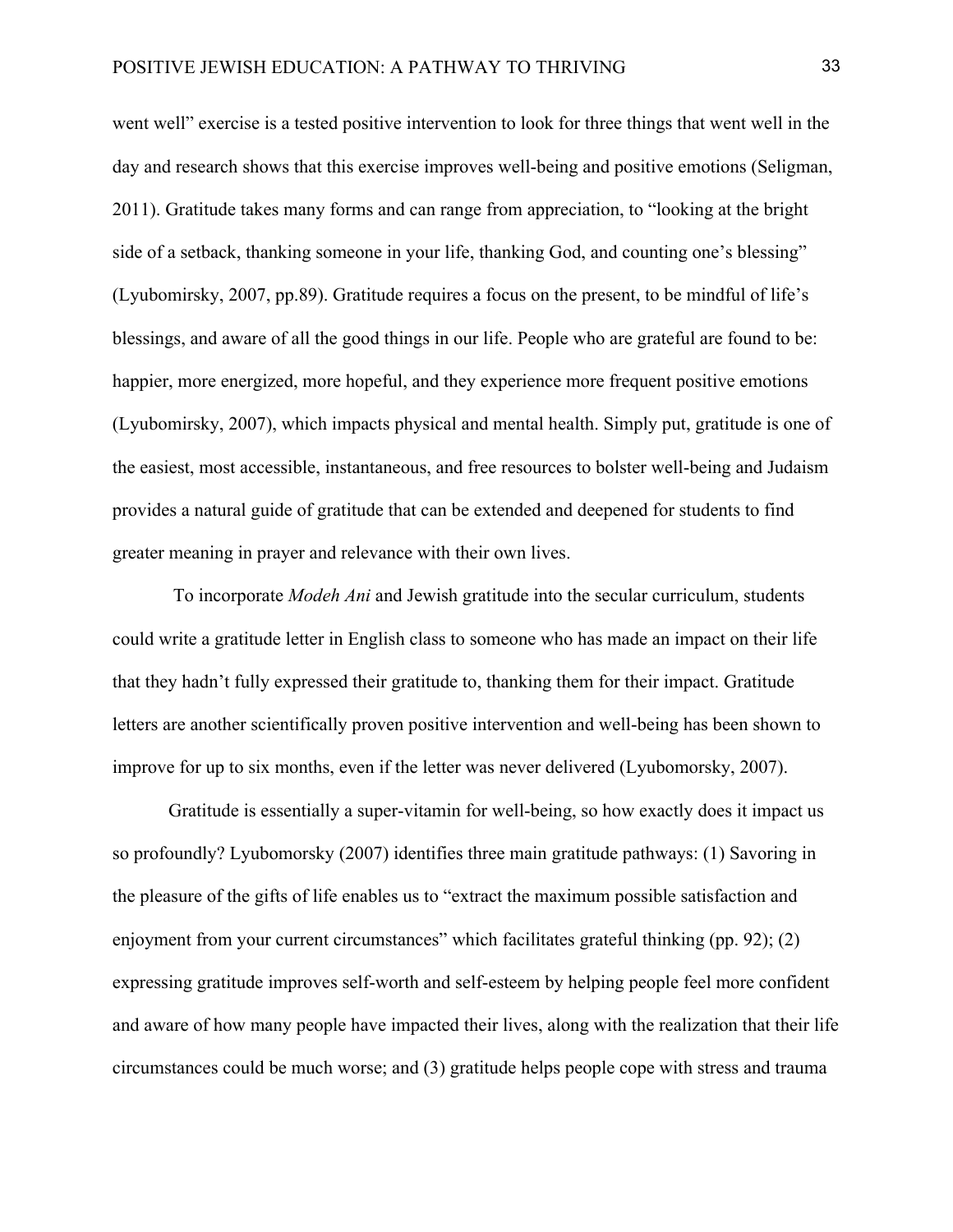even after negative events. Gratitude helps us move on and begin anew, or to celebrate life's blessings and fragility despite trauma and hardship (Lyubomorsky, 2007).

Gratitude interventions can align with Jewish holidays such as Sukkot where students can express their gratitude for the fall harvest and their food by volunteering at a foodbank to give back to those in need, helping plant a community garden, or inviting over a friend or teacher who may not have a Sukkah or meal invitation to celebrate the holiday with others. During Shabbat, the weekly Jewish Sabbath, families can each share what they are grateful for at the Shabbat dinner table at home or Judaic studies teachers could incorporate a *gratitude popcorn* tradition into the weekly Friday curriculum heading into Shabbat. Students would each shout out what they are grateful for until everyone has shared, going back and forth as a ball is passed. Gratitude can also be woven into a school community through creating gratitude walls and shout-outs as a place to express gratitude to teachers, students, and staff.

Gratitude can be spoken about as a theme to help students deal with stress and anxiety and should be discussed when students' face set-backs as well, making sure students don't downward spiral into a cycle of negativity. Gratitude can be adapted in countless ways to integrate unique interventions and curriculum ideas into a Jewish Education curriculum. I would encourage rabbis and educators to dissect Jewish texts together about gratitude to weave gratitude into weekly Judaic and secular studies and conversations, ensuring that gratitude is fully embedded into the school culture so students and staff can reap the full benefits of this well-being superpower.

# **J-GLOW: Love of Learning**

Love of learning is one of the 24 character strengths in Peterson and Seligman's classifications of strengths and virtues (Peterson, 2006), and it is also a core value of the Jewish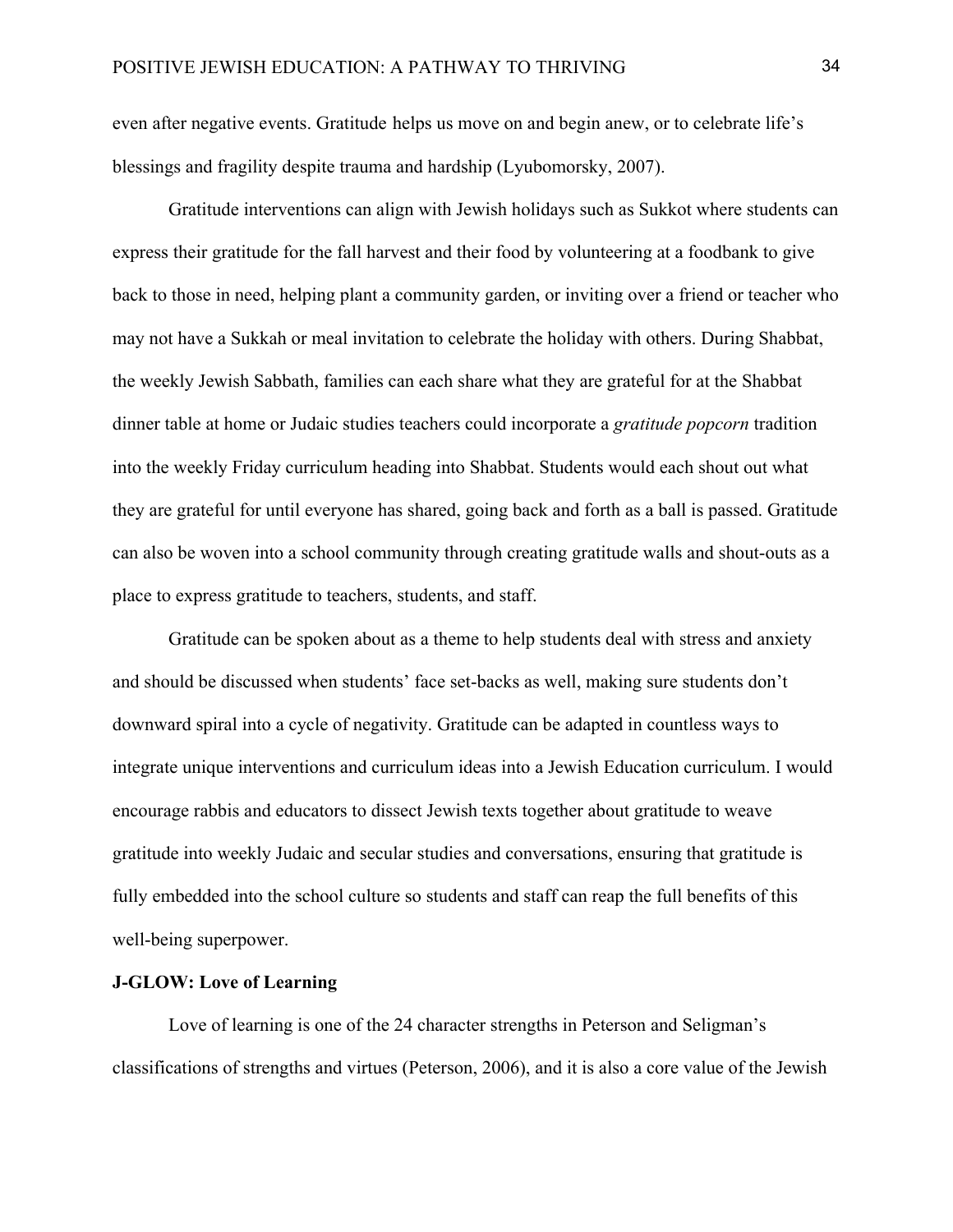people. Jewish education may begin in early childhood yet it never has a true end, learning is a lifelong pursuit in Jewish culture and it is an on-going activity to engage in Jewish learning for life (Donin, 1977). Hillel, a notable Jewish sage taught, "He who does not increase his knowledge, decreases it" (Pirket Avot, chapter 2). From studying weekly Torah portions, to expanding one's knowledge on Jewish ethics, character, Israel, Jewish politics, and the Hebrew language, Jewish learning truly has no end and should be embraced as a joyful journey of exploration and curiosity. Jewish educators should instill a love for lifelong learning in children early on so that they embrace Jewish education as part of the cultural pride and traditions. Reframing Hebrew education from going to Hebrew school to become a Bar/Bat Mitzvah would instead be framed as going to Hebrew school "because it is incumbent on Jewish people to study their heritage" (Donin, 1977, pp.43). Even after engaging in Hebrew school and Jewish programs in college, students should be encouraged to embrace a lifelong journey of continual learning, both religiously and secularly. Jewish learning takes many forms and life-long learners embrace the Jewish saying from Pirket Avot (4:1),"Who is wise? He who learns from every person."

Peterson (2006) describes love of learning as "mastering new skills, topics, and bodies of knowledge, whether on one's own or formally...the tendency to add systematically to what one knows" (pp. 142). Love of learning is related to other strengths of wisdom and knowledge, especially curiosity, creativity, and perspective (Peterson, 2006). To help students cultivate a love of learning, it is important to allow them to have autonomy and choice in the process. Instead of forcing a student to read a certain book or essay, allow them the freedom to roam the library until they find a book that calls to them. Teachers should allow creativity and independent research and interests to help guide academic work, enabling the student to have the chance to develop their own passions and read for pleasure. Teachers could create assignments where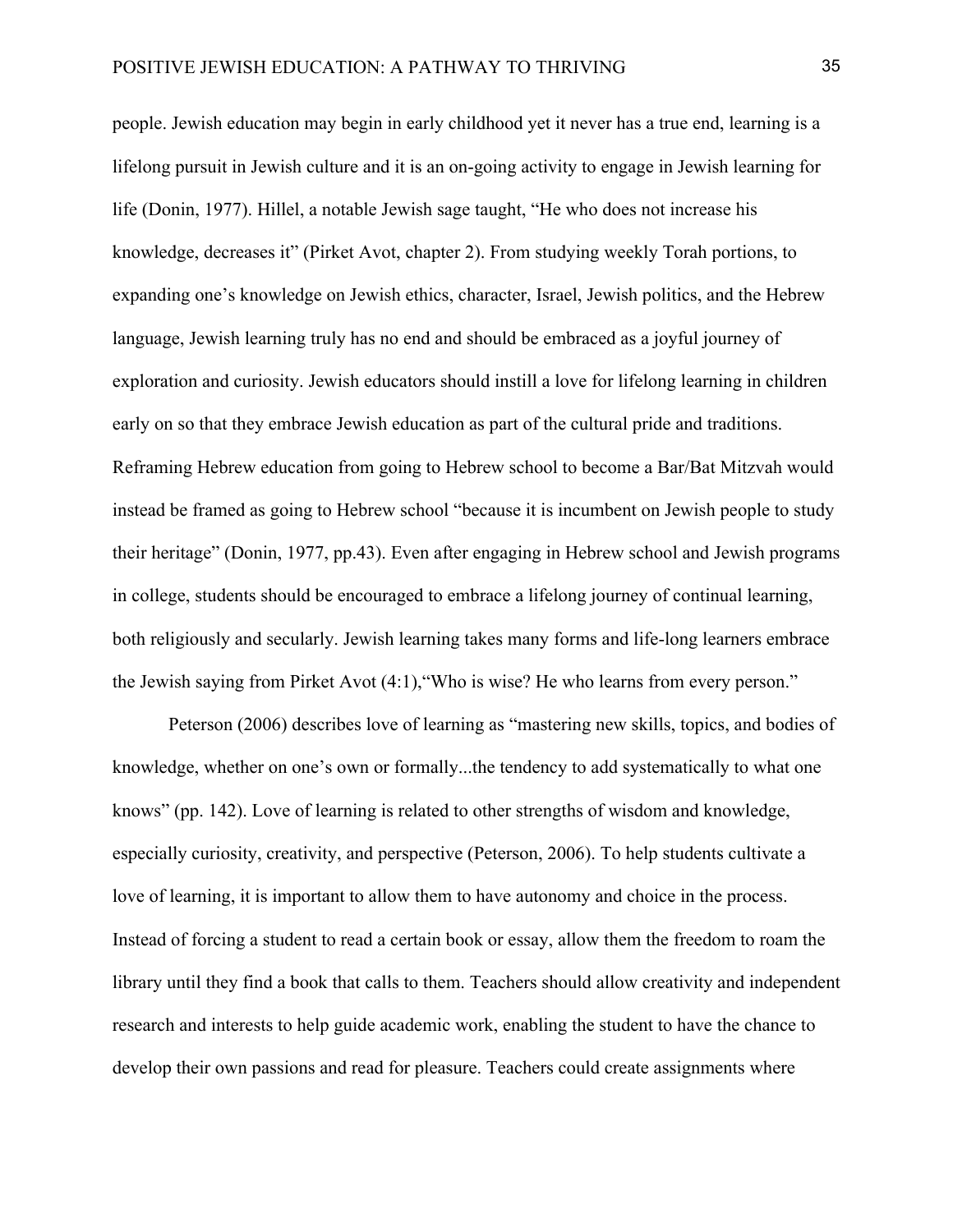students have to read a book that relates to one of their strengths, fostering a deeper sense of curiosity about their own strengths and then write an essay about their findings.

In Judaic classes, students should be taught about having a growth mindset where they embrace challenges with an open-mind important when learning Hebrew or any foreign language. A growth mindset means viewing intelligence as a trait that can be developed instead of a fixed statistic (Dweck, 2016). Cultivating a growth-mindset means trying again and again, learning from failures, and embracing the journey and not just the end result. A growth mindset is essential in the pursuit of accomplishment and in life-long learning (Dweck, 2016).

Students can draw their own growth mindsets and fill in the picture with all of their interests, mantras, and areas they want to further develop and explore. Love of learning is a core value for educating future Jewish leaders and engaged citizens, and schools should train teachers in embracing experiential education to help promote flexibility in the classroom while satiating young minds. There are a growing number of innovative Jewish education programs who strive to make Jewish education engaging, relevant, and a lifelong pursuit.

# **JGLOW- Optimism**

Optimism is a fundamental theme in Judaism and is a driving force that helps the Jewish people survive periods of darkness and defeat. Optimism can be described as "looking at the bright side, finding the silver lining, noticing what's right, giving yourself the benefit of the doubt, feeling good about your future, and trusting that you will get through the day (Lyubomirsky, 2007, pp. 101). Optimism and gratitude have some overlapping themes, yet optimism is less focused on the present or past and more focused on "anticipating a bright future" (Lyubomirsky, 2007). The Jewish people are often looking towards the future from reciting "next year in Jerusalem" at the end of every Passover seder, to the belief that God is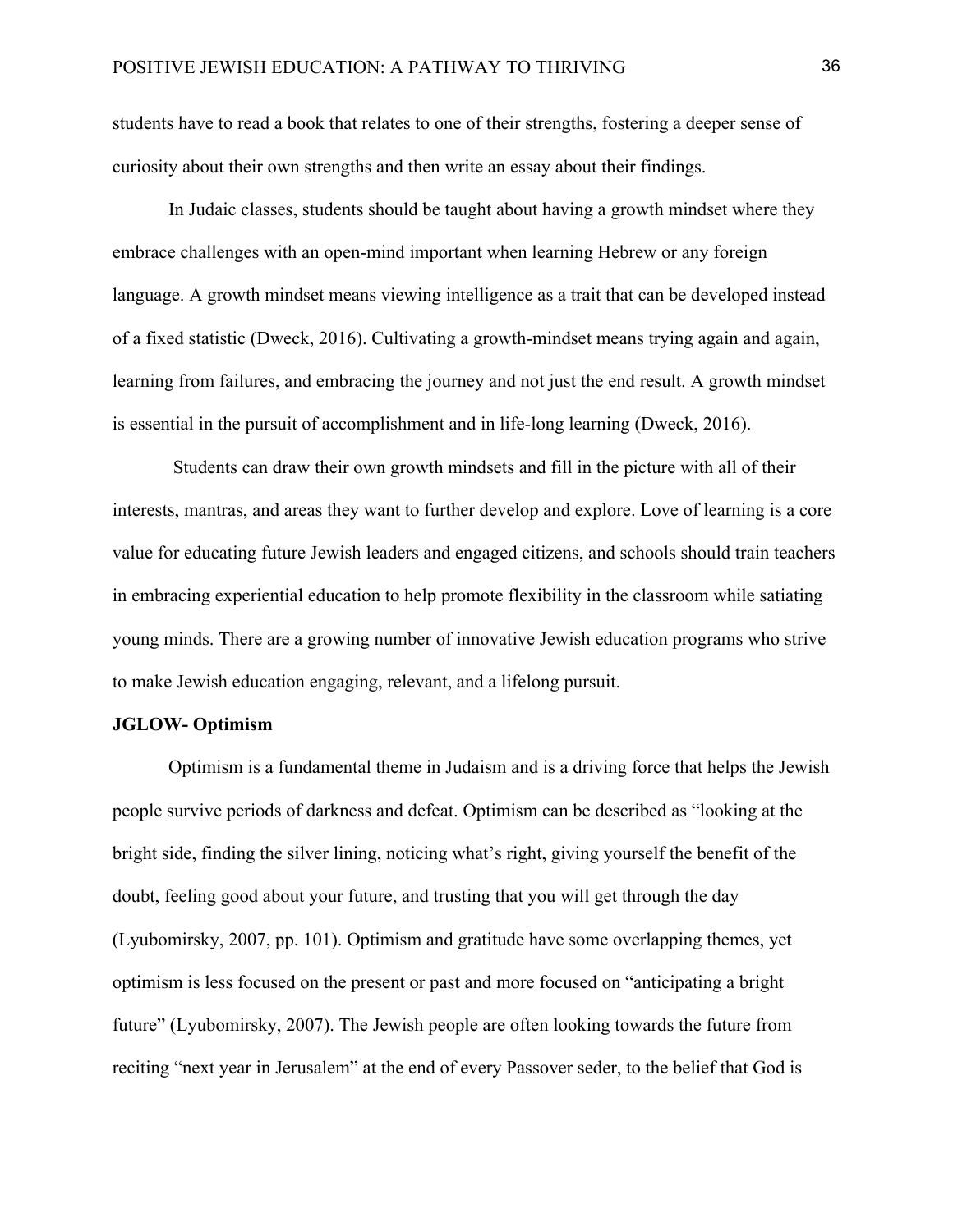always present, even when we are doubtful, and the Jewish national anthem *Hatikvah* is even centered around hope. As the Jews marched through the desert in Egypt after escaping slavery they are plagued with anxiety and in the book of Exodus they ask if God is present among us or not, and the Israelites are answered with a resounding yes (Exodus 19:7-8). Belief in God and God's presence can provide a sense of comfort and optimism for the Jewish people to persevere no matter the obstacle.

Optimism is a factor that helps promote resilience as optimists believe circumstances can change for the better and have hope for a better future (Reivich  $\&$  Shatte, 2002). Optimism is linked to better well-being on all levels. Optimism is linked to better relationships, improved physical health and healing, increased engagement, and optimism helps us bounce back quicker from adversity (Carver, Scheier, Miller, & Fulford, 2009). Optimism is also a key ingredient in religious education. In a research study that examined religious practices during times of stress, students who had high optimism and a positive view of God and Judaism were more likely to engage in religious actions and beliefs over their peers who received negative religious beliefs from friends and family. Optimism was a more powerful predictor of religious engagement than all other variables. (Pelcovitz & Pelcovitz, 2014). To cultivate optimism, students can be asked to write about and envision their best possible selves, writing a narrative where they describe and visualize what their ideal life looks like (Lyubomirsky, 2007). This exercise helps students optimistically visualize their ideal goals, wishes, and dreams. Studies show that writing about your best possible self leads to an increase in positive moods and motivation to work towards attainable goals (Lyubomirsky, 2007).

Jewish educators can modify this exercise to relate to the Jewish New Year, Rosh Hashanah. Instead of creating resolutions for the year ahead, students can optimistically goal-set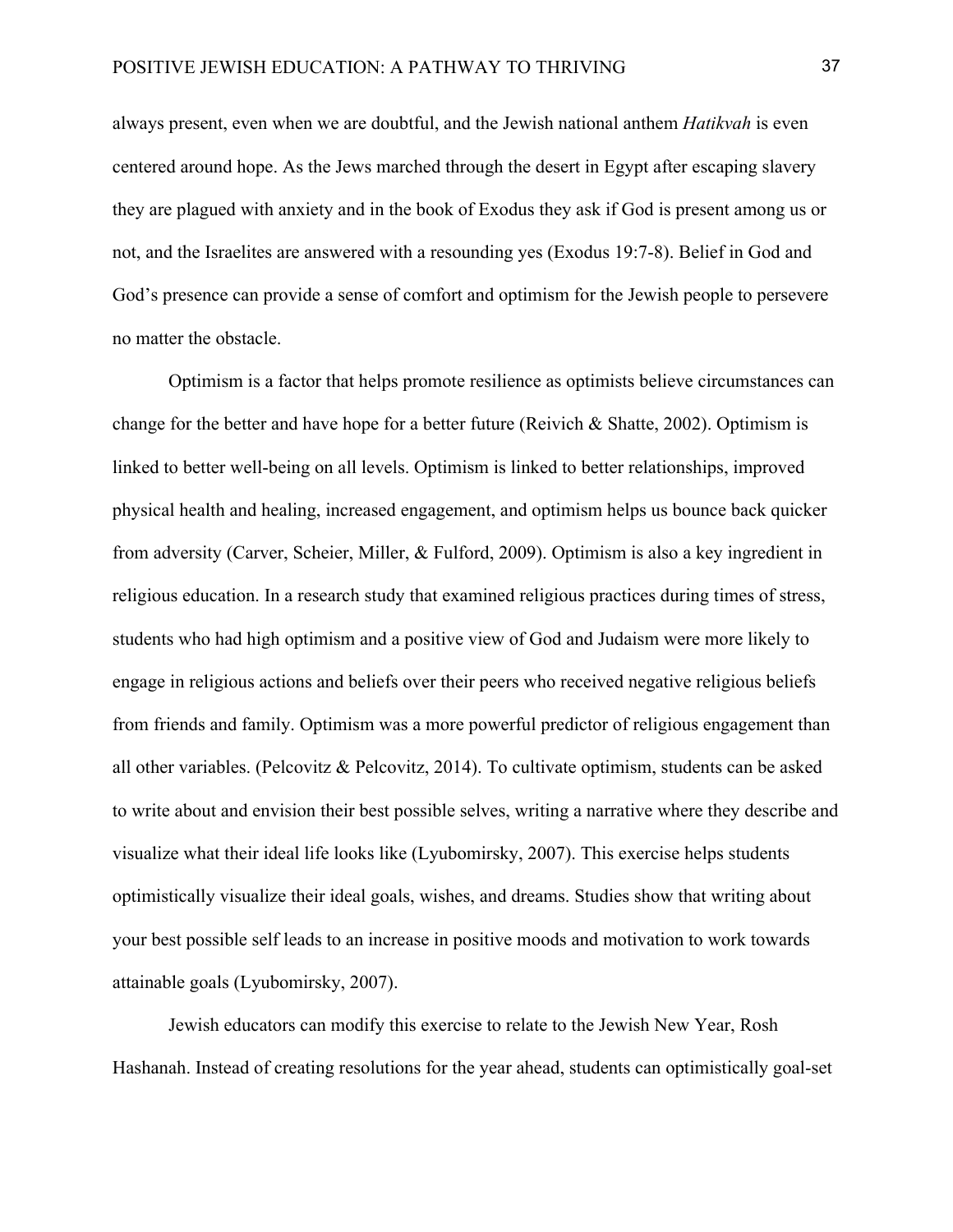by writing out what the best version of themselves would look like in the year ahead. This can help students positively connect with the holiday, find relevance with their own life, and the connection between Judaic values and their own hopes and wishes. In addition, creating a culture of optimism in a school can spread light throughout the community as optimists usually can inspire others to also be hopeful for a brighter future.

# **J-GLOW: Well-Being (Individual and Communal)**

A strong sense of community is one of the most influential components in developing positive Jewish institutions. This is vital for every Jewish school to flourish. Nearly two thousand years ago the Talmud (central text of rabbinic Judaism) describes the needs of a community. In addition to a synagogue, courthouse, and charity fund, it mentions a school master, as schools and education have also served as an integral piece of the fabric of the community (Gordis, 1999). While American myth stories are centered around the wilderness being conquered by individuals, Jewish myths are characterized by large groups of a cohesive community embarking on journeys to the promised land. Today, communities serve as a place for positive relationships, regardless of size the most important factors to look for are warmth and dedication from the community, a place where people look out for one another (Gordis, 1999). This applies to creating a positive Jewish school and Jewish schools reflect the dedication of the surrounding community from inviting members over for holidays, to showing up for lifecycle events, and helping families in need. The inclusion of communal well-being is important along with teaching about Jewish responsibility and Tikkun Olam. PERMA provides an important initial foundation to teach positive education concepts but Jewish figures have expressed that PERMA's limitations are centered around PERMA caring about individual well-being without much mention to the societal world the individual lives in (Robinson, 2018).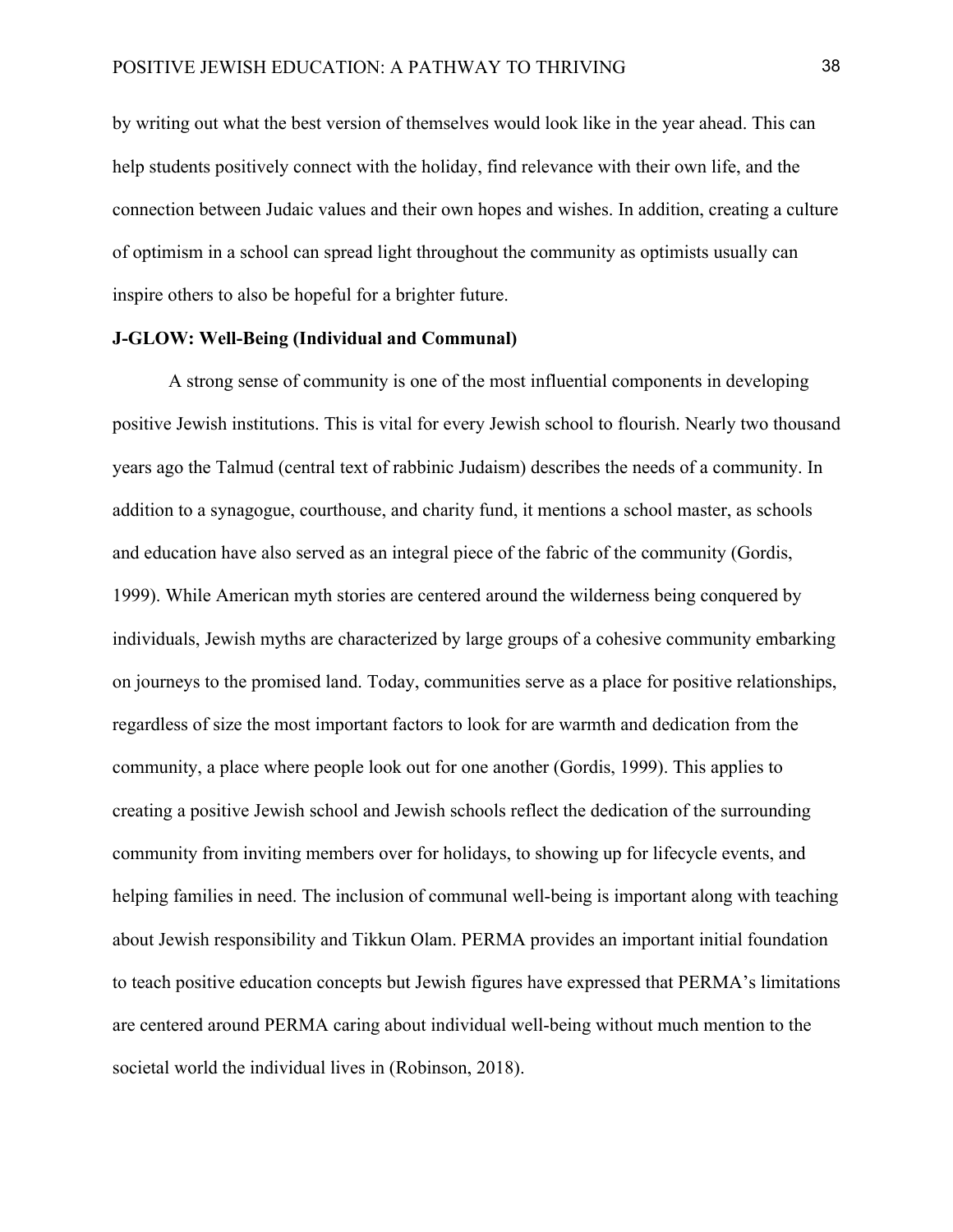Issac Prilleltensky (2016) takes a more holistic approach as he describes well-being as a positive state of affairs across six domains called I COPPE: Interpersonal, Communal, Occupational, Physical, Psychological, and Economic. Schools can help students and staff foster these domains through creating interventions that target meaning and mattering, enabling staff and students to feel valued and add value to their community. This can be done through random acts of kindness challenges during Hanukkah, through creating a gratitude letter writing campaign during Thanksgiving or Sukkot, and in creating a culture where everyone feels comfortable expressing their opinion and viewpoint. Student and staff members can be identified in a newsletter for exhibiting certain character strengths or middot, helping people strength-spot within the community and recognize the best in one another. In addition, it is important for people from different backgrounds and titles to have a say in implementing a positive education program. Additionally, positive Jewish education includes creating a well-being curriculum that covers the core themes of positive psychology, resilience, grit, character strengths, and spirituality. It is clear that Jewish education today needs to be revitalized to be student-centered and serve as a pathway to promote flourishing.

Dr. David Bryfman (2016), CEO of the Jewish Education Project, shared his vision, "The purpose of Jewish education today is to ensure that Jewish tradition empowers people to thrive in today's world (para. 2). Bryfman (2016), believes that the most critical component of the Jewish educational experience today is not the curriculum, Torah, educators, or the school, but the learners. He states that Jewish tradition should help individuals answer life's key questions: "Who am I? Where do I fit in to this world? How can I live a more fulfilling life? How can I make the world a better place" (Bryfman, 2016). A Jewish education that helps students answer these questions will enable Jewish schools and students to flourish.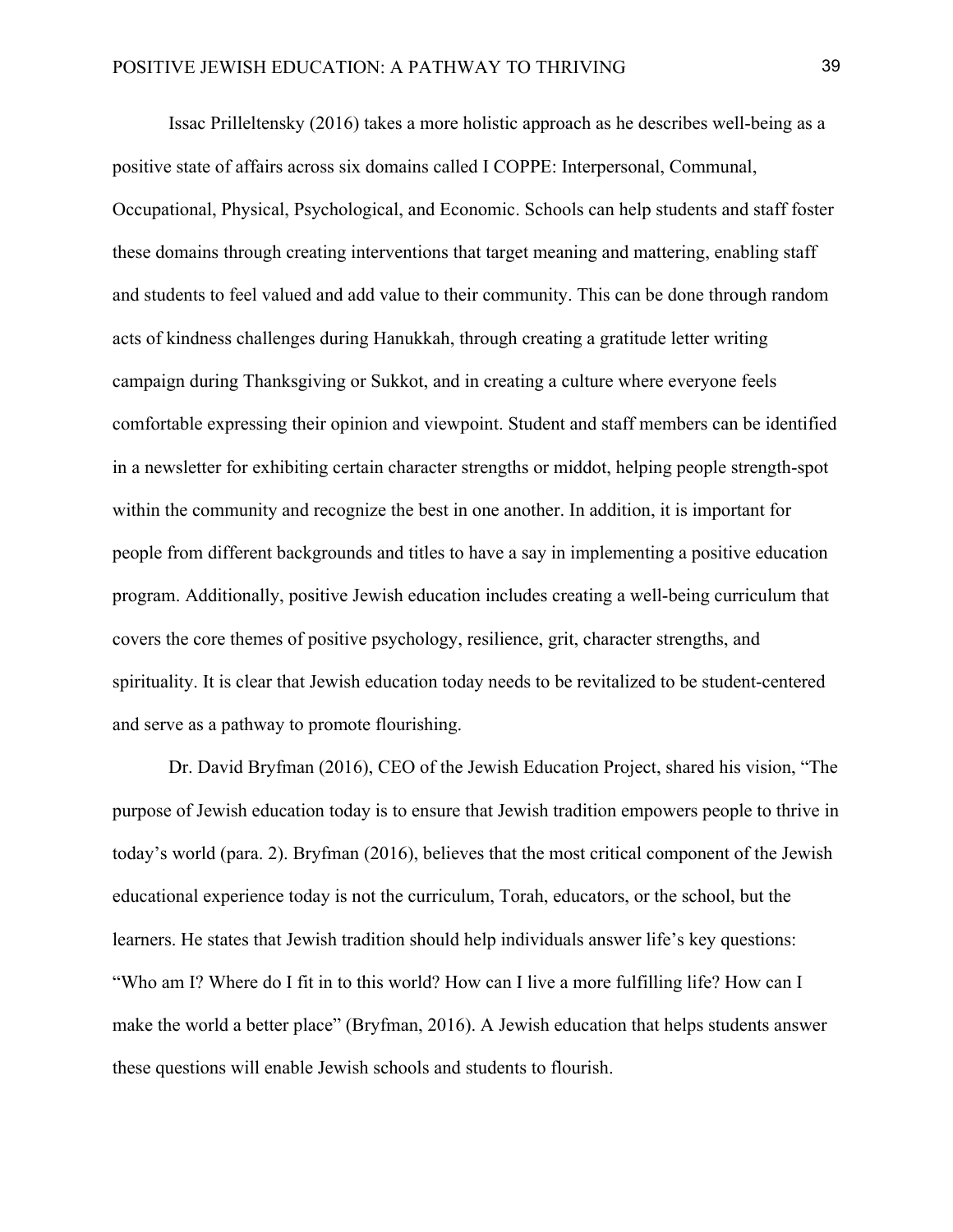J-GLOW can serve as a guiding framework for a values-based curriculum to highlight many of these core practices and theories, to help Jewish schools launch positive Jewish education programs.

# **Incorporating Positive Education into Jewish schools**

Jewish schools can incorporate themes of grit, resilience, meaning, and flow into their curriculum. Angela Duckworth (2016), the leading researcher on grit has dedicated her career to answering the question of who succeeds in the most rigorous environments. Duckworth (2016) defines grit as passion and perseverance for long term goals. Grit is what set these individuals apart from their competitors. Duckworth quickly discovered that "Our potential is one thing. What we do with it is quite another" (Duckworth, 2016, pp.14). Grit can be nurtured through having a *growth mindset* (Dweck, 2016), which means trying again and again, learning from failures, and embracing the journey and not just the end result. Positive education schools incorporate positive interventions and activities that help foster grit and a growth-mindset. Jewish schools can encourage students to develop a growth mindset when learning Hebrew and other hard subjects, when tackling new challenges from signing up for a leadership role to trying a new club or leading a mindfulness exercise in prayer.

Jewish schools can also help students work towards achieving gritty goals in their academics, Judaic studies, and personal lives. Whether that be through organizing a city-wide Jewish event for teens, Tikkun Olam project, speaking out even when your opinion is not the popular one, giving your all on the athletic field, in class, and lifting up your teammates, grit and a growth-mindset can be woven into multiple layers of the curriculum. Having students participate in goal-setting exercises in the beginning of the year and during Rosh Hashanah (the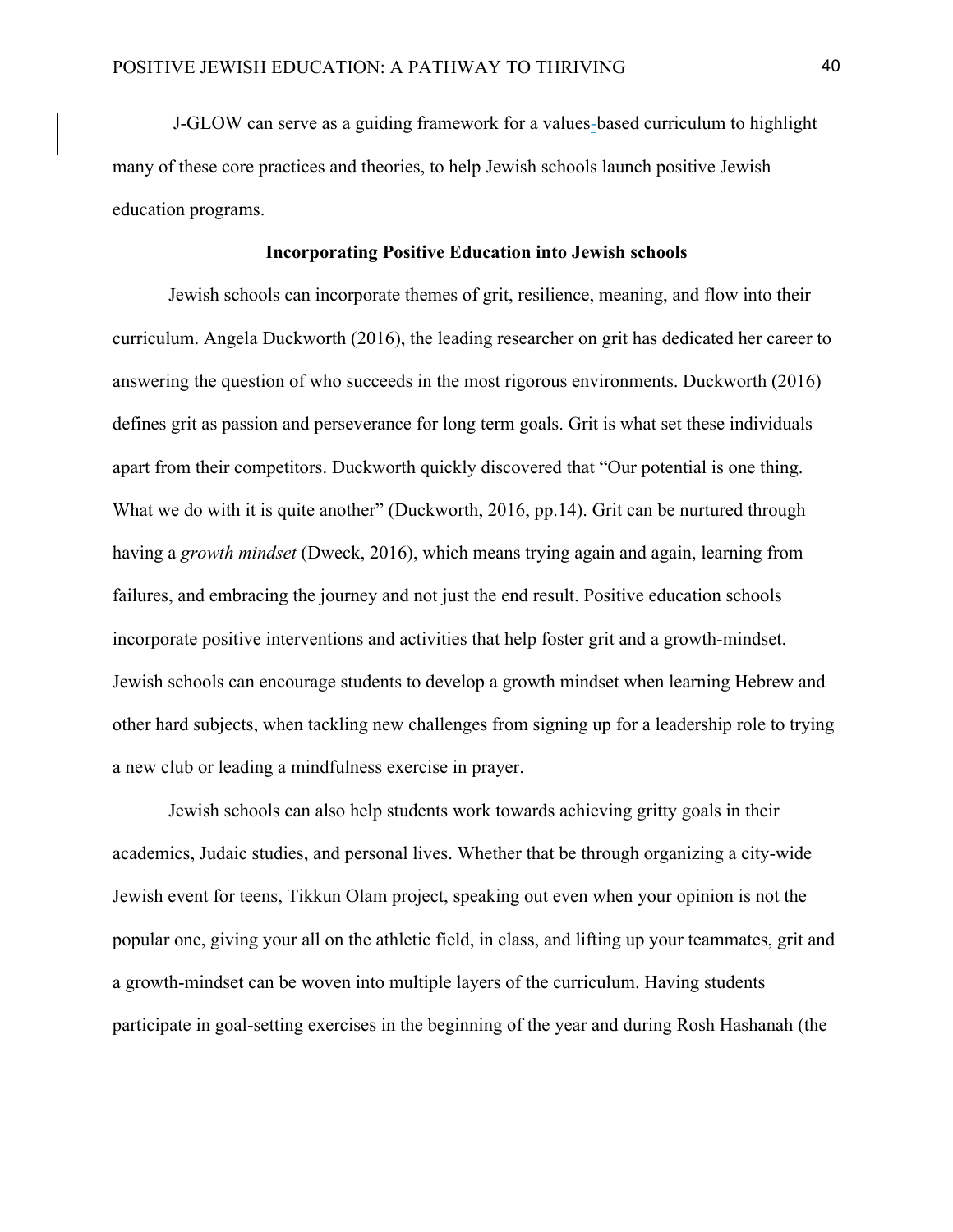Jewish New Year) can help frame the conversation and provide a built-in cyclic system to prioritize these themes.

# **Cultivating Meaning**

Meaning can often be found in positive relationships, activism, hobbies, *Tikkun Olam*  (community service), and through utilizing character strengths. When discussing meaning with students it is often helpful to ask them what makes them want to get up in the morning or what they are excited about each night before bed. Whether it be a morning swim, seeing their best friend at school, helping their sibling, or a robotics project, having a sense of purpose is essential for human happiness. Baumeister and Vohs (2002) describe a meaningful life as one that is rich with values, purpose, self-worth and efficacy. A positive Jewish education and community can enrich our lives with meaning, purpose, and sacred rituals to guide us through life's obstacles.

Meaning can be fostered through belonging, purpose, storytelling, and transcendence (Smith, 2017), and all of these channels can be easily activated within a Jewish educational experience. Students can write stories about what adds meaning and purpose to their life, create a book or portfolio of rituals that reflect their family values and traditions, and prayer should be encouraged as a chance for mindfulness and reflection. Educators should discuss meaning and mattering within both secular and religious texts, conversations, and assignments, helping students understand and cultivate the key role it plays in fostering well-being and purpose.

# **Finding Flow in Judaism**

Jewish schools and congregational programs can help students foster engagement by offering a wide-range of electives from Jewish cooking classes, to creative writing, Israeli dancing, Jewish filmmakers, yoga and sports, and spiritual meditation, to name a few. While flow is often thought of as an individual experience, flow can be powerful when activated in a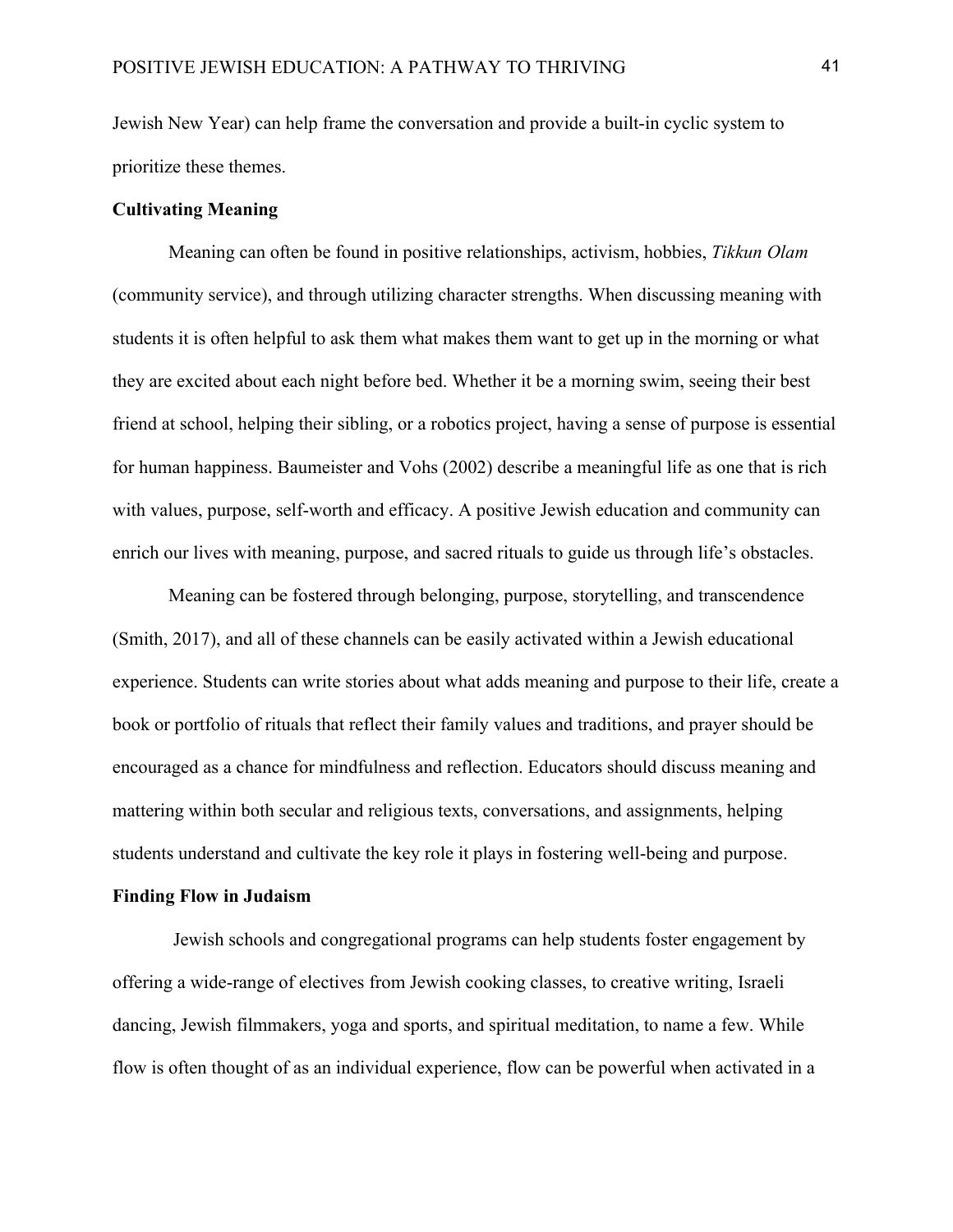group setting. Potential outlets for group flow in a Jewish context include: a group of students chanting and *davening* (praying) together, a *Havdalah* ceremony that ignites all the senses to symbolize the closing of the weekly Sabbath with songs, candles, and group huddled together swaying and singing harmoniously in a circle. Flow can happen when a team is synchronized in a basketball tournament, or when friends literally lift one another up on chairs for the special *hora* (a celebratory dance) during a bar mitzvah celebration. Judaism has many built in rituals that activate group flow experiences and joyful sparks of meaning. In flow, time stands still and you are fully engaged in the present. This is increasingly important for students today to help achieve more mindfulness and Jewish schools should capitalize on these experiences and discuss the benefits.

# **The Roots of Resilience**

It is through challenges where we cultivate resilience which is the key ingredient to help us push forward during setbacks and challenges. It is what distinguishes those who flourish versus those who languish. Simply put, resilience is "the ability to persevere and adapt when things go awry" (Reivich & Shatte, 2002 pp.1).

Resilience impacts one's academic and job performance, physical and mental health, and relationships. Key factors that help build resilience include: optimism, emotional awareness, flexible thinking, connection and support, and self-efficacy beliefs (Reivich & Shatte, 2002). Schools provide one of the most influential developmental environments in children's lives and can be a key place where students learn these skills of resilience and successful coping skills to promote well-being (Noorish, Williams, O'Connor, Robinson, 2013). Positive relationships at school that are supportive have been associated with adolescent resilience and are a predictor of well-being (Noorish., et al, 2013).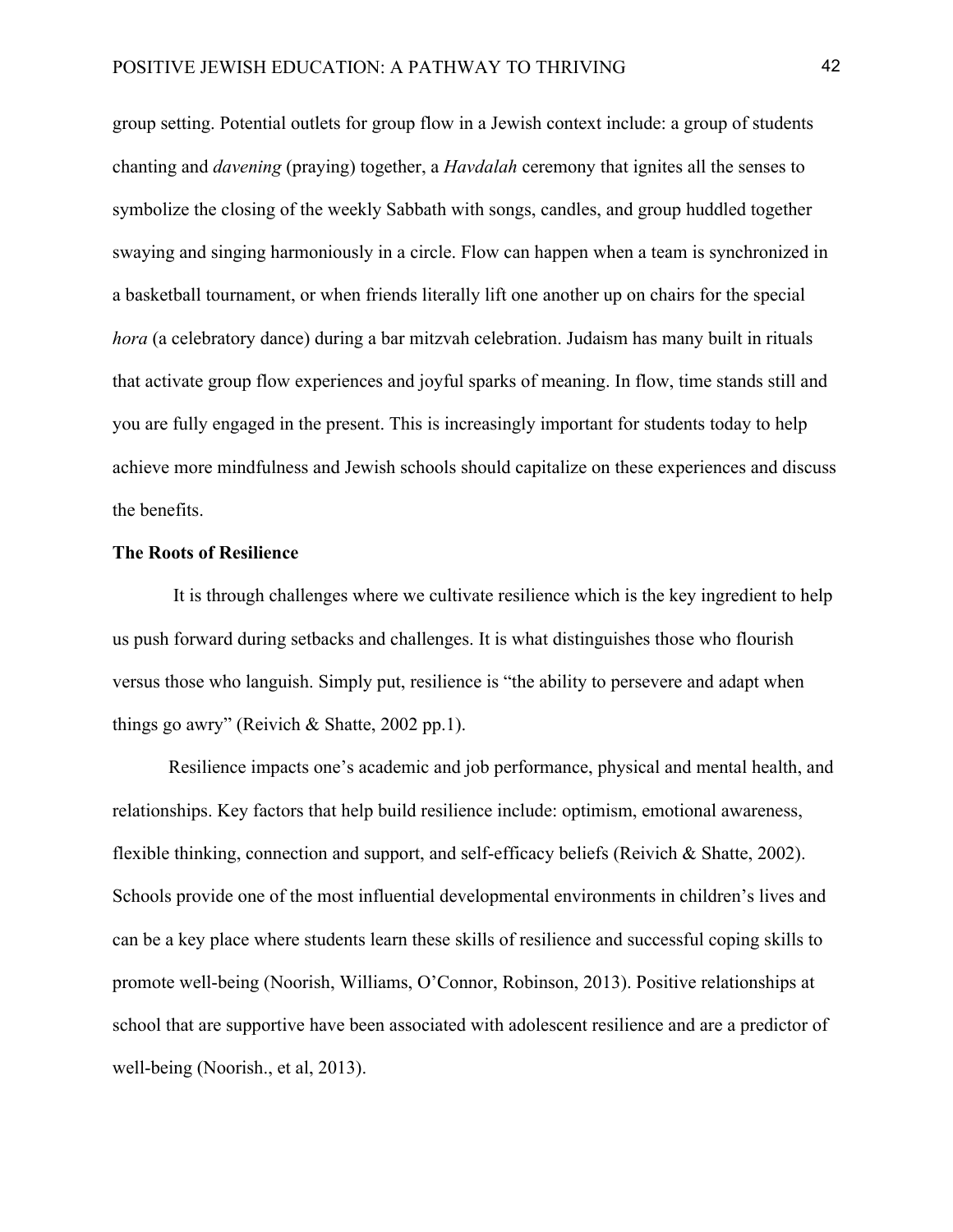Judaism teaches us how to use the protective factors of resilience during a hard time. Connection and support are foundational values in the Jewish community and during a tough time like the death of a family member, people from the community come to mourn together and sit *Shiva* to keep the individual or family company for an entire week after the loss, ensuring they are not alone. Community members bring food, pray and express hope and gratitude, and share stories to reminisce and savor their memories of a loved one. To apply these concepts of resilience in positive Jewish education, educators can have students draw their own circle of resilience, identifying the pillars within their community, social network, and other resources that will help them during a challenging time.

# **Character Strengths and Judaism**

One of the pillars of both positive psychology and Judaism is ethical behavior and parallels between the two can be drawn in a Positive Jewish Education curriculum. Cultivating ethical virtues can be traced back to the Mussar movement which is a Jewish spiritual practice of character development and transformative discipline (Morinis, 2007). Mussar gained popularity in the 19th century under the leadership of Rabbi Israel Salanter (Marcus, 2016). Mussaar in Hebrew translates to instruction, correction, and ethics, yet it is best described as an applied guide on how to live a good or meaningful life through guided practices that shape character (Morinis, 2007). Similarly, the Torah provides the Jewish people with an ethical code of conduct and the rules for how to live a life with high moral character, often referred to as *chukei chaim* or *derek eretz* (Pelcovitz & Pelcovitz, 2014). The Torah is deeply rooted in human responsibility and *mitzvot*, known as good deeds. There are 613 *mitzvot* or commandments in the Torah that address themes from the importance of fairness, speaking out to injustice, and treating others with kindness and respect.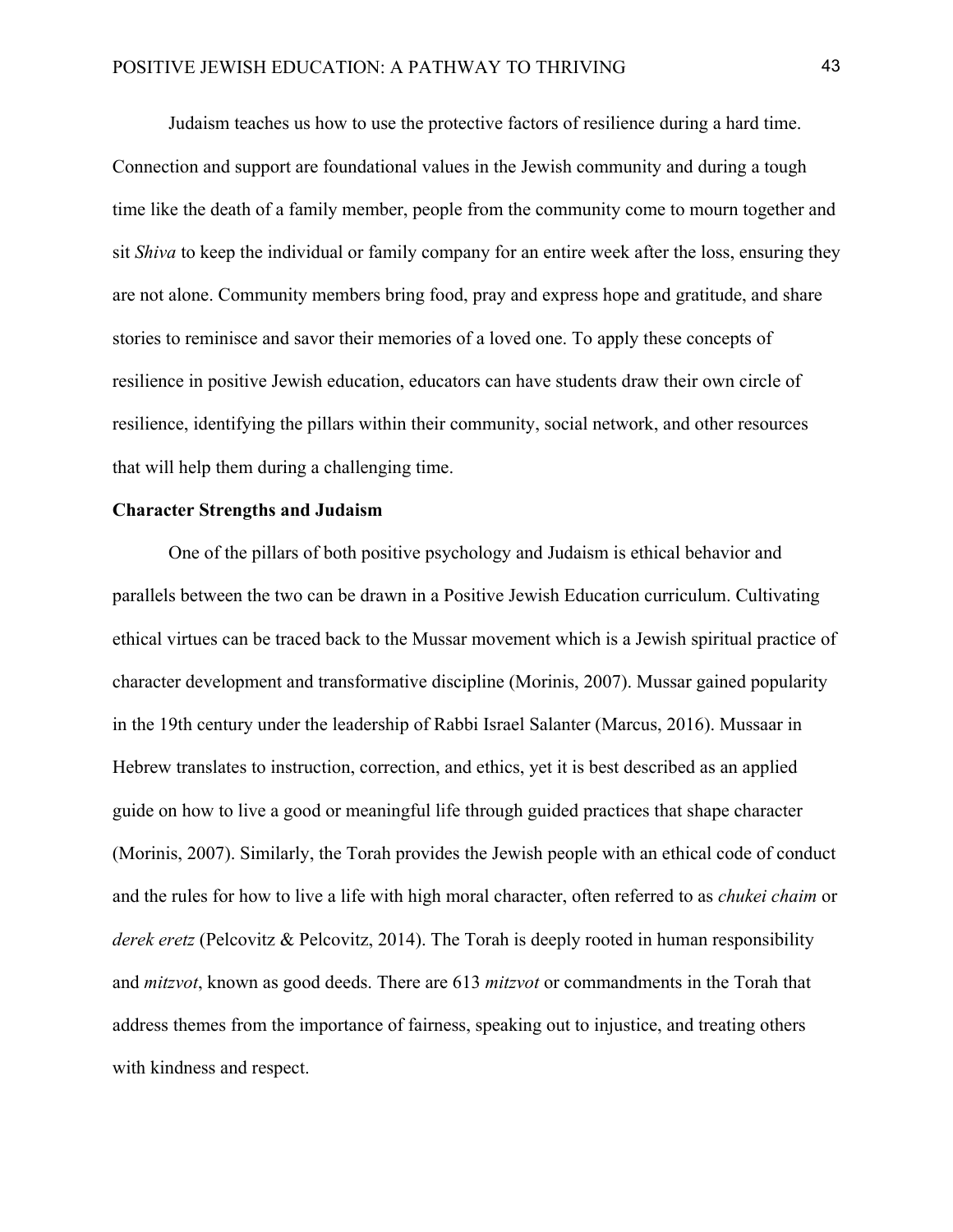The heart of Torah is known as *hesed* and focuses on love, kindness and compassionate character traits (Held, 2017). These ancient virtues naturally relate to the 24 character strengths that serve as positive psychology's counterpart to the *DSM-V*, or their version of the Torah. These character strengths represent an individual's values and actions, the core of their identity. "We are all a unique constellation of many different character strengths" (R. M. Niemiec, personal communication, February 8, 2019). We all have strengths in various levels and that these represent a unique makeup of who we are and what we do. The VIA Survey is a powerful tool that provides us with a common language to help us identify our character strengths and the traits that make us unique (Niemiec, 2017). This can serve as a guide to accessing key pathways for growth, connection, communication, relationships, and accomplishment (Niemiec, 2017).

Character strengths can be taught to students through identifying the qualities that they would look for in a *mensch*, a person with exemplar character who always knows how to act with moral integrity. Students can use their strength of curiosity and love of learning to create a strengths-based family tree where they identify character strengths of members in their own family along with traits that have been passed down across generations in the Jewish people. Students can practice strength spotting as they read the weekly Torah portion, helping them engage more deeply with the text. Appreciating and recognizing strengths amongst staff, coworkers, and students can lead to increased relationship satisfaction (Kashdan, 2017), and relationships are the driving force of positive education and Jewish identity.

# **Jewish Experiential Education: The Magic of Summer Camp**

It is clear that one of the most positive Jewish community experiences for kids exists on the fields, in the cabins, and under the stars of summer camps. Jewish camps play an instrumental role as, "Jewish camp experiences help Jewish youth to grow into spirited and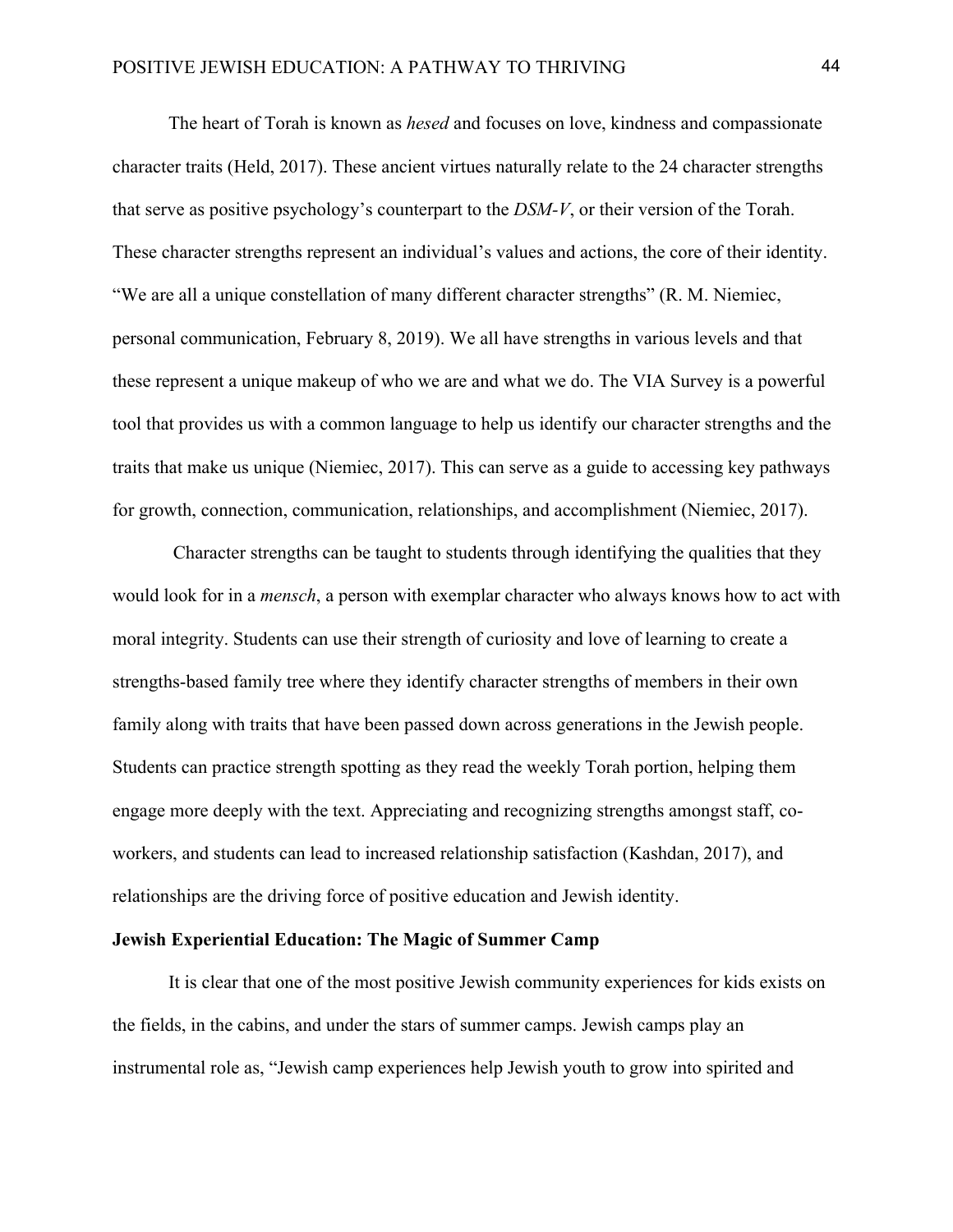engaged adults, laying the groundwork for strong Jewish communities" (Benor, Krasner, Avni, 2016, pp.2). Many Jewish educators believe Jewish summer camps are the most effective Jewish educational institutions that we have created as they represent a fully immersive experience (Gordis, 1999). At camp, deep relationships are formed, strengths of courage are developed at color wars and the camp play, and Judaism becomes a sacred practice. Students relish in welcoming Shabbat in their one nice outfit, sing bunk cheers in Hebrew and compete over who has the most *ruach* (spirit). Israeli counselors educate campers on what life is like in Israel and students marvel at the fact that they would be enlisted in the army if they were raised in Israel. Israeli pride, history, and culture is often best taught at summer camp because of the access to Israeli counselors who are close in age. The joy of the country comes alive much more than it can in a classroom book. Camp also represents a place where adolescents can engage in positive risk taking and parents believe these environments are a safer ground for experimentation as other campers will be coming from similar homes and background, (Gordis, 1999). I attended sleepaway camp at Camp Ramah in Ojai, California for many summers and the Ramah songs, gaga tournaments, challah baking lessons, and *Havdalah* (end of Shabbat ceremony) are still deeply ingrained as positive Jewish memories. My brother even met his wife when they were counselors at Camp Ramah. Camps are also a popular alternative for families who want a Jewish education experience for their children but may not be able to prioritize or afford a day school experience.

What can Jewish schools learn from camps about positive Jewish education? I believe that they can learn the value of encouraging teamwork and collaboration, strengths-based activities, the power of tradition and ritual, and a joyful and outside the box approach to learning about Judaism and Israel. Jewish educators should not keep the curriculum confined to the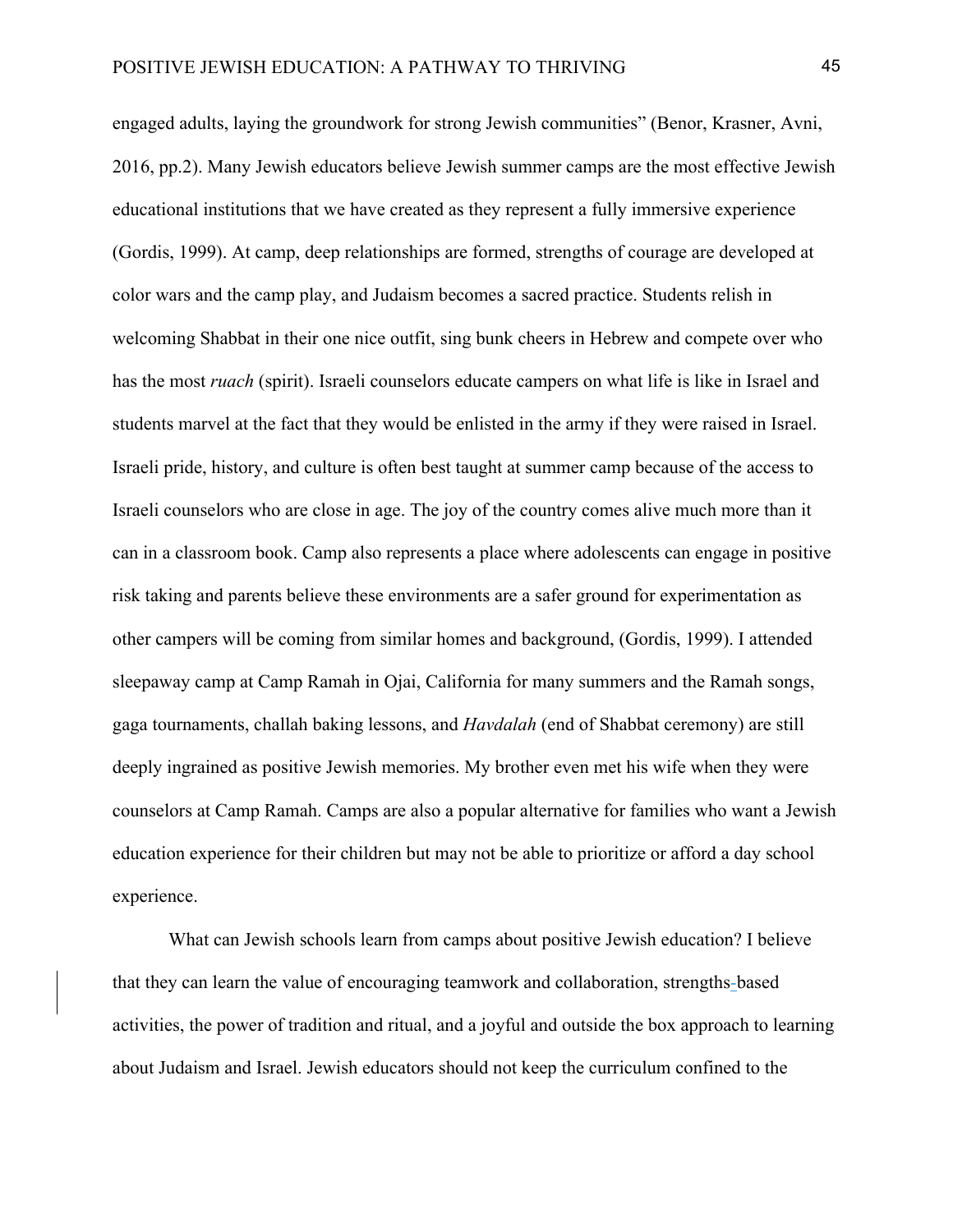classroom. Incorporating spirit-based activities such as Israeli dancing, color wars, an outside class for Sukkot, and even a Jewish camping trip, can help bring part of the *ruach* and magic of camp to the school year.

# **Positive Jewish Interventions**

Given the cyclical nature of Jewish schools which operate based on the Jewish calendar, positive interventions can relate to Jewish holidays and provide innovative ways to embrace the true nature of the holiday while bolstering well-being. For instance, during the holiday of Sukkot which is focused on gratitude for the fall harvest, students can write a gratitude letter to their parents or teachers expressing gratitude for their abundant support. Students who are looking to engage more directly with the harvest aspect of the holiday, can help plant a local garden, volunteer at a food bank, or welcome classmates into their Sukkah to share in their bountiful feast.

During Hanukkah students can take time in English class to reflect on the miracles in their own life, creating an essay about what they view as both daily miracles and milestone miracles both personally and in their family or community. In Judaic studies when they learn about the Shamash which provides light to other candles on the menorah, students can come up with a random acts of kindness challenge where they are encouraged to act like the shamash, spreading light to others. This can lead to a discussion on the chain reaction of positivity, encouraging students to think about ways to create a ripple effect of light in their own social circles both in person and through social-media.

Students can participate in weekly strength spotting challenges where they identify strengths in weekly Torah portions, and then look for strengths in their classmates and within themselves to discuss in relation to the text. During Jewish prayer which is often incorporated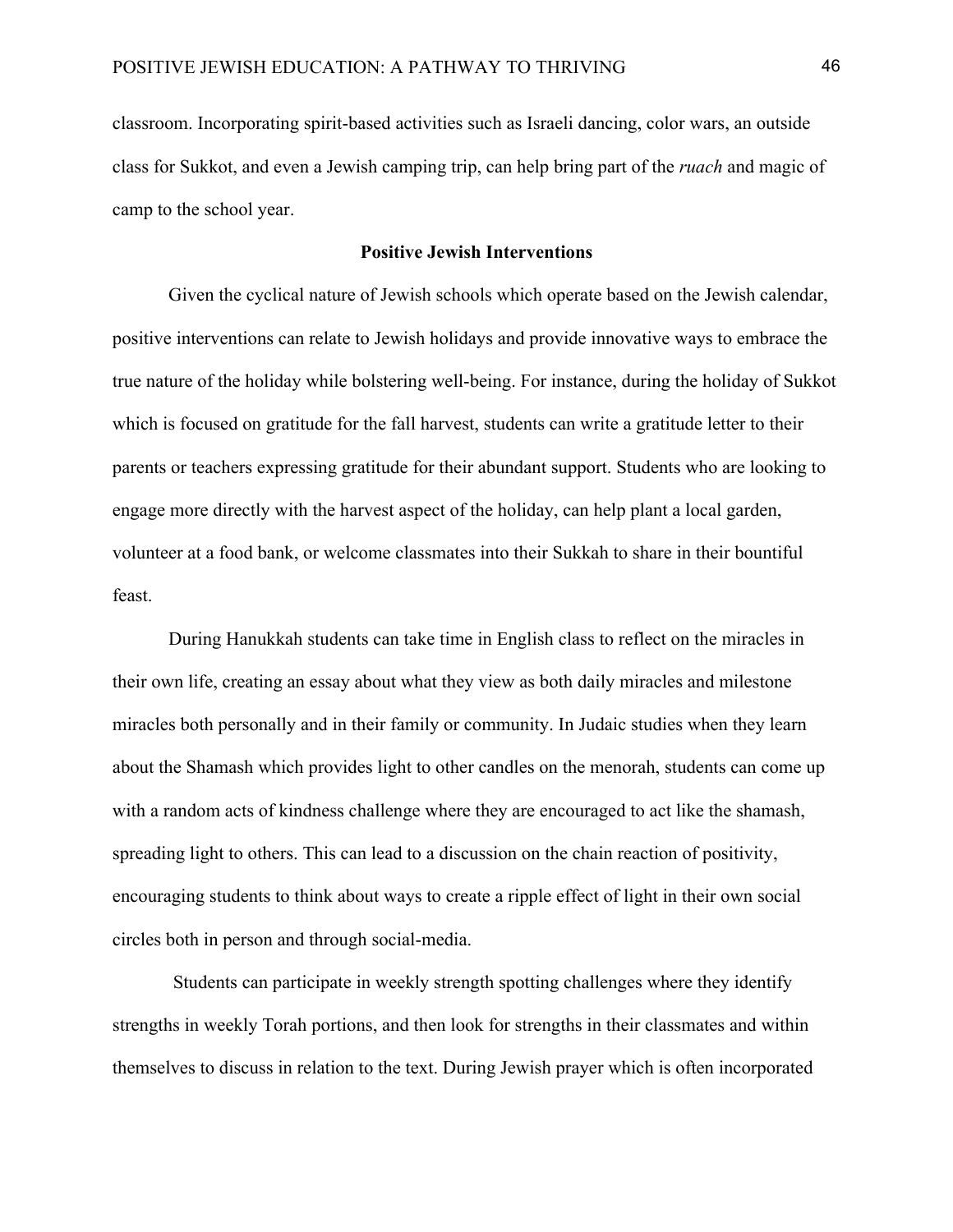into the daily or weekly curriculum at a Jewish school, students can participate in or lead mindfulness prayers to compliment the Jewish prayers. Engaging students in meaningful Jewish texts about light, miracles, gratitude, and savoring is a way to get them to rethink their own relationships, outlook, and life perspective.

# **Next Steps and Call to Action**

As we have learned with Geelong (Robinson, 2019) and Shipley (Tassoni, 2018), making the commitment to embrace a positive education curriculum requires a multi-layer process of immersion. In order for a school or congregational program to reap the benefits of a positive education program, it is important to start by having conversations with staff, rabbis, and school leadership about positive education research, positive Judaism, and how positive Jewish education can help advance academic, personal, and spiritual goals for a Jewish education community. In order for positive Jewish education to successfully launch, it is important to first train staff and teachers on the guiding principles so they can model the core values and incorporate these learnings into the Jewish learning community.

Ideally, schools can create a formalized training program led by professionals in the field who are knowledgeable about positive education and who can collaborate with rabbis and Jewish educators to make these themes relate to Judaism. If a school has the budget and resources to do so, bringing in a team of trainers on positive education who can implement a curriculum and convey the material to all staff in a compelling and applicable manner, is an ideal start. In addition, a team of trainers or an on-site team should be sure to survey students, staff, and parents about well-being questions and Jewish identity, engagement, and pride, in order to measure how positive Jewish education impacts personal and Judaic well-being. Psychologists, rabbis, and researchers can also test how applying positive education differs in religious schools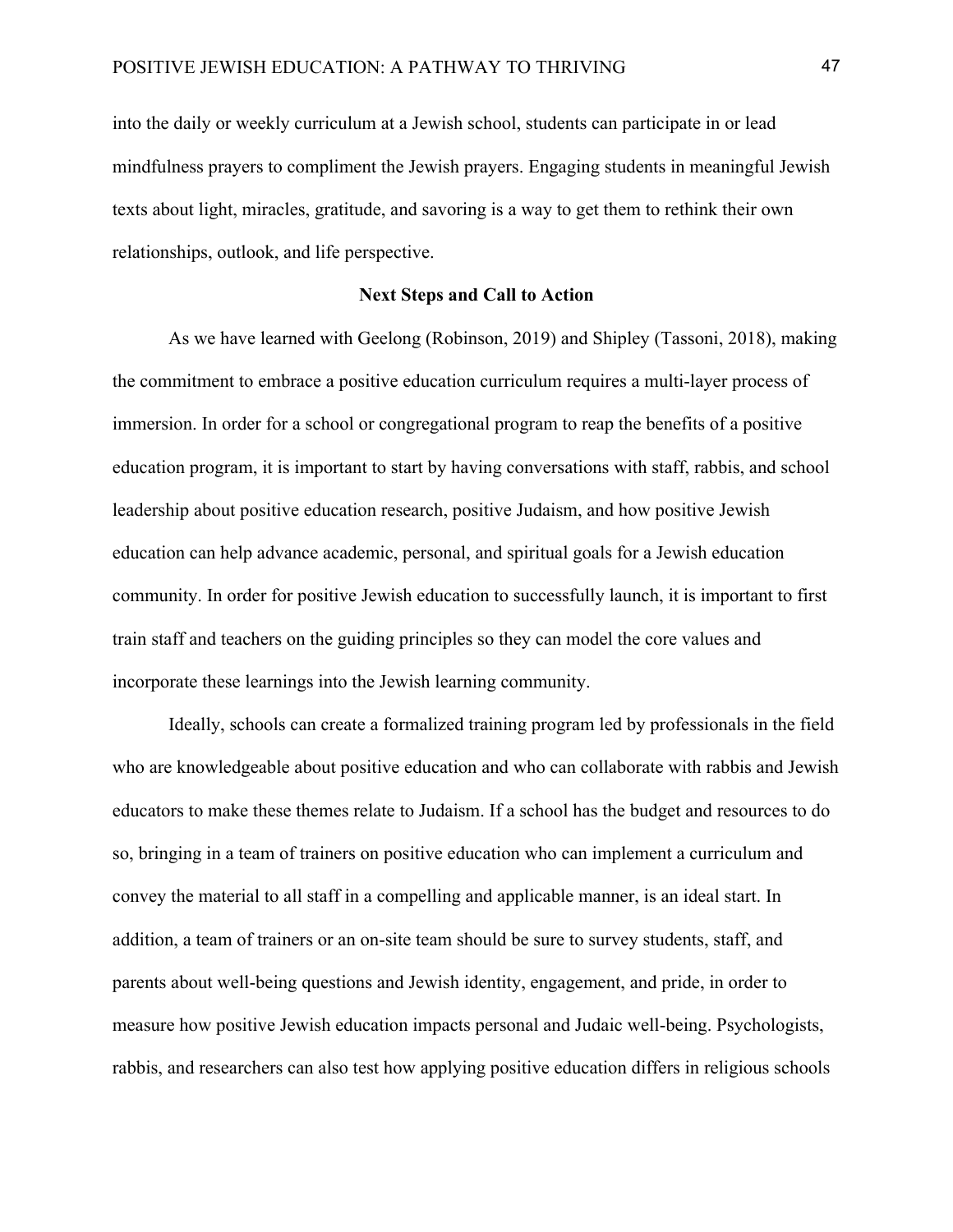versus secular schools, providing new ways to study the impact of spirituality and well-being. Positive interventions can be developed and tailored for this population as well, providing fertile ground for new research studies and experimentation in these interdisciplinary fields.

## **Conclusion**

The future of Jewish education depends upon creating relevance, meaning, and engagement for young adults. In our modern world with so many distractions, it can be challenging to engage young adults in positive, practical, and relevant learning that will resonate with our 21st century world. Judaism provides a light to guide students on the path of character development. It can ignite a sense of curiosity and a love of learning, and can spark meaning, purpose, and spirituality through positive relationships in the community. It is on Jewish holidays, during Hebrew day school, and Jewish community events that teens can silence their phones, engage mindfully in the present moment, and feel moments of gratitude, awe, and optimism. When enriched, innovative, and relevant, Jewish education can provide fertile ground to nurture personal and religious well-being. Secular schools have been quick to embrace positive education and have seen powerful academic and personal benefits from nurturing wellbeing and cultivating strengths of character. The next step for the field of both positive education and Jewish education is blending the two. This will benefit Jewish students personally, academically, spiritually, and Jewishly. In addition, it will have the added benefit of making a Jewish education a more appealing option for parents because of the positive impact it has on individual growth and well-being. A positive Jewish education can provide students with the gifts of gratitude, optimism, lifelong learning, and well-being. This is my ultimate wish for my students and children everywhere.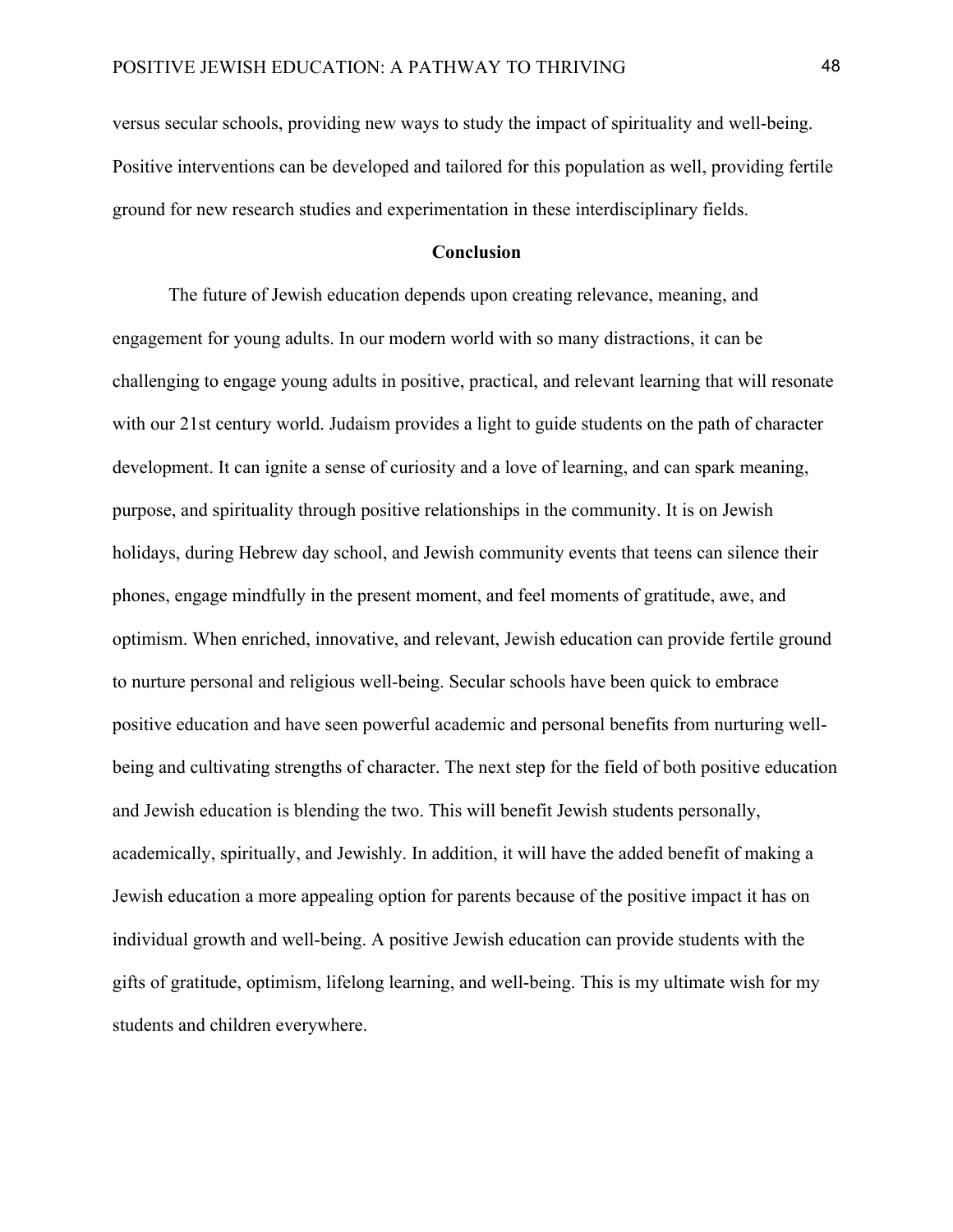# References

Aljneibi, N., Chung, C., Glass, A., Li, K., & Wolf, A. (2018). *Positive education at the Shipley school* (Doctoral dissertation). Retrieved from:

https://repository.upenn.edu/cgi/viewcontent.cgi?article=1018&context=mapp\_slp

- American Psychiatric Association. (2013). *Diagnostic and statistical manual of mental disorders* (5th ed.). Washington, DC: Author.
- Baumeister, R. F., & Vohs, K. D. (2002). The pursuit of meaningfulness in life. In C. R. Snyder & S. J. Lopez (Eds.), *Handbook of positive psychology* (pp. 608-618). Oxford, England: Oxford University Press.
- Benor, S. B., Krasner, J., Avni, S. (2016, August). Connection, not proficiency: Survey of Hebrew at North American Jewish summer camps. Retrieved from https://jimjosephfoundation.org/wp-content/uploads/2016/11/BRU.HebrewCampReport-FINAL-8.161.pdf
- Bott, D., Escamilia, H., Kaufman, S. B., Kern, M. L., Krekel, C., Schlicht-Schmälzle, R.,… & White, M. (2016). The State of Positive Education. Retrieved from https://www.researchgate.net/publication/324830281 The State of Positive Education

Bryfman, D. (2016, November 28). When you're happy and you know it - The true purpose of Jewish education. *EJewishPhilanthtopy.* Retrieved from: https://ejewishphilanthropy.com/when-youre-happy-and-you-know-it-the-true-purposeof-jewish-education/

Carver, C. S., Scheier, M. F., Miller, C. J., & Fulford, D. (2009). Optimism. In S. J. Lopez & C. R. Snyder (Eds.), *Oxford handbook of positive psychology*, (2nd ed., pp. 303-309). New York, NY: Oxford.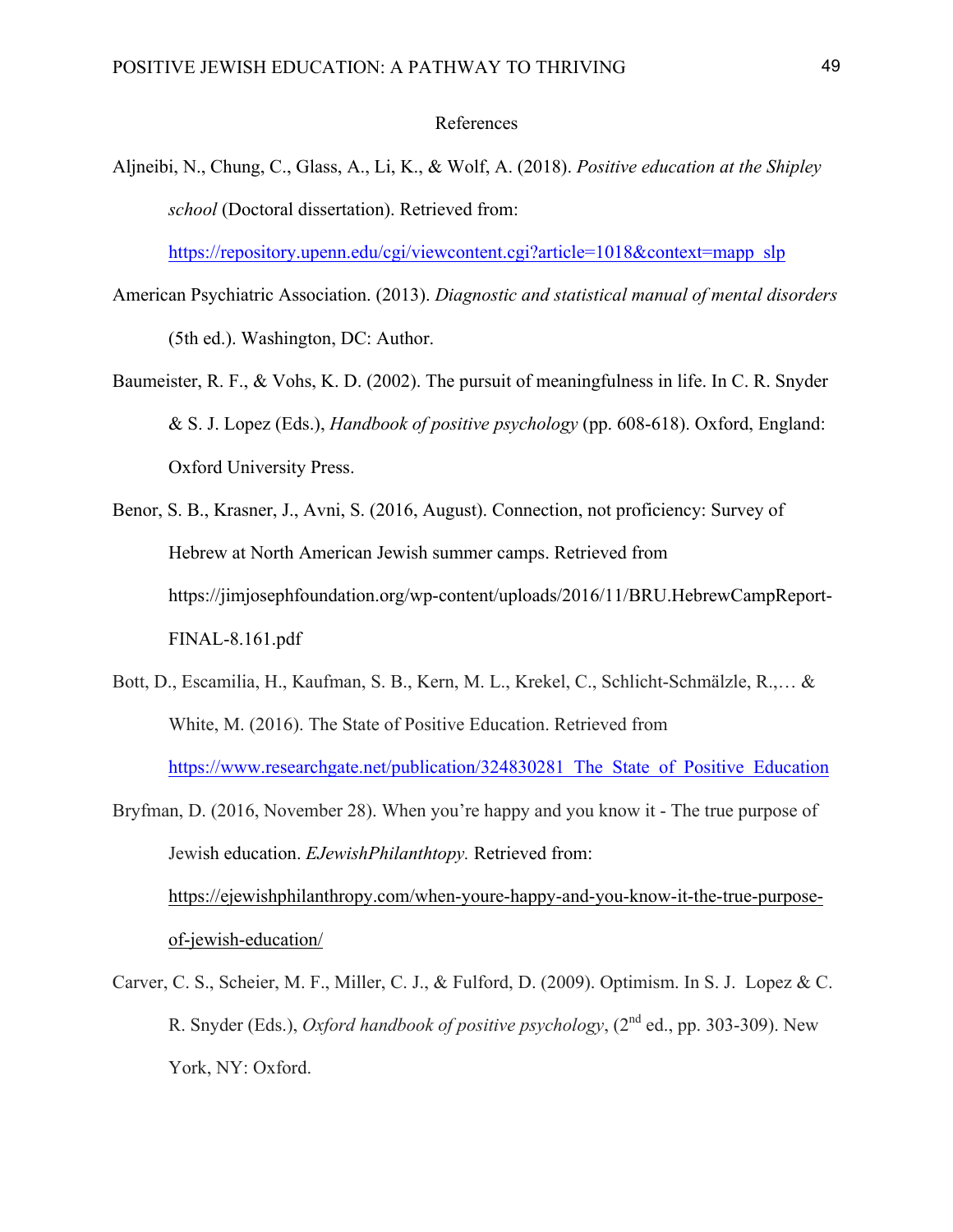- Csikszentmihalyi, M. (1990). *Flow: The psychology of optimal experience*. New York, NY: Harper & Row.
- Diener, E., & Seligman, M. E. (2002). Very happy people. *Psychological Science, 13*(1), 81-84.
- Donin, H, (1977). *To raise a Jewish child: A guide for parents*. New York, NY: Basic Books.
- Duckworth, A. (2016). *Grit: The power of passion and perseverance*. New York, NY: Simon & Shuster.
- Dweck, C. (2016, January 13). What having a "growth mindset" actually means. *Harvard Business Review*. Retrieved from: https://hbr.org/2016/01/what-having-a-growthmindset-actually-means
- Even- Israel Stensaltz, A. (2018). Shades of light*.* Retrieved from: https://www.chabad.org/library/article\_cdo/aid/39771/jewish/Shades-of-Light.htm
- Fredrickson, B. L. (2009). *Positivity*. New York, NY: Three Rivers Press.
- Gordis, D. (1999). *Becoming a Jewish parent: How to explore spirituality and tradition with your children*. New York, NY: Harmony.
- Held, S. (2017). *The heart of Torah.* Philadelphia, PA: Jewish Publication Society.
- Ingall, C.K., & Kress, J.S. (2008). Nurturing Jewish Values. In R. L. Goodman, P. A. Flexner & L. D. Bloomberg (Eds.) *What we now know about Jewish education: Perspectives on research for practice* (pp. 291- 296). Los Angeles, CA: Torah Aura Productions.
- James, W. (1892). *Principles of psychology: Briefer course.* Cambridge, MA: Harvard University Press.
- Kashdan, T. B., Blalock, D. V., Young, K. C., Machell, K. A., Monfort, S. S., McKnight, P. E., & Ferssizidis, P. (2017). Personality strengths in romantic relationships: Measuring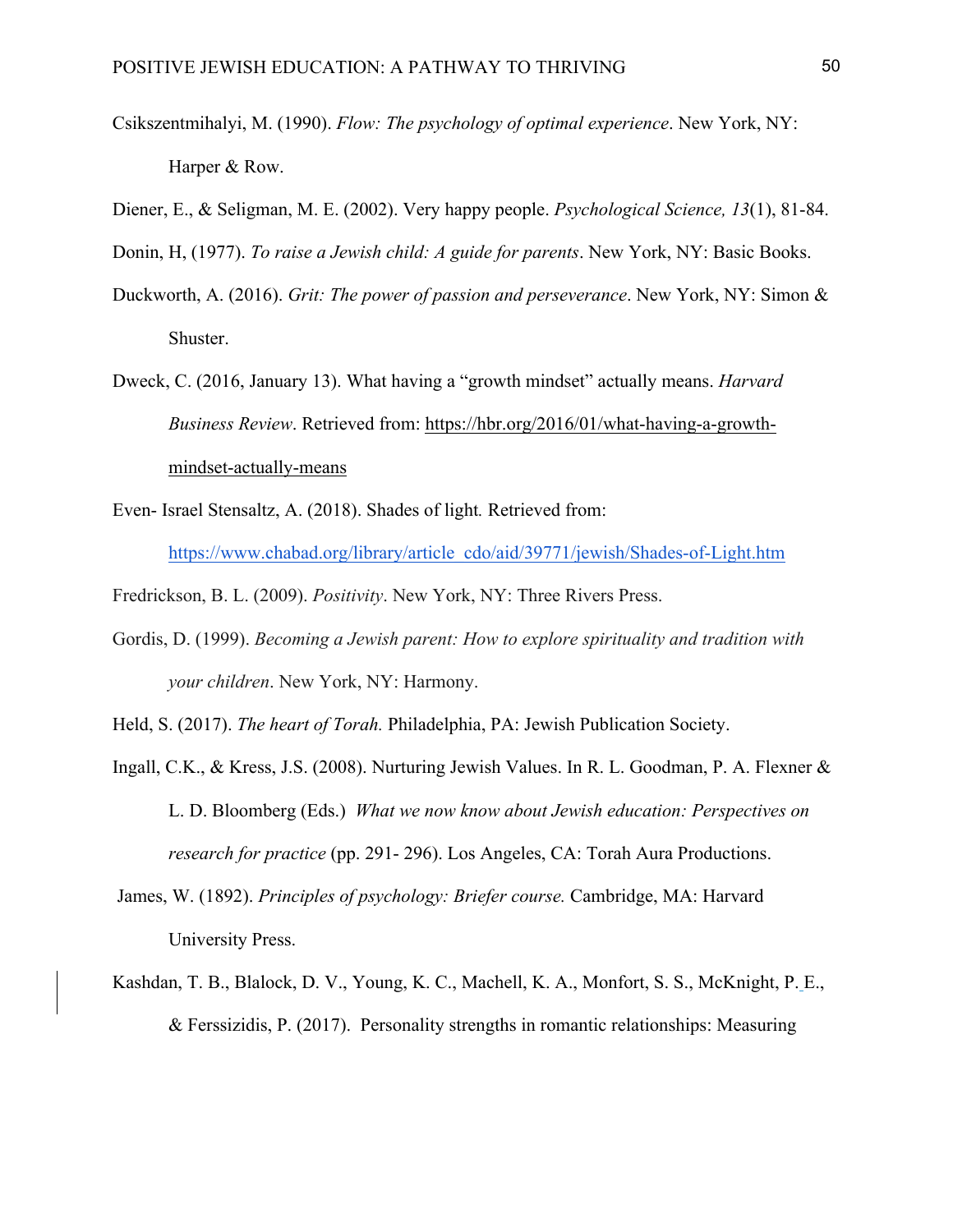perceptions of benefits and costs and their impact on personal and relational wellbeing. *Psychological Assessment*, *30*(2). doi:10.1037/pas0000464.

Kurshan, N. (1987). *Raising your child to be a mensch.* New York, NY: Ballantine.

- Layous, K., Sheldon, K.M., & Lyubomirsky, S. (2015). The prospects, practices, and prescriptions for the pursuit of happiness. In S. Joseph's (Ed.) *Positive psychology in practice: promoting human flourishing in work, health, education, and everyday life* (2<sup>nd</sup>) ed. pp. 183-206).
- Lerner, D., & Schlechter, A. (2017). *U Thrive: How to succeed in college and life.* New York, NY: Little Brown Spark.
- Levine, D. (2017, Summer). Positive Judaism: A first look for clergy and Jewish leaders. *CCAR Journal: Reform Jewish Quarterly*, 103- 121.
- Levites, A., & Liat, S. (2019, June 13). GenZNow: Understanding and Connecting with Today's Jewish Teens. Retrieved from https://www.jewishedproject.org/events/genz-nowwebinar-understanding-and-connection-jewish-teens-today
- Lyubomirsky, L. (2007). *The how of happiness: A new approach to getting the life you want.* New York, NY: Penguin Books.
- Marus, G. (2016). *The spiritual practice of good action: Finding balance through the soul traits of Mussar.* Woodbury, MN: Llewellyn Publications.
- Martela, F., & Steger, M. F. (2016). The three meanings of meaning in life: Distinguishing coherence, purpose, and significance. *Journal of Positive Psychology, 11*(5), 531-545.
- Melchert, N. (2002). *The great conversation: A historical introduction to philosophy* (4<sup>th</sup> ed.). Boston, MA: McGraw-Hill.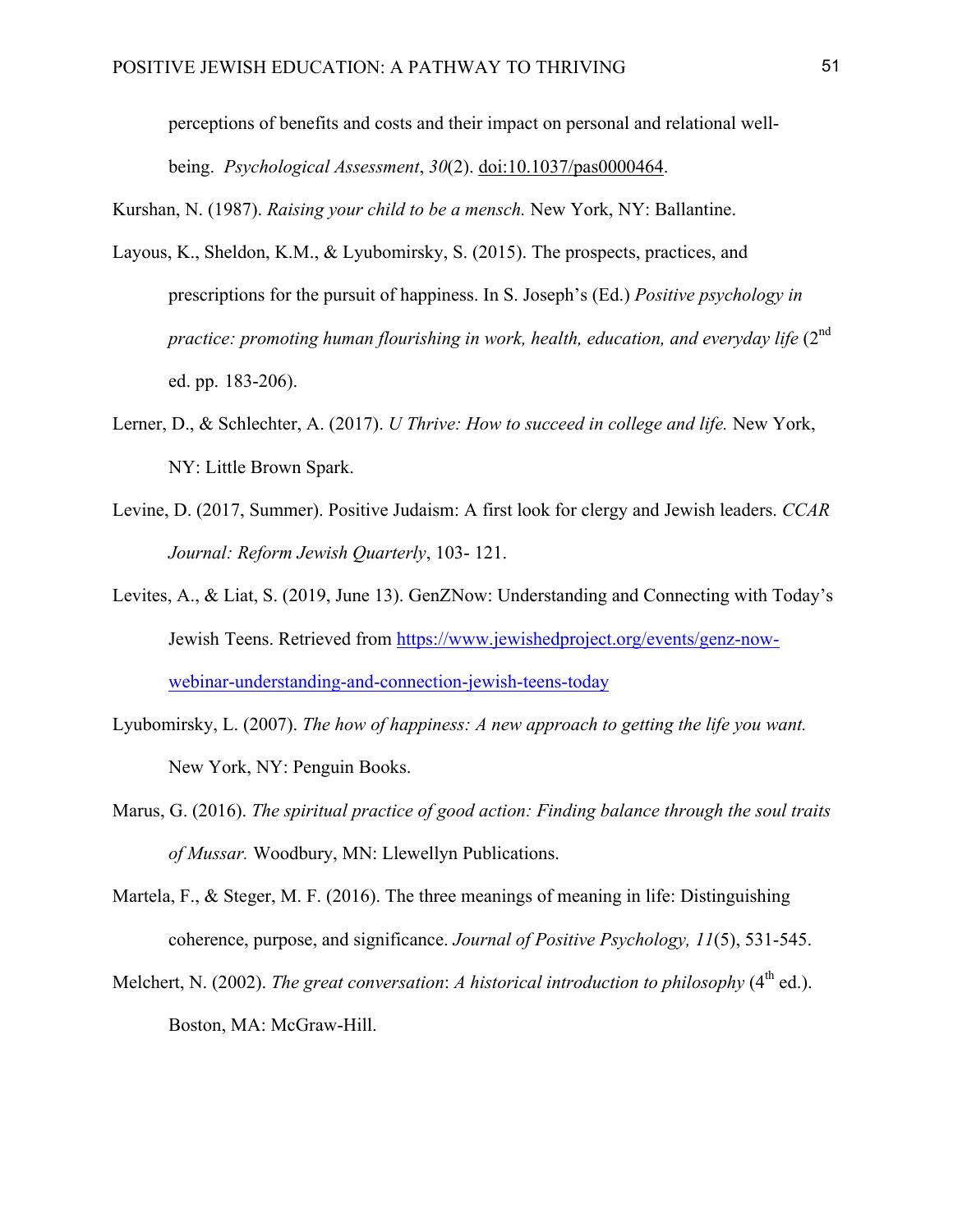- Milken School (2018, July 12). Milken educators attend the world positive education accelerator. Retrieved from: https://www.milkenschool.org/news-detail?pk=960877.
- Morinis, A. (2007). *Everyday Holiness: The Jewish Spiritual Path of Mussar.* Boston, MA: Trumpeter Books.
- Niemiec, R. M. (2017). *Character strengths interventions: A field guide for practitioners.* Boston, MA: Hogrefe.
- Noorish, J. (2015). *Positive education: The Geelong Grammar School journey*. England: Oxford, Oxford University Press.
- Noorish, J. M., Williams, P., O'Connor, M., & Robinson, J. (2013). An applied framework for positive education. *International Journal of Wellbeing*, *3*(2), 147-161.
- Pelcovitz, R. & Pelcovitz, D. (2014). *Life in the balance: Torah perspectives on positive psychology.* Brooklyn, NY: Shaar Press.
- Peterson, C. (2006). *A primer in positive psychology.* New York, NY: Oxford University Press.
- Peterson, C., & Seligman, M.E.P. (2004). *Character strengths and virtues: A handbook and classification.* New York, NY: Oxford University Press.
- Phillips, B.A. (1998). *Re-examining Intermarriage.* Boston, MA: Wilstein Institute of Jewish Policy Studies and the American Jewish Committee.
- Prilleltensky, I. (2016). *The laughing guide to well-being*: *Using humor and science to become happier and healthier*. Lanham: MD: Rowan & Littlefield.
- Ravitch, S. M., (2002). Reaching and teaching Jewish Youth: A study of post B'Nai Mitzvah retention and engagement. *Auerbach central agency for Jewish education.* Retrieved from: research.policyarchive.org/9881.pdf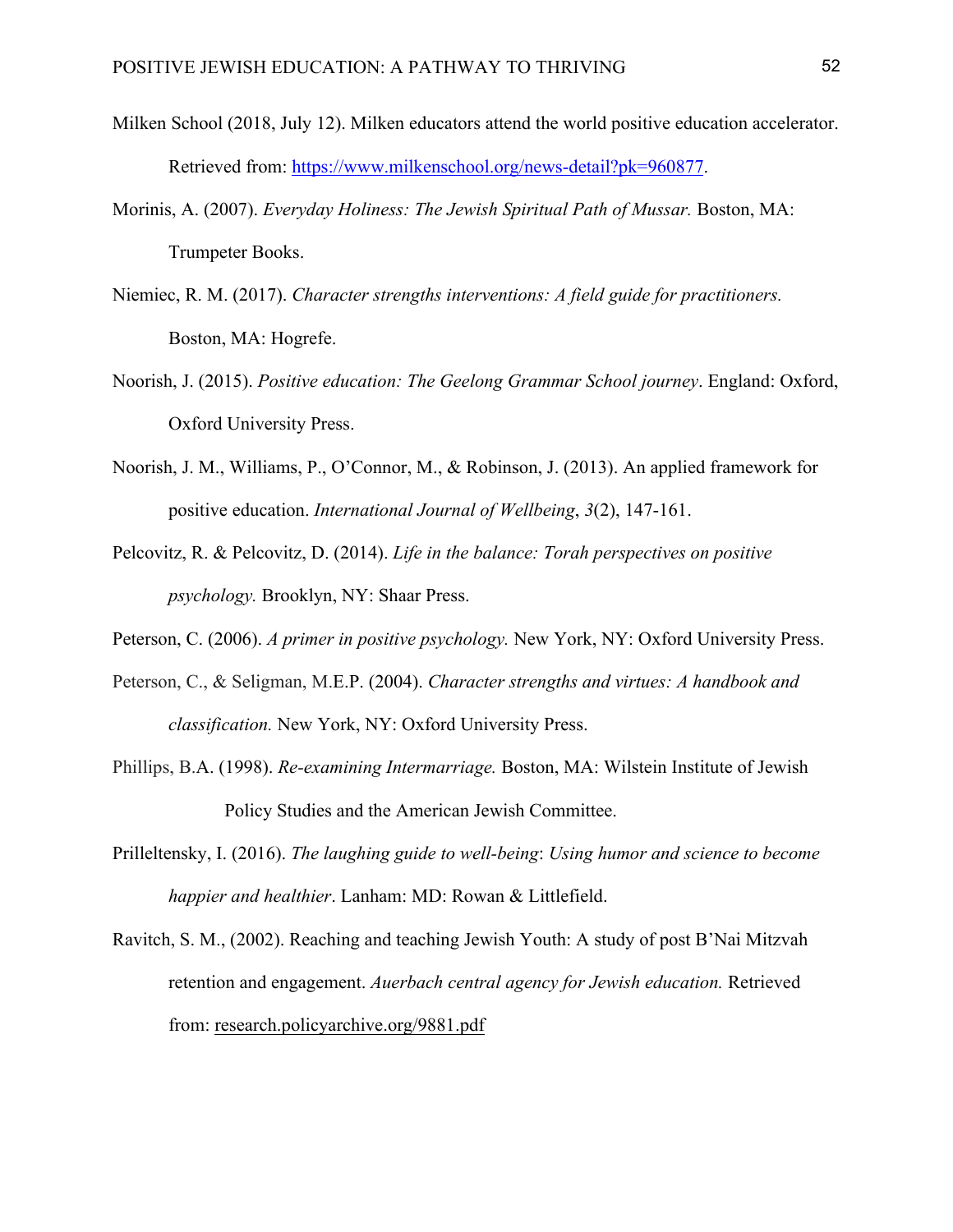- Reimer, J. (1997). *Succeeding at Jewish education: How one synagogue made it work.* Philadelphia, PA: Jewish Publication Society
- Reivich, K., & Shatté, A. (2002). *The resilience factor: 7 essential skills for overcoming life's inevitable obstacles*. New York, NY: Broadway Books.

Robinson, B. (2018, December 19). Striving for *Shlemut*: An emerging approach to Jewish education. *E Jewish Philanthropy.* Retrieved from: https://ejewishphilanthropy.com/striving-for-shlemut-an-emerging-approach-to-jewisheducation/

- Robinson, J. (2019, March 27). Wellbeing: The heart of education. Retrieved from: https://www.ggs.vic.edu.au/institute/blog/blog-posts/wellbeing-the-heart-of-education.
- Schick, M. (2014). A census of Jewish day schools in the United States 2013-2014. *Avi Chai Foundation*. Retrieved from: https://avichai.org/knowledge\_base/a-census-of-jewish-dayschools-in-the-united-states-2013-14-2014/
- Schnall, E., & Schnall, D. (2017). Positive psychology in Jewish education: Gratitude in the school and synagogue classroom. *Religious Education*, *112*(2), 160-171.
- Seligman, M. E. P. (2011). *Flourish: A visionary new understanding of happiness and wellbeing.* New York, NY: Simon and Schuster.
- Seligman, M. E. P., & Adler, A. (2018). Positive education. In J. F. Helliwell, R. Layard, & J. Sachs (Eds.), *Global Happiness Policy Report: 2018* (pp. 53-73). Retrieved from http://www.happinesscouncil.org/report/2018/
- Shimer, D. (2018, January 26). Yale's most popular class ever. *The New York Times.* Retrieved from https://www.nytimes.com/2018/01/26/nyregion/at-yale-class-on-happiness-drawshuge-crowd-laurie-santos.html